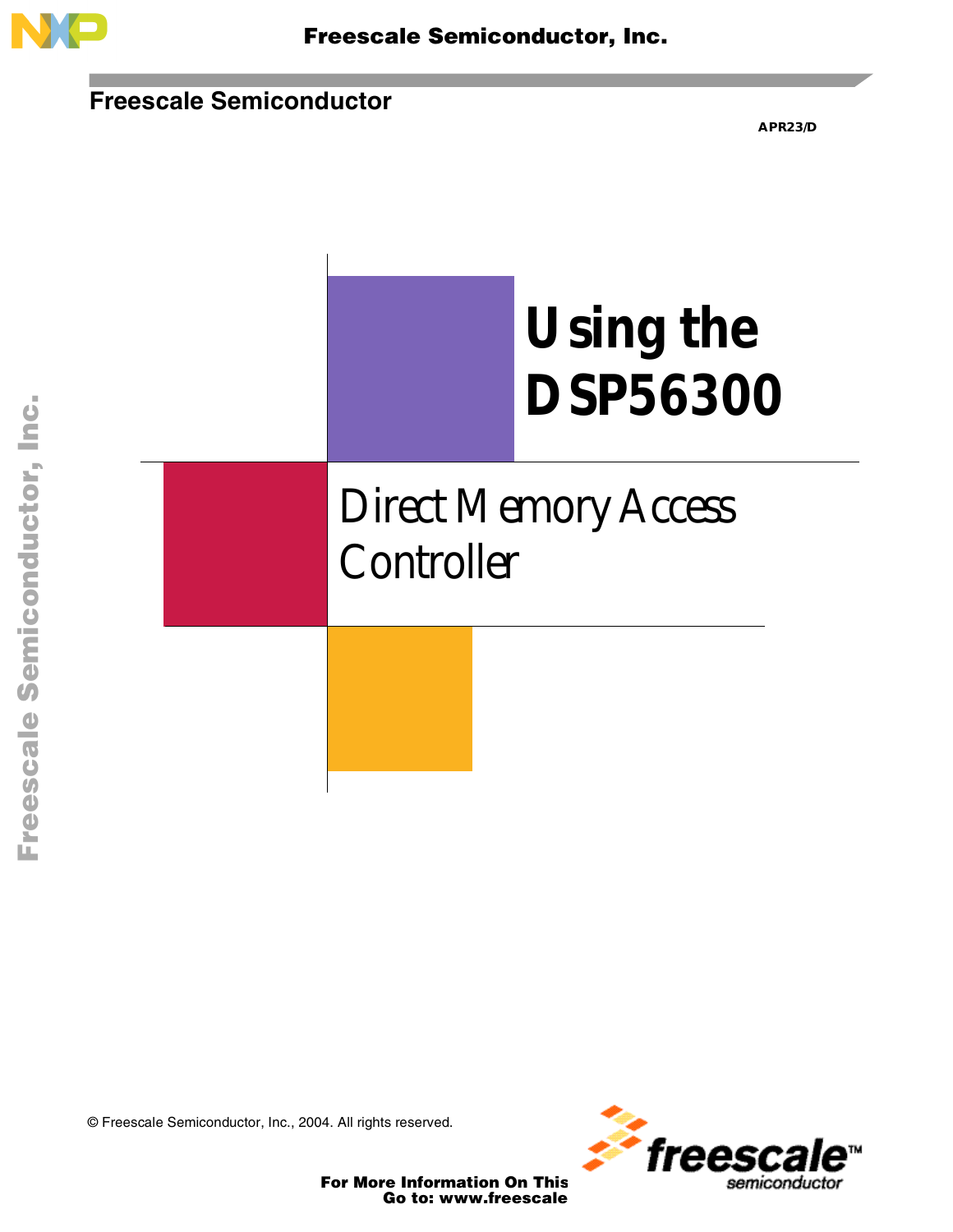

 Freescale Semiconductor, Inc.

# **Using the DSP56300 Direct Memory Access Controller**

by Eliezer Sand Freescale Semiconductor Israel Ltd.

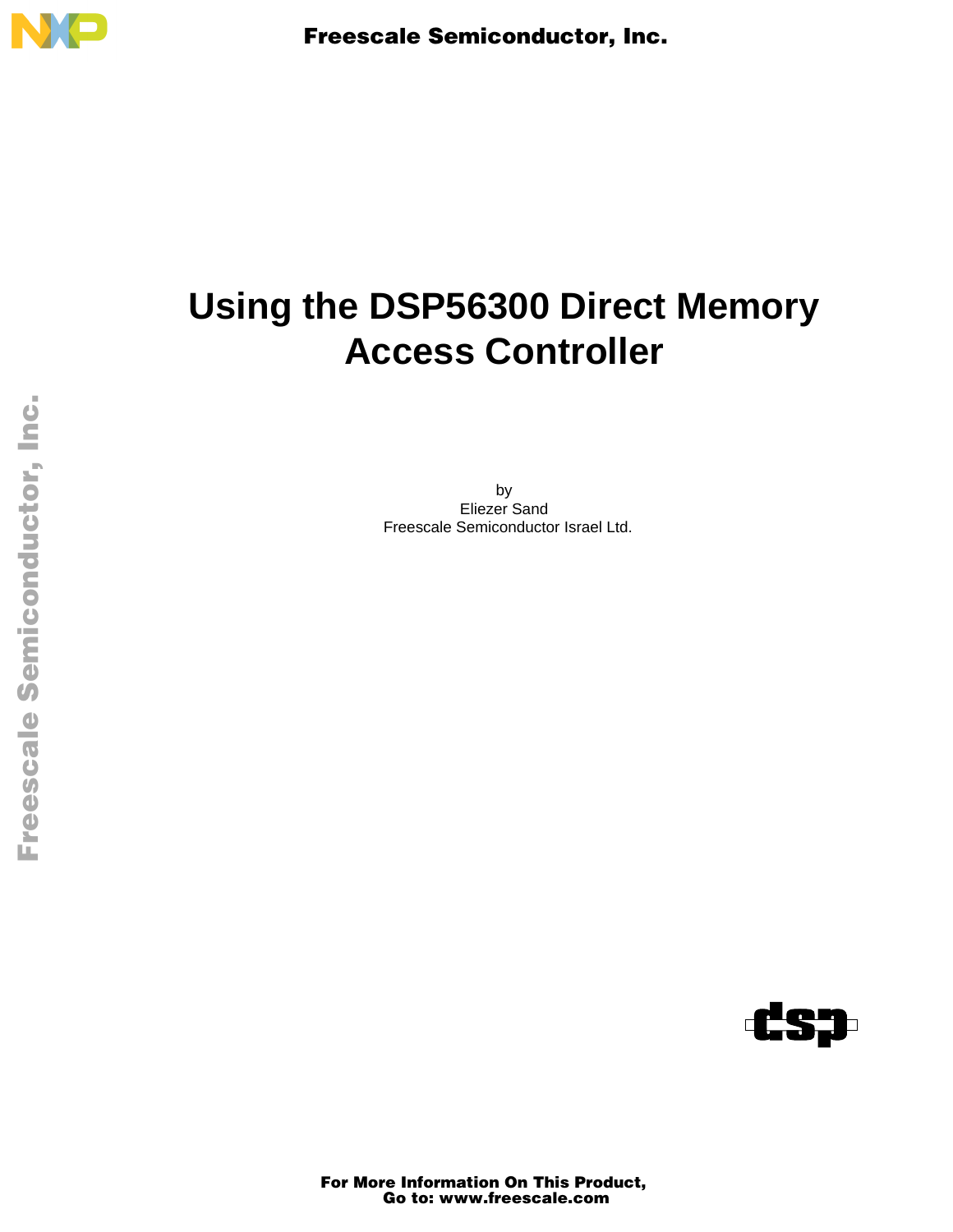

#### *How to Reach Us:*

**Home Page:**  www.freescale.com

**E-mail:**  support@freescale.com

#### **USA/Europe or Locations Not Listed:**

Freescale Semiconductor Technical Information Center, CH370 1300 N. Alma School Road Chandler, Arizona 85224 +1-800-521-6274 or +1-480-768-2130 support@freescale.com

#### **Europe, Middle East, and Africa:**

Freescale Halbleiter Deutschland GmbH Technical Information Center Schatzbogen 7 81829 Muenchen, Germany +44 1296 380 456 (English) +46 8 52200080 (English) +49 89 92103 559 (German) +33 1 69 35 48 48 (French) support@freescale.com

#### **Japan:**

Freescale Semiconductor Japan Ltd. **Headquarters** ARCO Tower 15F 1-8-1, Shimo-Meguro, Meguro-ku, Tokyo 153-0064 Japan 0120 191014 or +81 3 5437 9125 support.japan@freescale.com

#### **Asia/Pacific:**

Freescale Semiconductor Hong Kong Ltd. Technical Information Center 2 Dai King Street Tai Po Industrial Estate Tai Po, N.T., Hong Kong +800 2666 8080 support.asia@freescale.com

#### *For Literature Requests Only:*

Freescale Semiconductor Literature Distribution Center P.O. Box 5405 Denver, Colorado 80217 1-800-441-2447 or 303-675-2140 Fax: 303-675-2150 LDCForFreescaleSemiconductor@hibbertgroup.com

Information in this document is provided solely to enable system and software implementers to use Freescale Semiconductor products. There are no express or implied copyright licenses granted hereunder to design or fabricate any integrated circuits or integrated circuits based on the information in this document. Freescale Semiconductor reserves the right to make changes without further notice to any products herein. Freescale Semiconductor makes no warranty, representation or guarantee regarding the suitability of its products for any particular purpose, nor does Freescale Semiconductor assume any liability arising out of the application or use of any product or circuit, and specifically disclaims any and all liability, including without limitation consequential or incidental damages. "Typical" parameters which may be provided in Freescale Semiconductor data sheets and/or specifications can and do vary in different applications and actual performance may vary over time. All operating parameters, including "Typicals" must be validated for each customer application by customer's technical experts. Freescale Semiconductor does not convey any license under its patent rights nor the rights of others. Freescale Semiconductor products are not designed, intended, or authorized for use as components in systems intended for surgical implant into the body, or other applications intended to support or sustain life, or for any other application in which the failure of the Freescale Semiconductor product could create a situation where personal injury or death may occur. Should Buyer purchase or use Freescale Semiconductor products for any such unintended or unauthorized application, Buyer shall indemnify and hold Freescale Semiconductor and its officers, employees, subsidiaries, affiliates, and distributors harmless against all claims, costs, damages, and expenses, and reasonable attorney fees arising out of, directly or indirectly, any claim of personal injury or death associated with such unintended or unauthorized use, even if such claim alleges that Freescale Semiconductor was negligent regarding the design or manufacture of the part.



For More Information On This Product, Go to: www.freescale.com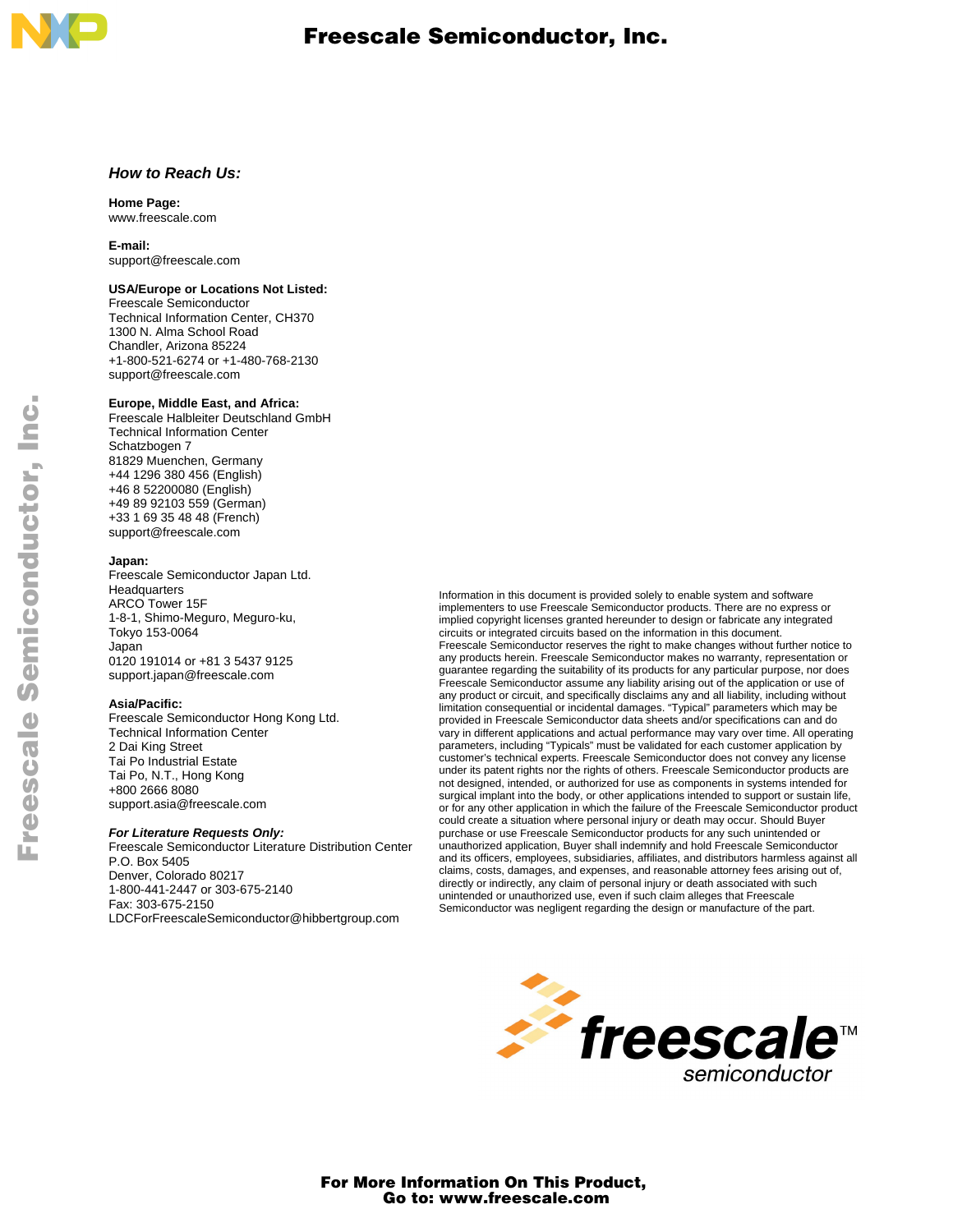

 Freescale Semiconductor, Inc.

# **TABLE OF CONTENTS**

| 1.1            | <b>SECTION 1</b>                                                         |
|----------------|--------------------------------------------------------------------------|
| 1.2            |                                                                          |
|                | <b>SECTION 2</b><br>DMA USAGE BASIC EXAMPLES. 2-1                        |
| 2.1            | TRANSFERRING FROM X MEMORY TO Y MEMORY  2-3                              |
| 2.2            | DOWNLOADING FROM EXTERNAL MEMORY2-4                                      |
| 2.3            | GETTING DATA FROM THE ESSI RECEIVER  2-5                                 |
|                | <b>SECTION 3</b><br>MULTI-DIMENSIONAL DMA TRANSFERS  3-1                 |
| 3.1            | TWO-DIMENSIONAL (2D) TRANSFER3-3                                         |
| 3.2            | THREE-DIMENSIONAL (3D) TRANSFER3-4                                       |
| 3.3            | EXAMPLES FOR OTHER ADDRESS TYPES3-5                                      |
| 3.3.1          | Circular Buffer Using 2D Addressing 3-5                                  |
| 3.3.2          | Transfers with Equidistant Offset 3-5                                    |
| 3.3.3          | Transferring Data for 3D ESSI Transmitters  3-6                          |
| <b>SECTION</b> | $\overline{\mathbf{4}}$<br><b>OPERATION OF MULTIPLE DMA CHANNELS 4-1</b> |
| 4.1            |                                                                          |
| 4.2            | COLOR COMPRESSION EXAMPLE 1  4-3                                         |
| 4.3            | PRIORITIES BETWEEN CHANNELS  4-5                                         |
| 4.4            | COLOR COMPRESSION EXAMPLE 2  4-6                                         |
| 4.5            |                                                                          |
| <b>SECTION</b> | DMA AND CORE CONTENTION  5-1<br>$5 -$                                    |
| 5.1            | CONTENTION FOR INTERNAL MEMORY5-3                                        |
| 5.2            | CONTENTION FOR PERIPHERAL REGISTERS 5-3                                  |
| 5.3            | PRIORITIES ON EXTERNAL ACCESS5-3                                         |
| 5.4            | PACKING/UNPACKING MODE5-5                                                |
| 5.5            | CORE ACCESSES THE DMA IN MID-OPERATION. 5-6                              |
| 5.6            | DMA INITIALIZATION AFTER RESET  5-7                                      |
| 5.7            |                                                                          |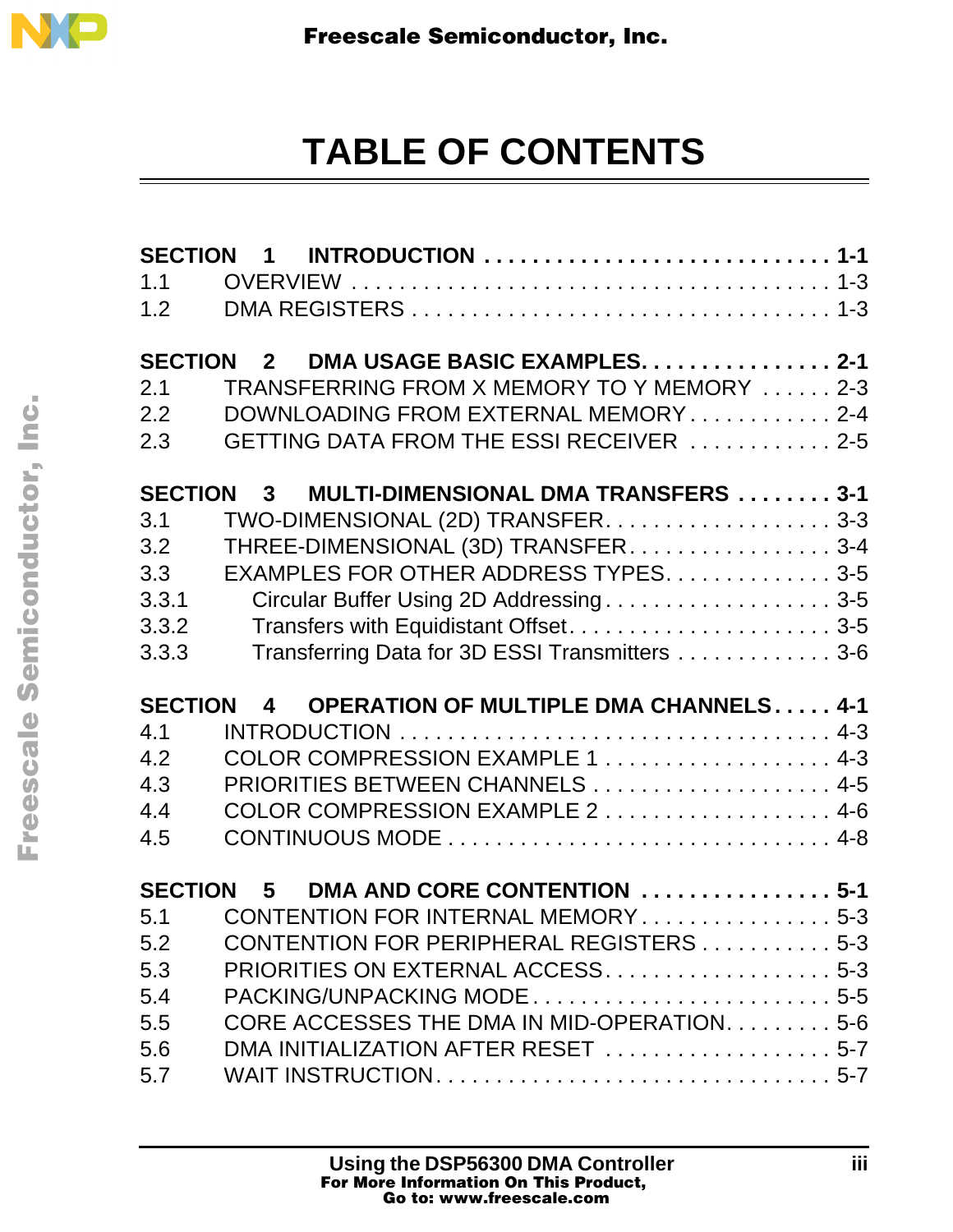

| 5.8            |                                                    |
|----------------|----------------------------------------------------|
| 5.9            |                                                    |
|                |                                                    |
| <b>SECTION</b> | 6 <sup>6</sup>                                     |
| 6.1            |                                                    |
| 6.2            |                                                    |
| 6.2.1          | HI32 DSP Side Registers in Universal Bus Mode. 6-3 |
| 6.2.2          | HI32 DMA Operation in Universal Bus Mode 6-4       |
| 6.2.3          | DMA Code Example-HI32 in UB Mode6-5                |
| 6.3            |                                                    |
| 6.3.1          | HI32 DSP Side Registers in PCI Bus Mode 6-9        |
| 6.3.2          |                                                    |
| 6.3.3          | DMA Code Example-HI32 in PCI Bus Mode 6-11         |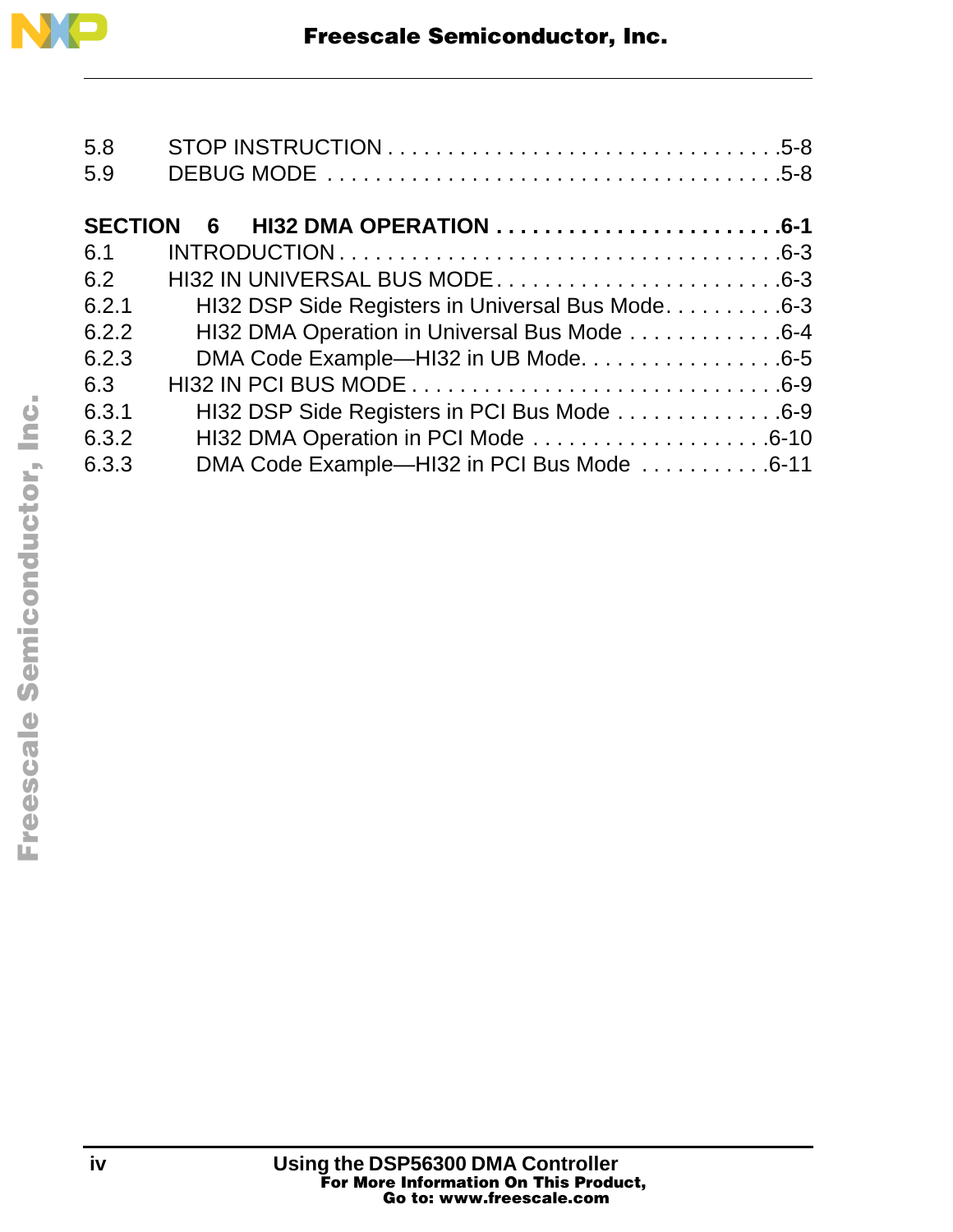

# **LIST OF FIGURES**

| Figure 3-1 |                                                                  |
|------------|------------------------------------------------------------------|
| Figure 3-2 |                                                                  |
| Figure 4-1 |                                                                  |
| Figure 4-2 | Transfer from System Memory to Screen Memory 4-4                 |
| Figure 4-3 |                                                                  |
| Figure 4-4 | QCIF Block Transfer Example 4-7                                  |
| Figure 4-5 | Example of Multi-channel Operation with Continuous Mode 4-8      |
| Figure 6-1 | Synchronous Connection of DSP56301 Port A to DSP56301 HI32 . 6-7 |
| Figure 6-2 |                                                                  |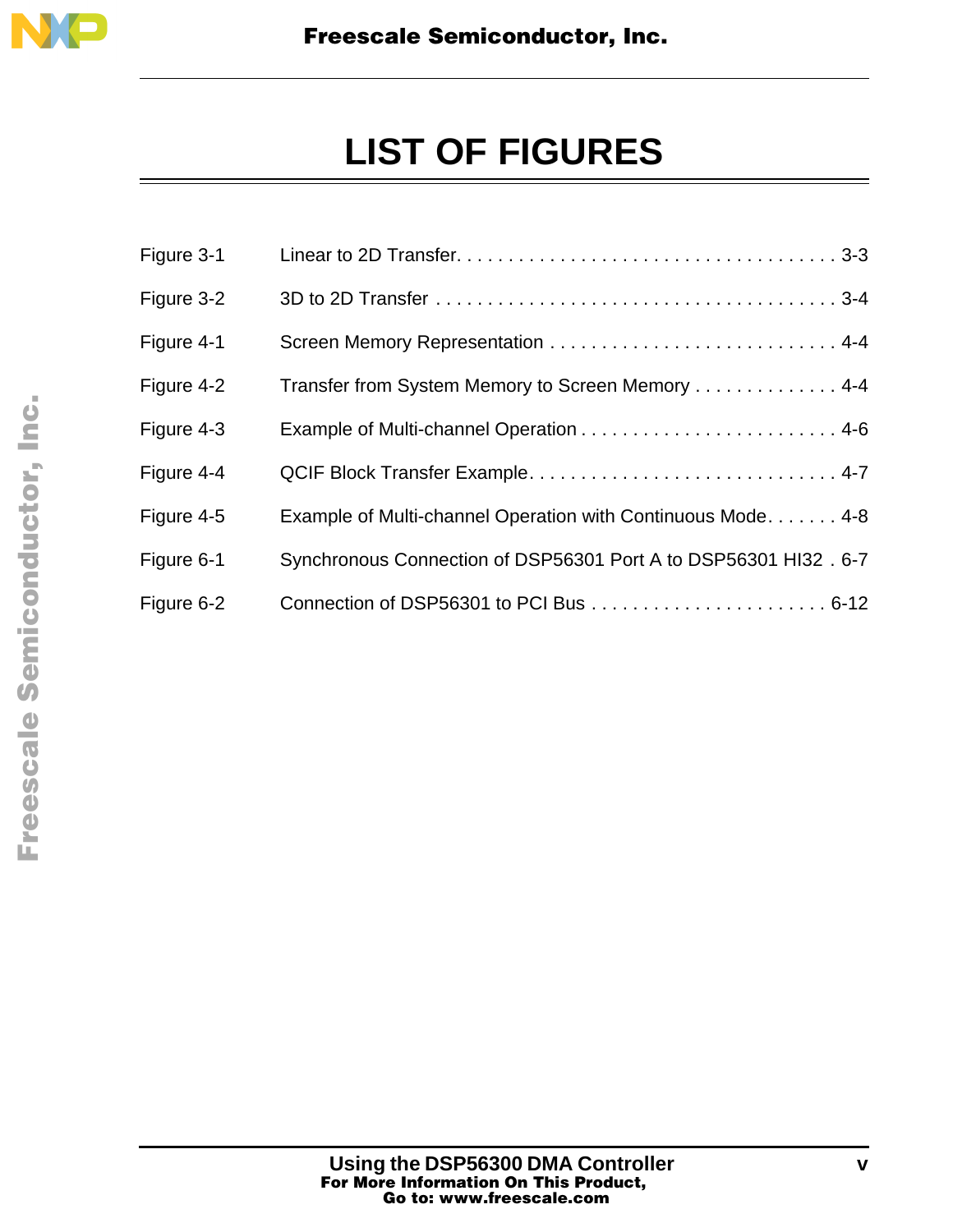

# **LIST OF TABLES**

| Table 1-4 DMA Status Register Structure 1-9 |  |
|---------------------------------------------|--|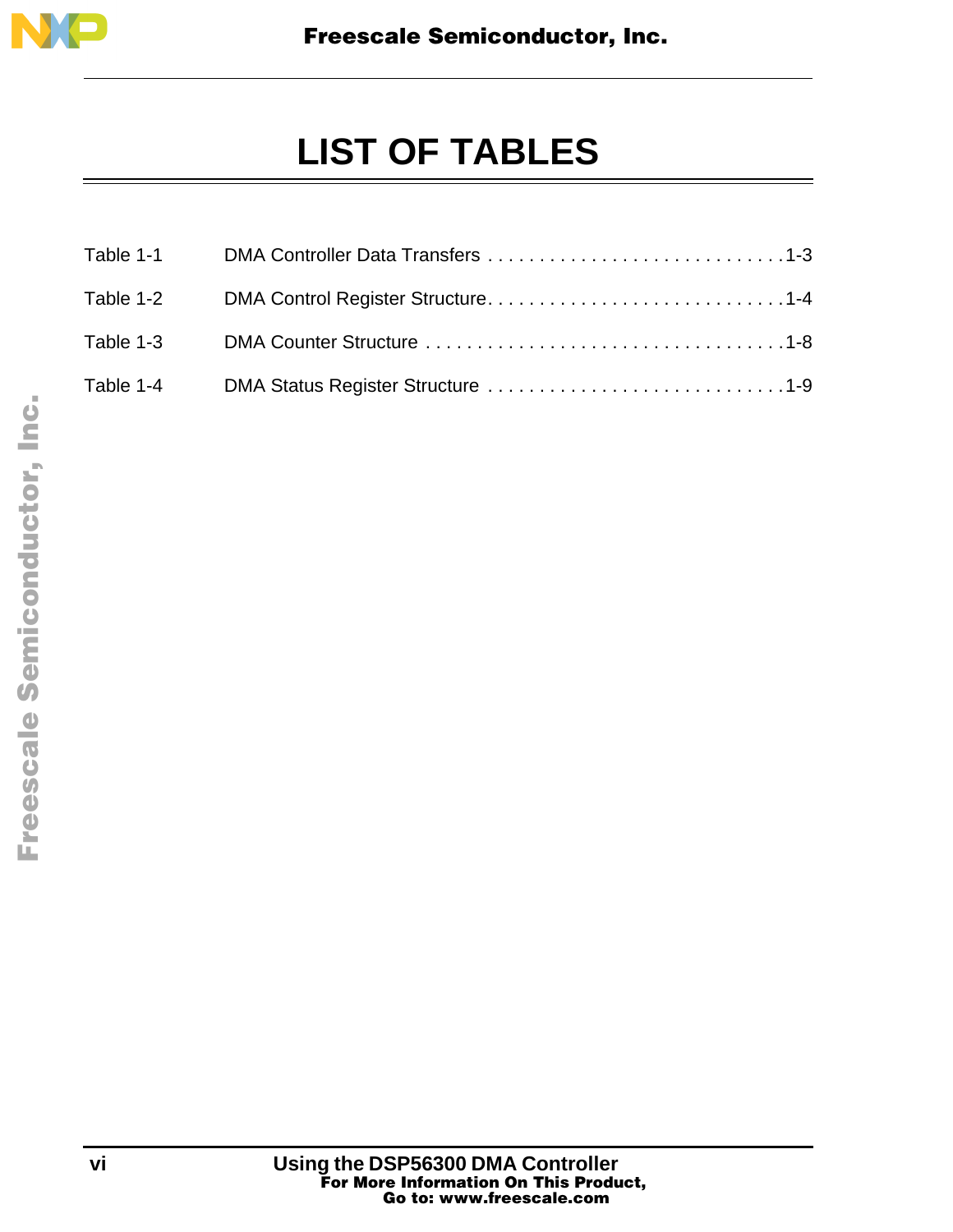<span id="page-7-0"></span>

# **SECTION 1 INTRODUCTION**

*The Direct Memory Access (DMA) controller is the part of the DSP56300 core that permits data transfers between internal or external memory and/or internal or external I/O in any combination, without intervention of the core. Due to dedicated DMA address and data buses, as well as internal memory partitioning, a high level of isolation is achieved so that the DMA operation does not interfere with or slow down the core operation.*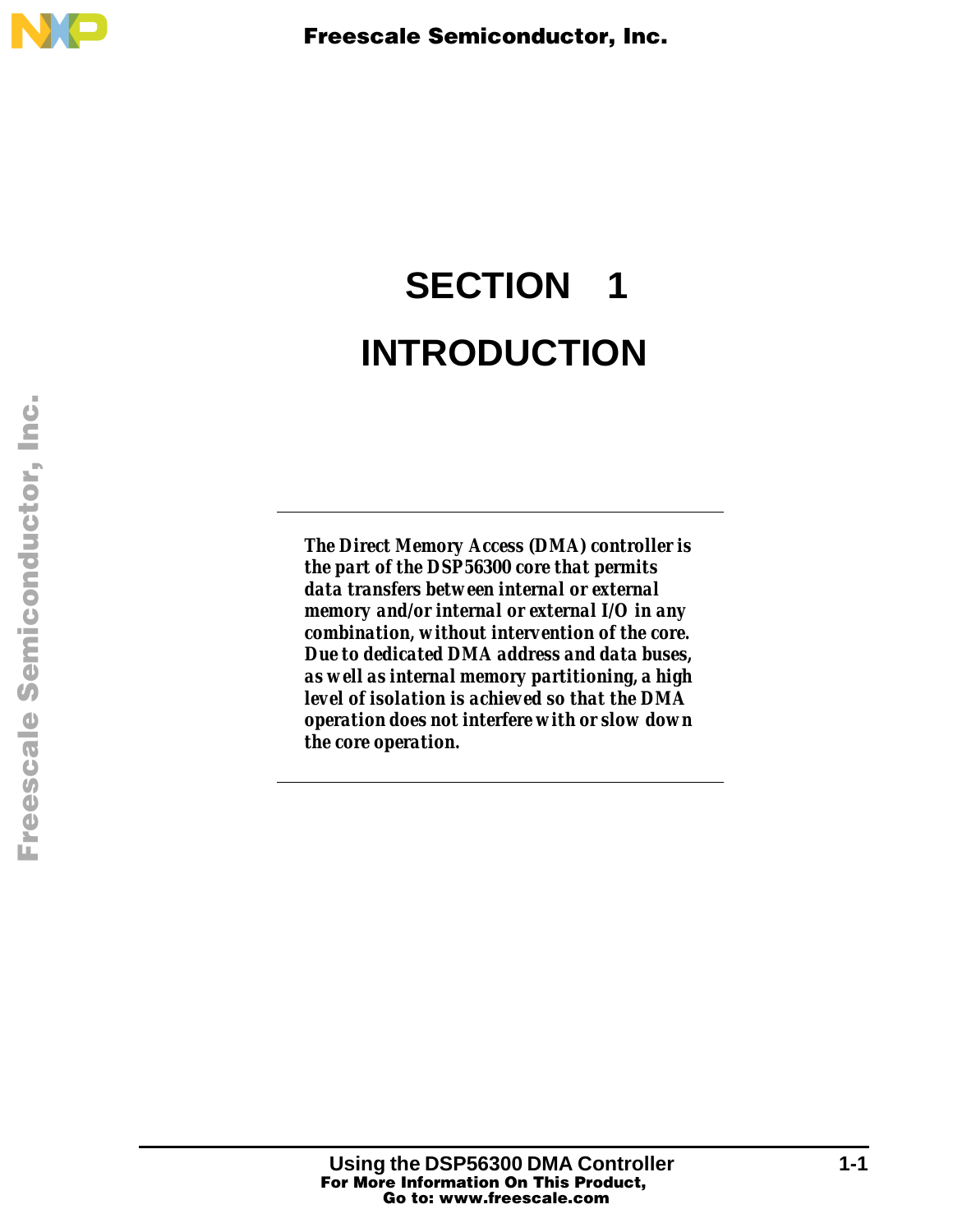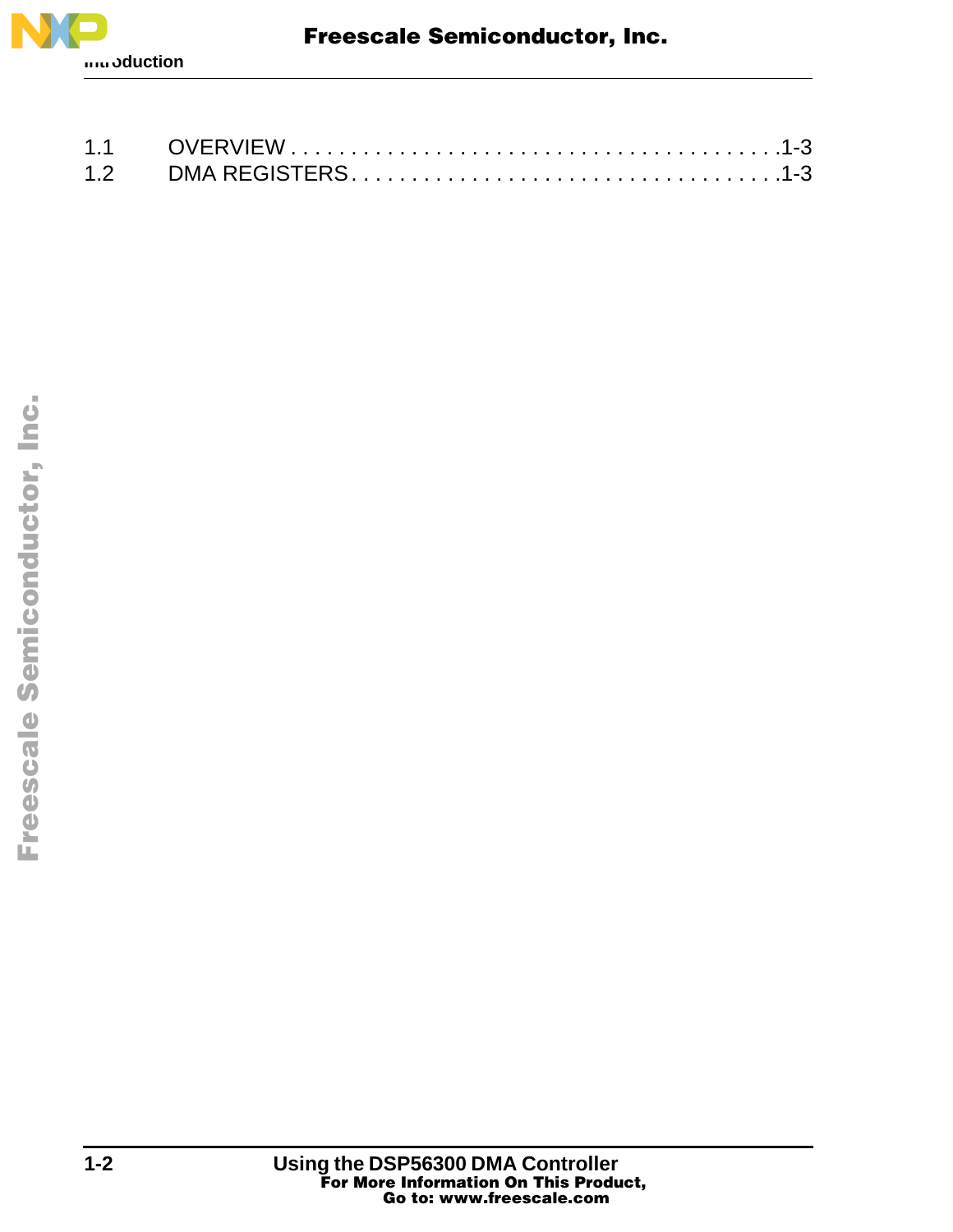<span id="page-9-0"></span>

## **1.1 OVERVIEW**

Because the DMA controller is part of the DSP56300 core, the Bus Interface Unit (BIU) receives all the needed controls from the DMA controller and can manage external activity with maximum flexibility and performance, depending on the profile of the tasks to be handled. The DMA controller has six channels, each with its own register set. All the registers are memory-mapped in the internal I/O memory space. **Table 1-1** shows the various types of data transfers the DMA controller can perform.

| <b>Location to/from Location</b> | <b>Minimum Clock</b><br><b>Cycles per Single</b><br><b>Word Transfer</b> |                          |
|----------------------------------|--------------------------------------------------------------------------|--------------------------|
| <b>Internal Memory</b>           | $\rightarrow$ Internal Memory                                            |                          |
| <b>External Memory</b>           | $\leftrightarrow$ Internal Memory                                        | $2 + \text{wait states}$ |
| <b>External Memory</b>           | $\rightarrow$ External Memory                                            | $2 + \text{wait states}$ |
| <b>Internal Memory</b>           | $\leftrightarrow$ Internal I/O                                           | 2                        |
| <b>External Memory</b>           | $\leftrightarrow$ Internal I/O                                           | $2 + \text{wait states}$ |
| Internal $I/O$                   | $\rightarrow$ Internal I/O                                               |                          |

Data transfer for one channel takes a minimum of 2 clock cycles per single word. The number of clocks per transfer can be larger if there is a contention between the core and the DMA activity (i.e., if they both access the same 1/4 K of internal RAM in the same cycle (or three cycles in Packing mode—see **Section 5.4** [on page 5-5\)](#page-41-0), or, if they both want to access external memory).

## **1.2 DMA REGISTERS**

The DMA has six identical channels. Each channel has four dedicated registers:

- **DSR***i* —DMA Source Register for channel *i* which holds the source base address for the next DMA transfer
- **DDR***i* —DMA Destination Register for channel *i* which holds the destination base address for the next DMA transfer
- **DCO***i* —DMA Counter for channel *i* which contains the number of DMA transfers left to perform
- **DCR***i* —DMA Control Register for channel *i* which contains all the bits needed to control the operation of the channel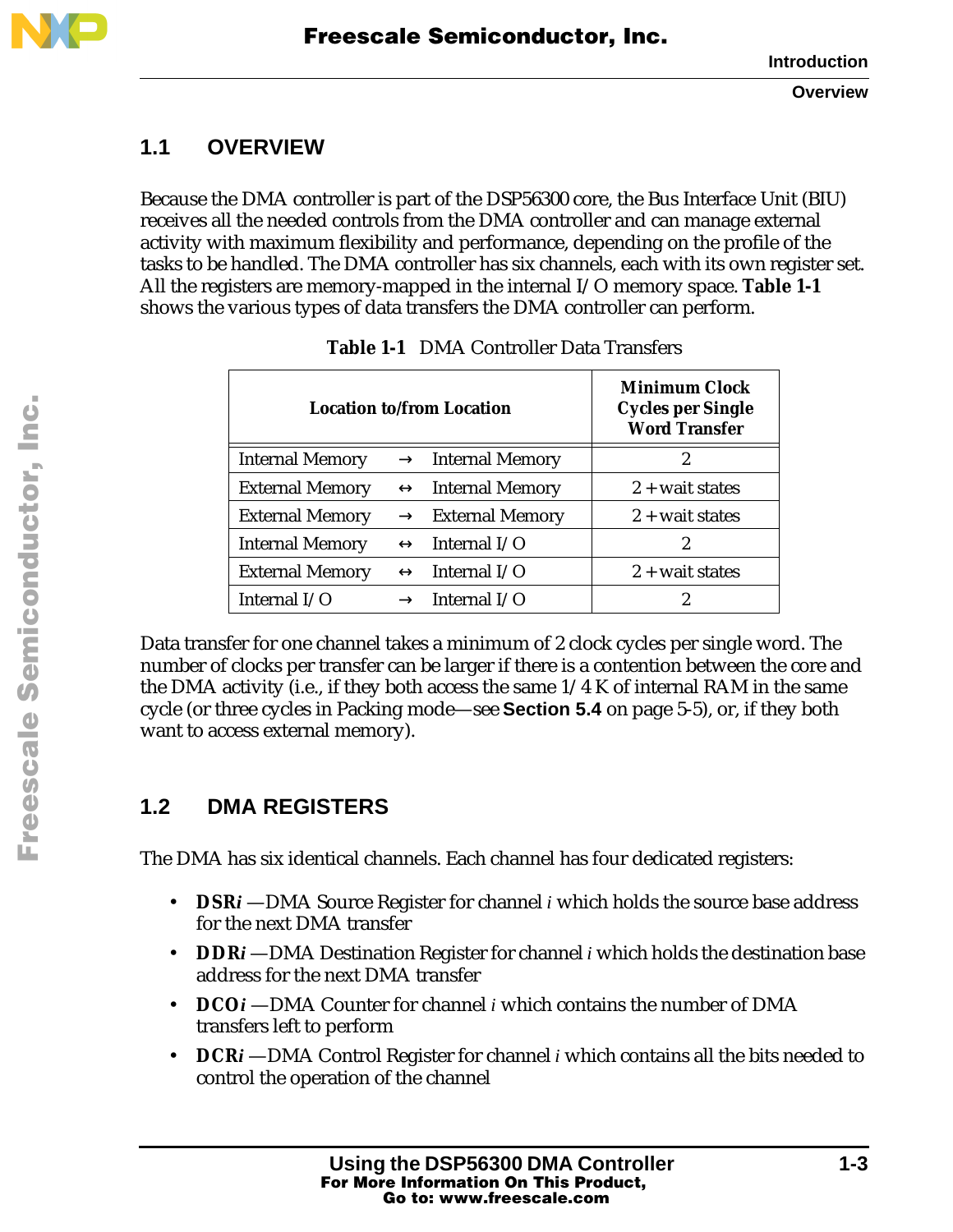

#### **DMA Registers**

In addition to these channel-dedicated registers, there are also five common registers. The common registers include four DMA Offset Registers (DOR0, DOR1, DOR2, and DOR3) and one read-only DMA Status Register (DSTR). The DORs hold offset addresses to be used by any of the channels, as required, in specific addressing modes.

- **Table 1-2** describes the function of DMA Control Register (DCR) bits.
- **Table 1-3** [on page 1-8](#page-14-0) describes the different modes of the DMA Counter (DCO) which are selected by the addressing mode defined in the DCR.
- **Table 1-4** [on page 1-9](#page-15-0) describes the structure of the read only DSTR.

| <b>Bit</b><br>No. | <b>Bit</b><br><b>Names</b> | <b>Value</b>     | <b>Function</b>                                                                                                                   |                                                                                                                                                            |                                                                      |  |  |
|-------------------|----------------------------|------------------|-----------------------------------------------------------------------------------------------------------------------------------|------------------------------------------------------------------------------------------------------------------------------------------------------------|----------------------------------------------------------------------|--|--|
| DE<br>23          |                            | $\boldsymbol{0}$ | Clearing the bit disables DMA transfers on this channel.                                                                          |                                                                                                                                                            |                                                                      |  |  |
|                   |                            | $\mathbf{1}$     | Setting the bit initiates a transfer, or enables the initiation of a transfer<br>by another source (e.g., by external interrupt). |                                                                                                                                                            |                                                                      |  |  |
|                   | <b>DIE</b>                 | $\bf{0}$         | Clearing this bit disables the interrupt-at-end-of-transfer function for<br>this channel.                                         |                                                                                                                                                            |                                                                      |  |  |
| 22                |                            | 1                | Setting the bit enables the interrupt-at-end-of-transfer function for this<br>channel.                                            |                                                                                                                                                            |                                                                      |  |  |
|                   |                            |                  |                                                                                                                                   | These bits define:<br>Transfer mode: Block, line or word per request<br>Trigger source: DMA request or DE with/without DE auto<br>clear at end-of-transfer |                                                                      |  |  |
|                   |                            | 000              | This value selects a block transfer by request with DE auto clear.                                                                |                                                                                                                                                            |                                                                      |  |  |
|                   |                            | $21-19$ DTM[2:0] | 001                                                                                                                               | This value selects a word transfer by request with DE auto clear.                                                                                          |                                                                      |  |  |
|                   |                            |                  | 010                                                                                                                               | This value selects a line transfer by request with DE auto clear.                                                                                          |                                                                      |  |  |
|                   |                            | 011              | This value selects a block transfer by DE with DE auto clear.                                                                     |                                                                                                                                                            |                                                                      |  |  |
|                   |                            |                  | 100                                                                                                                               | This value selects a block transfer by request without DE auto clear.                                                                                      |                                                                      |  |  |
|                   |                            |                  |                                                                                                                                   | 101                                                                                                                                                        | This value selects a word transfer by request without DE auto clear. |  |  |
|                   |                            | 110              | This value is not defined and is reserved.                                                                                        |                                                                                                                                                            |                                                                      |  |  |
|                   |                            | 111              | This value is not defined and is reserved.                                                                                        |                                                                                                                                                            |                                                                      |  |  |
|                   |                            |                  | These bits select the channel priority.                                                                                           |                                                                                                                                                            |                                                                      |  |  |
| $18 - 17$         |                            | 00               | This value selects Priority Level 0 (lowest).                                                                                     |                                                                                                                                                            |                                                                      |  |  |
|                   | DPR[1:0]                   | 01               | This value selects Priority Level 1.                                                                                              |                                                                                                                                                            |                                                                      |  |  |
|                   |                            | 10               | This value selects Priority Level 2.                                                                                              |                                                                                                                                                            |                                                                      |  |  |
|                   |                            | 11               | This value selects Priority Level 3 (highest).                                                                                    |                                                                                                                                                            |                                                                      |  |  |

#### **Table 1-2** DMA Control Register Structure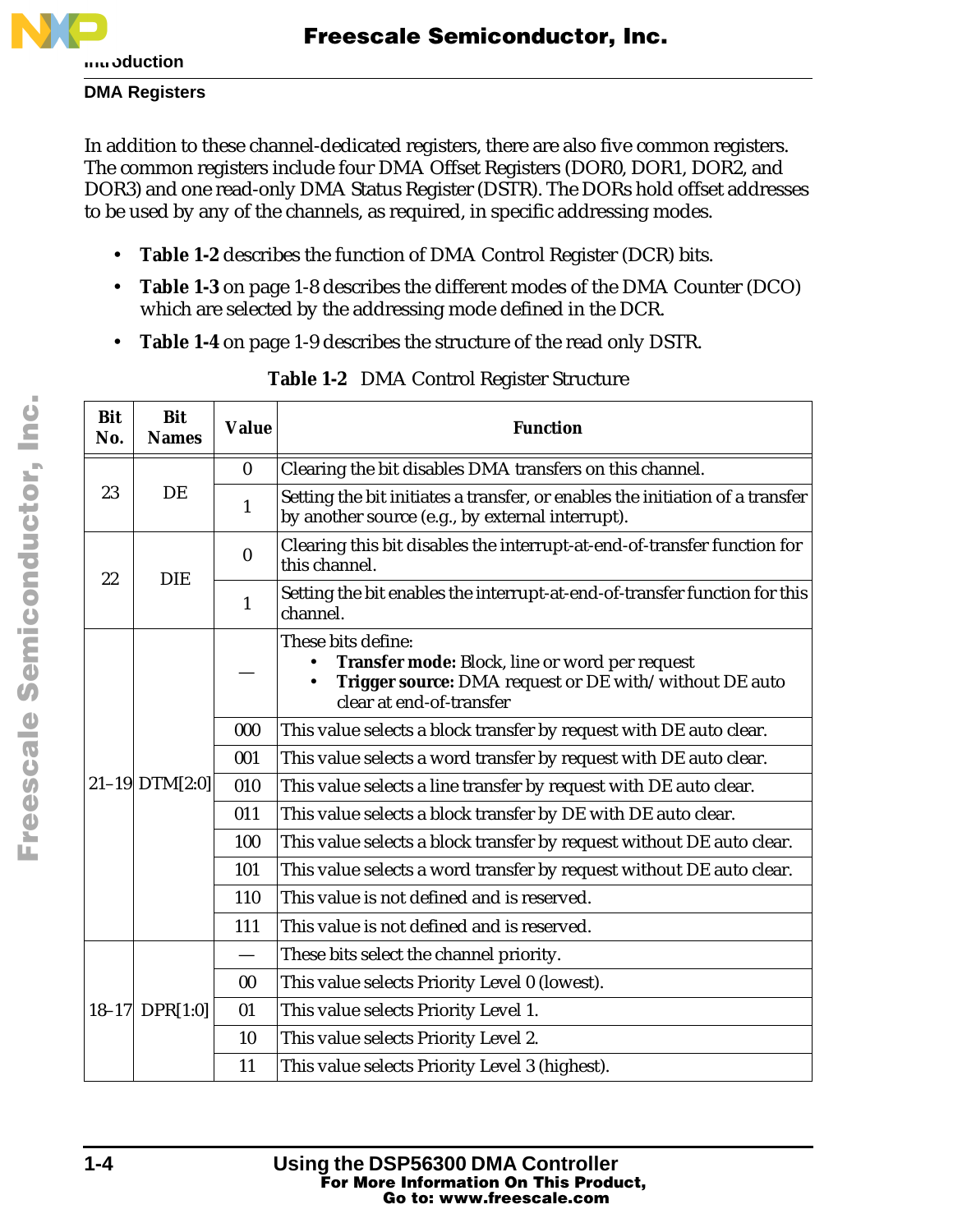

**DMA Registers**

| <b>Bit</b><br>No. | <b>Bit</b><br><b>Names</b> | <b>Value</b> | <b>Function</b>                                            |
|-------------------|----------------------------|--------------|------------------------------------------------------------|
| <b>DCON</b><br>16 |                            | $\bf{0}$     | Clearing this bit disables Continuous mode.                |
|                   |                            | 1            | Setting this bit enables Continuous mode for this channel. |
|                   |                            |              | These bits identify the DMA request source.                |
|                   |                            | 00000        | External $(\overline{\text{IRQA}})$ pin)                   |
|                   |                            | 00001        | <b>External</b> ( $\overline{IRQB}$ pin)                   |
|                   | DRS[4:0]                   | 00010        | External ( $\overline{\text{IRQC}}$ pin)                   |
|                   |                            | 00011        | <b>External</b> ( $\overline{\text{IRQD}}$ pin)            |
|                   |                            | 00100        | Transfer Done from channel 0                               |
| $15 - 11$         |                            | 00101        | Transfer Done from channel 1                               |
|                   |                            | 00110        | Transfer Done from channel 2                               |
|                   |                            | 00111        | Transfer Done from channel 3                               |
|                   |                            | 01000        | Transfer Done from channel 4                               |
|                   |                            | 01001        | Transfer Done from channel 5                               |
|                   |                            |              | 01010- Peripheral Request MDRQ0-Peripheral Request MDRQ21  |
|                   |                            | 11111        |                                                            |
| 10                | D <sub>3</sub> D           | $\bf{0}$     | Clearing this bit disables 3D mode.                        |
|                   |                            | 1            | Setting this bit enables 3D mode.                          |

**Table 1-2** DMA Control Register Structure (Continued)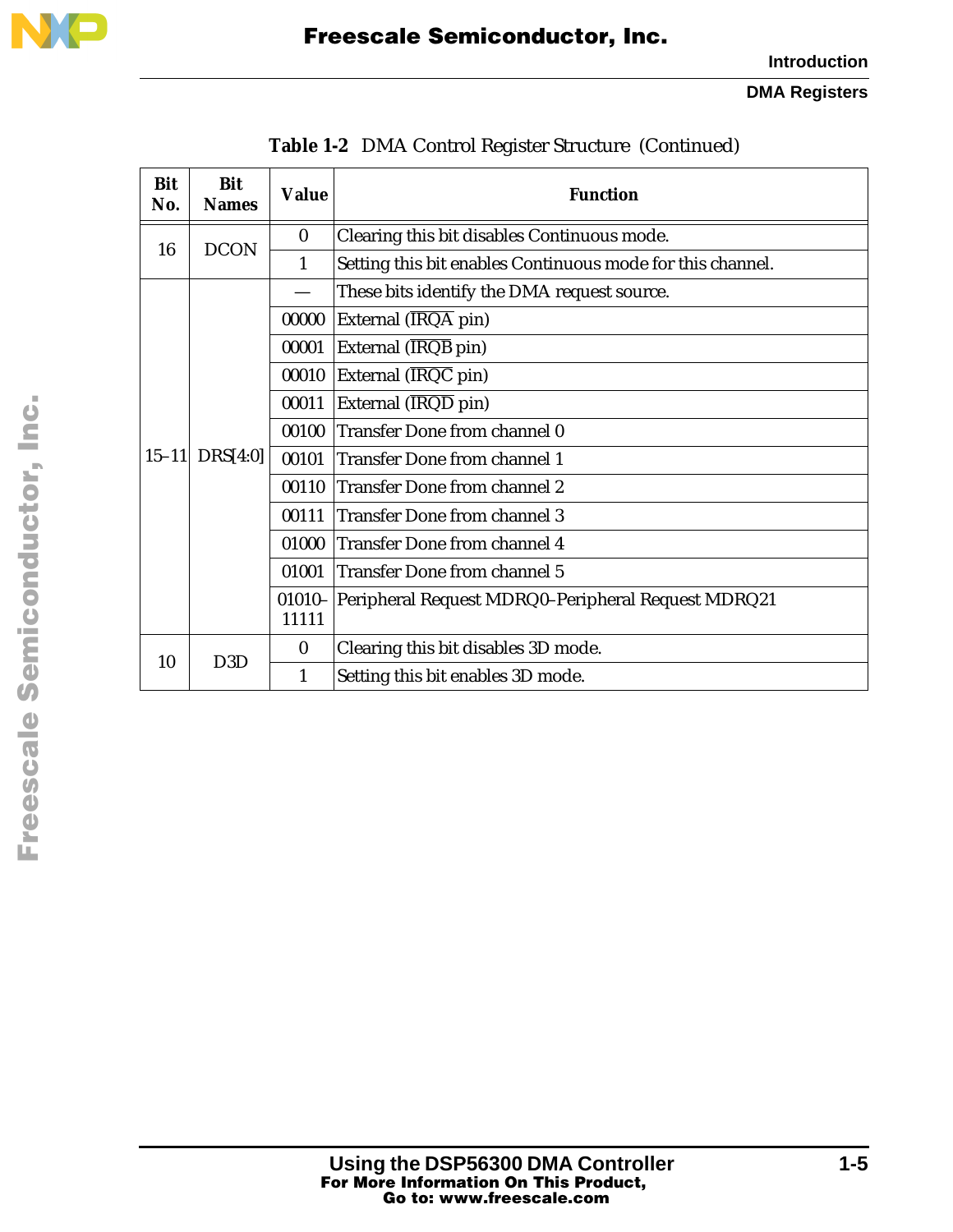

 Freescale Semiconductor, Inc.

**DMA Registers**

| <b>Bit</b><br>No. | <b>Bit</b><br><b>Names</b> | <b>Value</b> | <b>Function</b>                                                                                                                                       |                      |                      |  |  |
|-------------------|----------------------------|--------------|-------------------------------------------------------------------------------------------------------------------------------------------------------|----------------------|----------------------|--|--|
|                   |                            | If $D3D = 0$ |                                                                                                                                                       |                      |                      |  |  |
|                   |                            |              | <b>Destination</b><br><b>Addressing Mode</b>                                                                                                          | <b>Counter Mode</b>  | <b>Offset Select</b> |  |  |
|                   |                            | 000          | Two-dimensional                                                                                                                                       | B                    | DOR <sub>0</sub>     |  |  |
|                   |                            | 001          | Two-dimensional                                                                                                                                       | B                    | DOR1                 |  |  |
|                   |                            | 010          | Two-dimensional                                                                                                                                       | B                    | DOR <sub>2</sub>     |  |  |
|                   |                            | 011          | Two-dimensional                                                                                                                                       | B                    | DOR <sub>3</sub>     |  |  |
|                   |                            | 100          | No Update                                                                                                                                             | $\mathbf{A}$         | None                 |  |  |
|                   |                            | 101          | Postincrement-by-1                                                                                                                                    | $\mathbf{A}$         | None                 |  |  |
|                   |                            | 110          | Reserved                                                                                                                                              |                      |                      |  |  |
|                   |                            | 111          |                                                                                                                                                       | Reserved             |                      |  |  |
| $9 - 7$           | DAM[5:3]                   | Note:        | If the destination address generation mode specifies a different counter mode<br>than the source address generation mode, then the counter mode is B. |                      |                      |  |  |
|                   |                            |              |                                                                                                                                                       | If $D3D = 1$         |                      |  |  |
|                   |                            |              | <b>Destination</b><br><b>Addressing Mode</b>                                                                                                          | <b>Offset Select</b> |                      |  |  |
|                   |                            | 000          | Two-dimensional                                                                                                                                       | DOR <sub>0</sub>     |                      |  |  |
|                   |                            | 001          | Two-dimensional                                                                                                                                       | DOR1                 |                      |  |  |
|                   |                            | 010          | Two-dimensional                                                                                                                                       | DOR <sub>2</sub>     |                      |  |  |
|                   |                            | 011          | Two-dimensional                                                                                                                                       | DOR <sub>3</sub>     |                      |  |  |
|                   |                            | 100          | No Update                                                                                                                                             | None                 |                      |  |  |
|                   |                            | 101          | Postincrement-by-1                                                                                                                                    | None                 |                      |  |  |
|                   |                            | 110          | Three-dimensional                                                                                                                                     | <b>DOR0: DOR1</b>    |                      |  |  |
|                   |                            | 111          | Three-dimensional                                                                                                                                     | DOR2: DOR3           |                      |  |  |

**Table 1-2** DMA Control Register Structure (Continued)

d u  $\mathbf 0$ t o

r, I

n

.<br>ق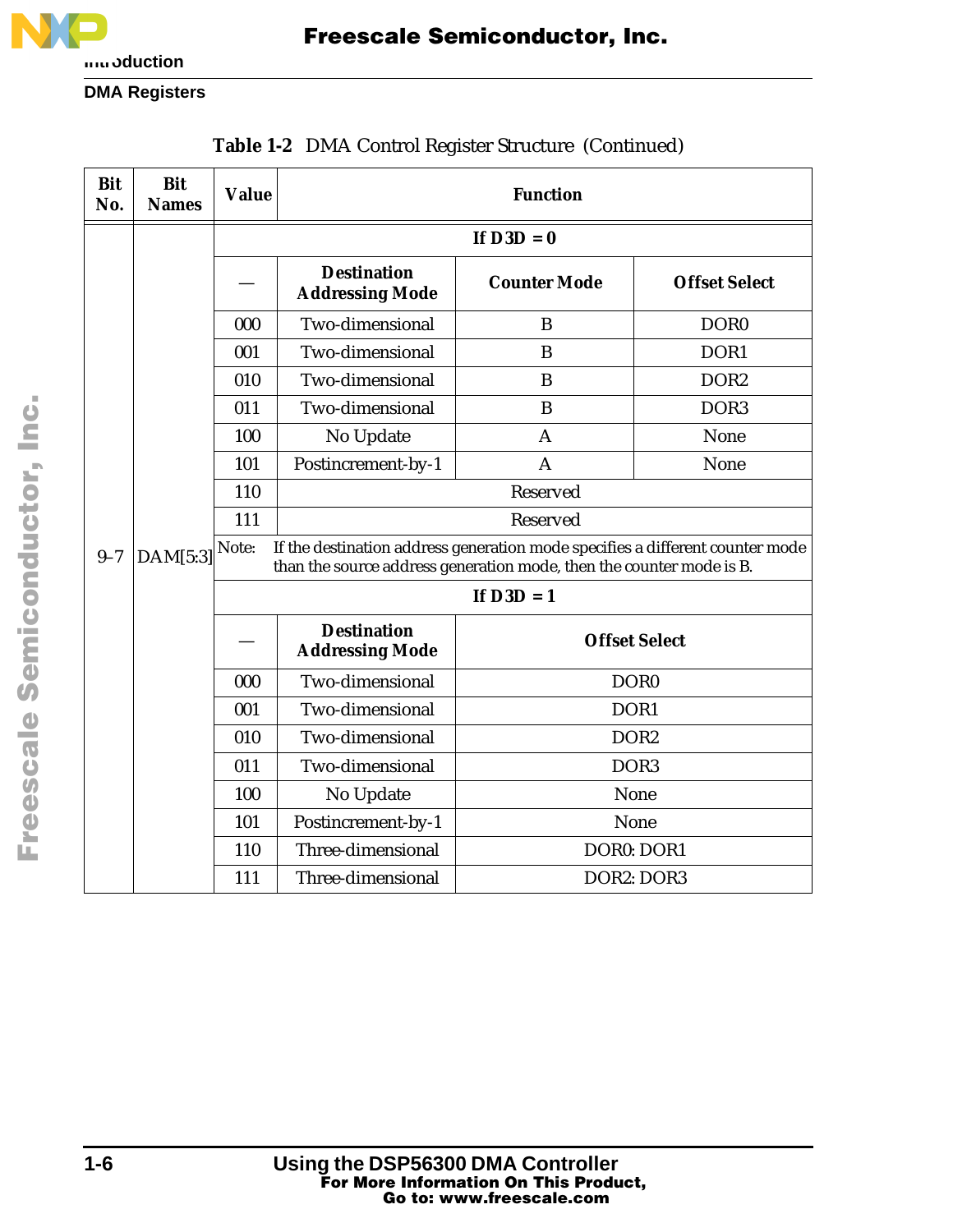

#### **DMA Registers**

| <b>Bit</b><br>No. | <b>Bit</b><br><b>Names</b> | <b>Value</b> | <b>Function</b>                                                                                                                                       |                     |                      |  |  |
|-------------------|----------------------------|--------------|-------------------------------------------------------------------------------------------------------------------------------------------------------|---------------------|----------------------|--|--|
|                   |                            | If $D3D = 0$ |                                                                                                                                                       |                     |                      |  |  |
|                   |                            |              | <b>Source Addressing</b><br>Mode                                                                                                                      | <b>Counter Mode</b> | <b>Offset Select</b> |  |  |
|                   |                            | 000          | Two-dimensional                                                                                                                                       | B                   | DOR <sub>0</sub>     |  |  |
|                   |                            | 001          | Two-dimensional                                                                                                                                       | B                   | DOR1                 |  |  |
|                   |                            | 010          | Two-dimensional                                                                                                                                       | B                   | DOR <sub>2</sub>     |  |  |
|                   |                            | 011          | Two-dimensional                                                                                                                                       | B                   | DOR <sub>3</sub>     |  |  |
|                   |                            | 100          | No Update                                                                                                                                             | $\mathbf{A}$        | None                 |  |  |
|                   |                            | 101          | Postincrement-by-1                                                                                                                                    | $\mathbf{A}$        | None                 |  |  |
|                   |                            | 110          |                                                                                                                                                       | Reserved            |                      |  |  |
|                   |                            | 111          |                                                                                                                                                       | Reserved            |                      |  |  |
|                   |                            | Note:        | If the source address generation mode specifies a different counter mode than<br>the destination address generation mode, then the counter mode is B. |                     |                      |  |  |
|                   |                            | If $D3D = 1$ |                                                                                                                                                       |                     |                      |  |  |
|                   | DAM[2:0]                   |              | <b>Addressing Mode</b>                                                                                                                                | <b>Counter Mode</b> | <b>Offset Select</b> |  |  |
| $6 - 4$           |                            | 000          | Source: 3D                                                                                                                                            | $\mathcal{C}$       | Source: DOR0:DOR1    |  |  |
|                   |                            |              | Dest: See DAM[5:3]                                                                                                                                    |                     | Dest: See DAM[5:3]   |  |  |
|                   |                            | 001          | Source: 3D                                                                                                                                            | D                   | Source: DOR0:DOR1    |  |  |
|                   |                            |              | Dest: See DAM[5:3]                                                                                                                                    |                     | Dest: See DAM[5:3]   |  |  |
|                   |                            | 010          | Source: 3D                                                                                                                                            | E                   | Source: DOR0:DOR1    |  |  |
|                   |                            |              | Dest: See DAM[5:3]                                                                                                                                    |                     | Dest: See DAM[5:3]   |  |  |
|                   |                            | 011          | Source: 3D                                                                                                                                            | Reserved            | Source: DOR0:DOR1    |  |  |
|                   |                            |              | Dest: See DAM[5:3]                                                                                                                                    |                     | Dest: See DAM[5:3]   |  |  |
|                   |                            | 100          | Source: See DAM[5:3]                                                                                                                                  | $\mathbf C$         | Source: See DAM[5:3] |  |  |
|                   |                            |              | <b>Destination: 3D</b>                                                                                                                                |                     | Dest: DOR2:DOR3      |  |  |
|                   |                            | 101          | Source: See DAM[5:3]                                                                                                                                  |                     | Source: See DAM[5:3] |  |  |
|                   |                            |              | Destination: 3D                                                                                                                                       | D                   | Dest: DOR2:DOR3      |  |  |
|                   |                            | 110          | Source: See DAM[5:3]                                                                                                                                  | E                   | Source: See DAM[5:3] |  |  |
|                   |                            |              | Destination: 3D                                                                                                                                       |                     | Dest: DOR2:DOR3      |  |  |
|                   |                            | 111          | Source: See DAM[5:3]                                                                                                                                  | Reserved            | Source: See DAM[5:3] |  |  |
|                   |                            |              | Destination: 3D                                                                                                                                       |                     | Dest: DOR2:DOR3      |  |  |

**Table 1-2** DMA Control Register Structure (Continued)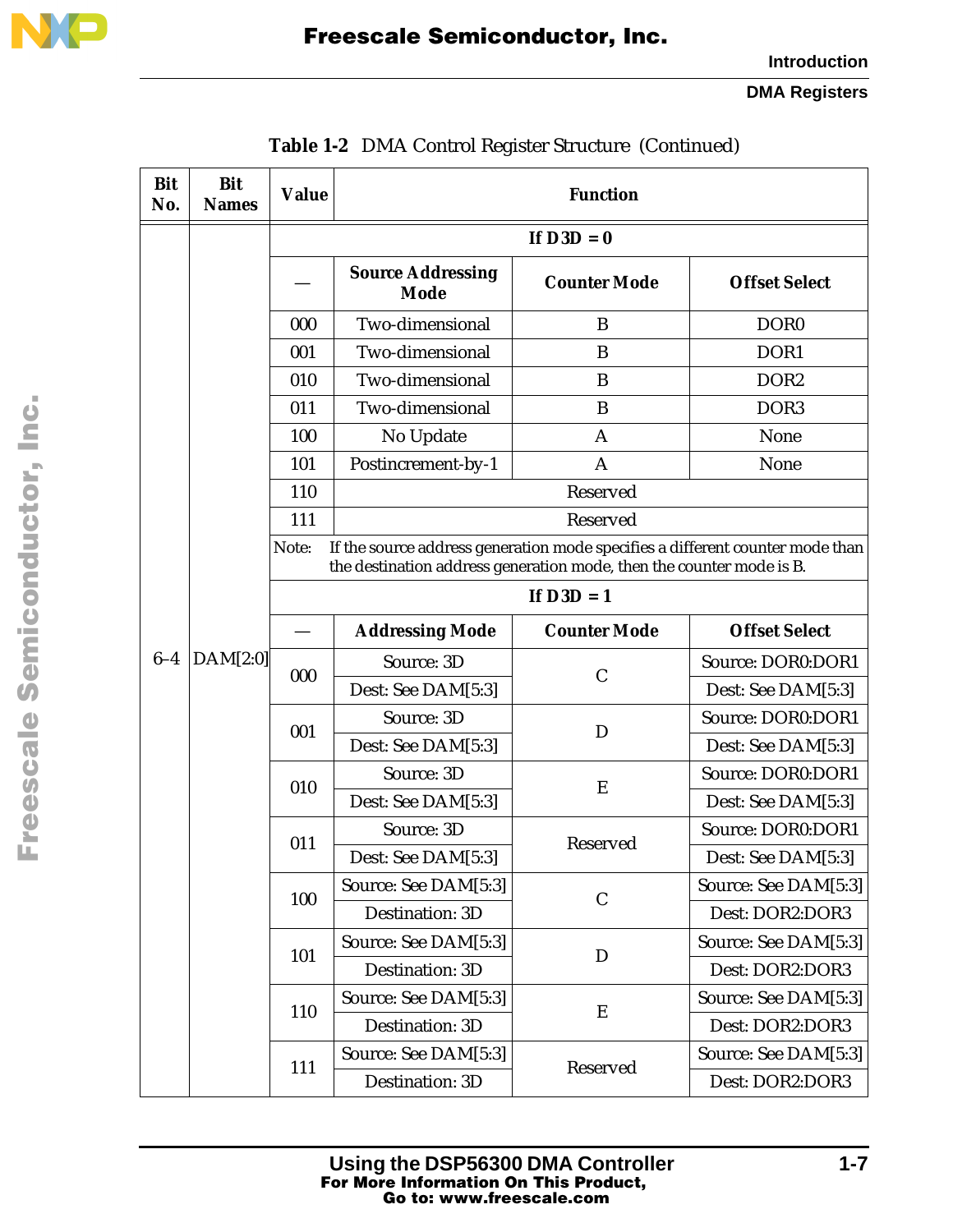<span id="page-14-0"></span>

 Freescale Semiconductor, Inc.

**DMA Registers**

|  | Table 1-2 DMA Control Register Structure (Continued) |  |
|--|------------------------------------------------------|--|
|--|------------------------------------------------------|--|

| <b>Bit</b><br>No. | Bit<br><b>Names</b> | <b>Value</b> | <b>Function</b>                                                                                                      |  |
|-------------------|---------------------|--------------|----------------------------------------------------------------------------------------------------------------------|--|
|                   |                     |              | These bits select the destination memory (X data, Y data, or program).                                               |  |
|                   |                     | 00           | X Memory Space                                                                                                       |  |
|                   |                     | 01           | <b>Y</b> Memory Space                                                                                                |  |
| $3 - 2$           | DDS[1:0]            | 10           | P Memory Space                                                                                                       |  |
|                   |                     | 11           | Reserved                                                                                                             |  |
|                   |                     | Note:        | In Cache mode, a DMA-to-program memory space has some limitations (as<br>described in the DSP56300 Family Manual).   |  |
|                   |                     |              | These bits select the source memory (X data, Y data, or program).                                                    |  |
|                   |                     | 00           | X Memory Space                                                                                                       |  |
|                   |                     | 01           | <b>Y</b> Memory Space                                                                                                |  |
| $1 - 0$           | $DSS{1:0}$          | 10           | P Memory Space                                                                                                       |  |
|                   |                     | 11           | Reserved                                                                                                             |  |
|                   |                     | Note:        | In Cache mode, a DMA-from-program memory space has some limitations (as<br>described in the DSP56300 Family Manual). |  |

#### **Table 1-3** DMA Counter Structure

| <b>Addressing</b>                                                                             | <b>Bit Structure Description</b> |             |                            |             |             |  |  |
|-----------------------------------------------------------------------------------------------|----------------------------------|-------------|----------------------------|-------------|-------------|--|--|
| <b>Mode</b>                                                                                   | 23                               | 18 17       | 12 11                      | 5<br>6      |             |  |  |
| No update                                                                                     |                                  |             | Not used                   |             |             |  |  |
| Linear                                                                                        | <b>DCO</b>                       |             |                            |             |             |  |  |
| 2D                                                                                            |                                  | <b>DCOH</b> | <b>DCOL</b>                |             |             |  |  |
| 3D mode C                                                                                     | <b>DCOH</b>                      | <b>DCOM</b> |                            | <b>DCOL</b> |             |  |  |
| 3D mode D                                                                                     | <b>DCOH</b>                      |             | <b>DCOM</b><br><b>DCOL</b> |             |             |  |  |
| 3D mode E                                                                                     | <b>DCOH</b>                      | <b>DCOM</b> |                            |             | <b>DCOL</b> |  |  |
| Motor In Mo Undete mode the countering not used. In Uncon mode the counterio used as a single |                                  |             |                            |             |             |  |  |

Note: In No Update mode, the counter is not used. In Linear mode, the counter is used as a single register. In 2D mode, the counter is used as two registers DCOH and DCOL. In 3D mode, the counter is used as three registers DCOH, DCOM, and DCOL which can be different lengths, depending on the selected mode (i.e., C, D, or E).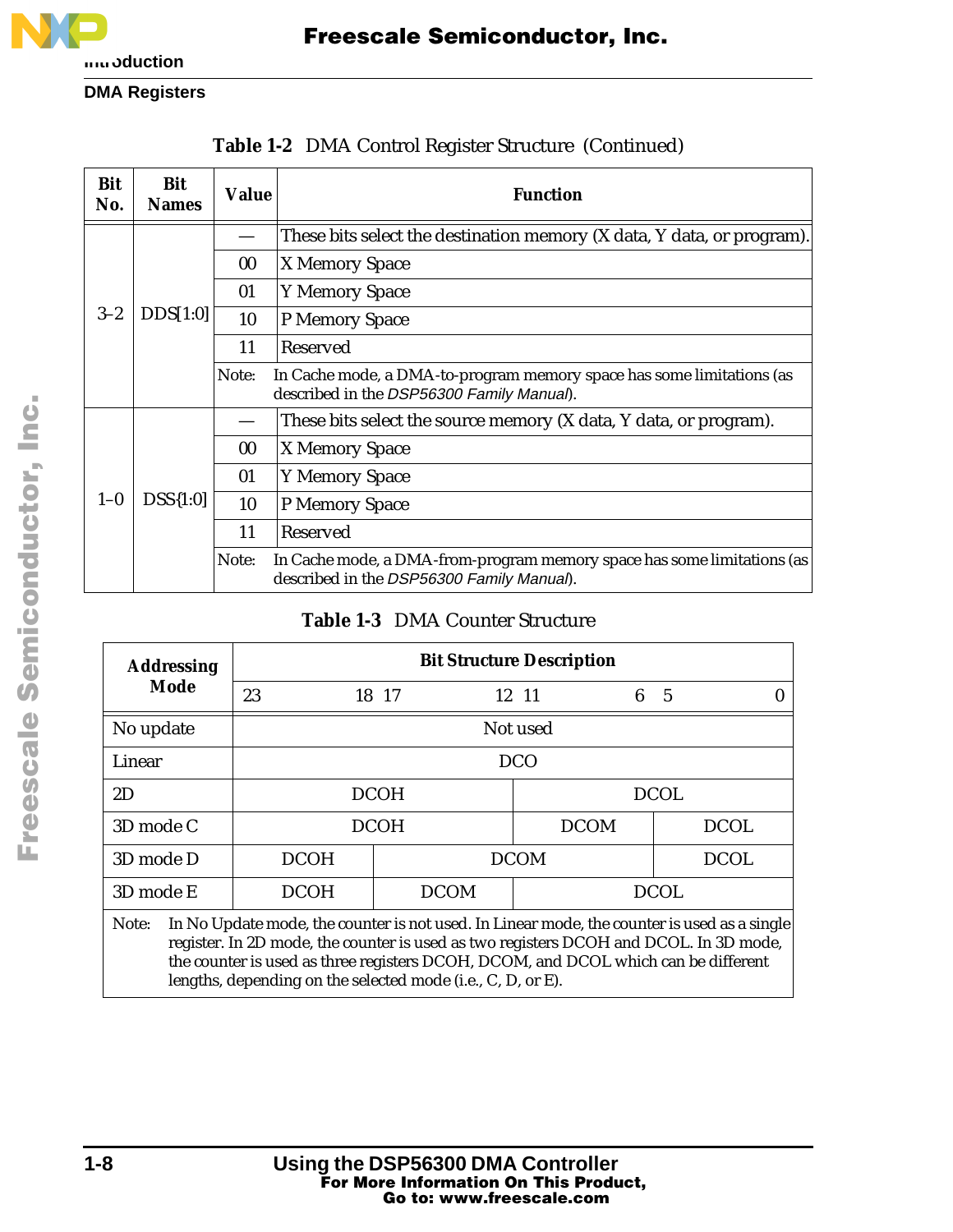<span id="page-15-0"></span>

**DMA Registers**

| Bit No.          | <b>Bit</b><br><b>Names</b> | <b>Value</b>     | <b>Function</b>                                                 |
|------------------|----------------------------|------------------|-----------------------------------------------------------------|
| $23 - 12$        |                            |                  | These bits are reserved.                                        |
|                  |                            |                  | These bits identify the active channel number                   |
|                  |                            | 000              | DMA Channel 0                                                   |
|                  |                            | 001              | <b>DMA</b> Channel 1                                            |
|                  |                            | 010              | DMA Channel 2                                                   |
| $11 - 9$         | DCH[2:0]                   | 011              | <b>DMA Channel 3</b>                                            |
|                  |                            | 100              | <b>DMA</b> Channel 4                                            |
|                  |                            | 101              | <b>DMA</b> Channel 5                                            |
|                  |                            | 110              | reserved                                                        |
|                  |                            | 111              | reserved                                                        |
| 8                | <b>DACT</b>                | $\bf{0}$         | The active DMA channel is disabled or awaiting DMA<br>requests. |
|                  |                            | $\mathbf{1}$     | The active DMA channel is performing a transfer.                |
| $7 - 6$          |                            |                  | These bits are reserved.                                        |
| 5                | DTD5                       | $\bf{0}$         | DMA channel 5 has not completed a transfer.                     |
|                  |                            | 1                | DMA channel 5 has completed all requested transfers.            |
|                  | DTD4                       | $\bf{0}$         | DMA channel 4 has not completed a transfer.                     |
| 4                |                            | 1                | DMA channel 4 has completed all requested transfers.            |
|                  | DTD <sub>3</sub>           | $\bf{0}$         | DMA channel 3 has not completed a transfer.                     |
| 3                |                            | 1                | DMA channel 3 has completed all requested transfers.            |
|                  |                            | $\bf{0}$         | DMA channel 2 has not completed a transfer.                     |
| $\boldsymbol{2}$ | DTD <sub>2</sub>           | $\mathbf{1}$     | DMA channel 2 has completed all requested transfers.            |
|                  |                            | $\boldsymbol{0}$ | DMA channel 1 has not completed a transfer.                     |
| $\mathbf{1}$     | DTD1                       | $\mathbf{1}$     | DMA channel 1 has completed all requested transfers.            |
|                  |                            | $\bf{0}$         | DMA channel 0 has not completed a transfer.                     |
| $\bf{0}$         | DTD <sub>0</sub>           | $\mathbf{1}$     | DMA channel 0 has completed all requested transfers.            |

**Table 1-4** DMA Status Register Structure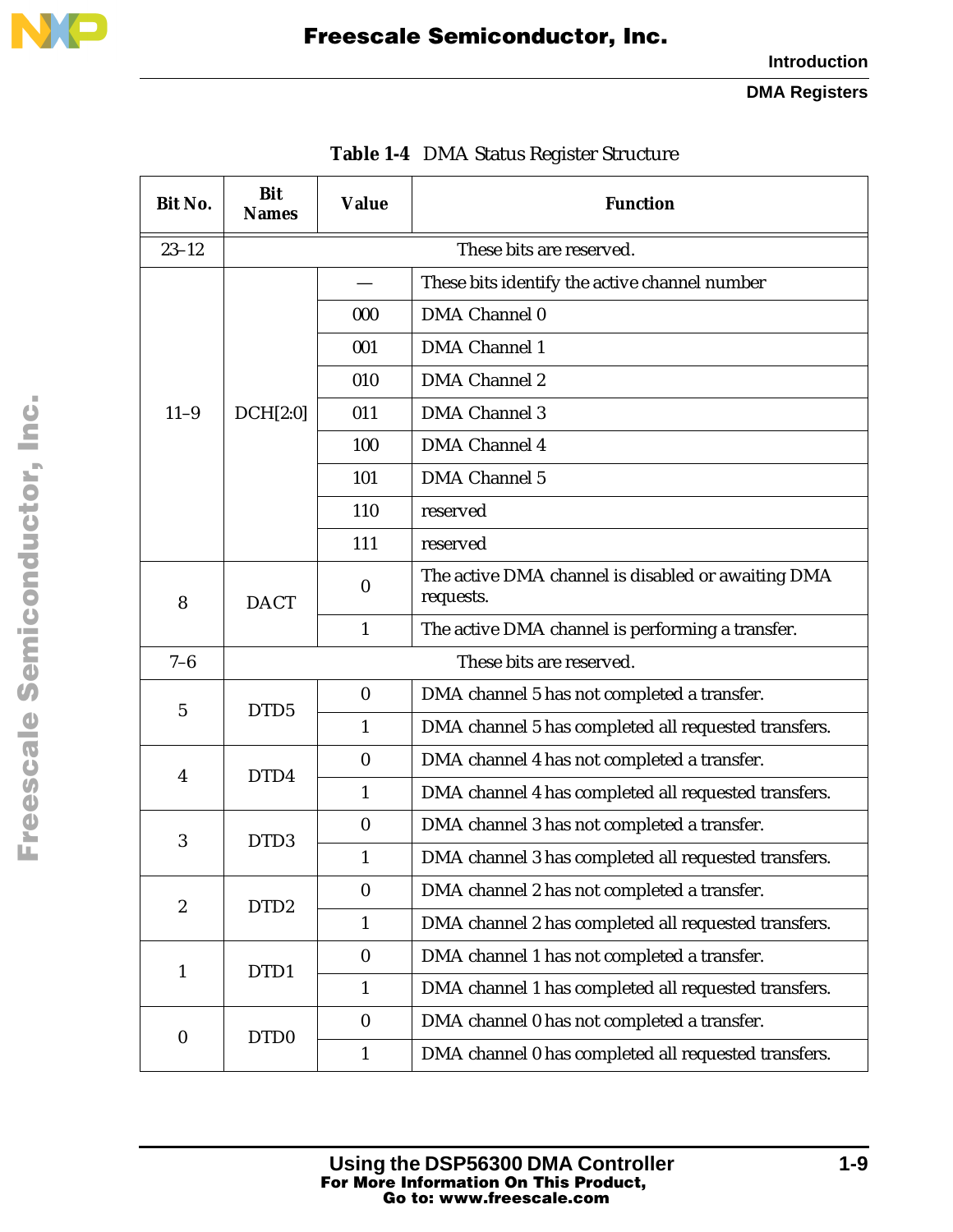

**DMA Registers**

**dsp**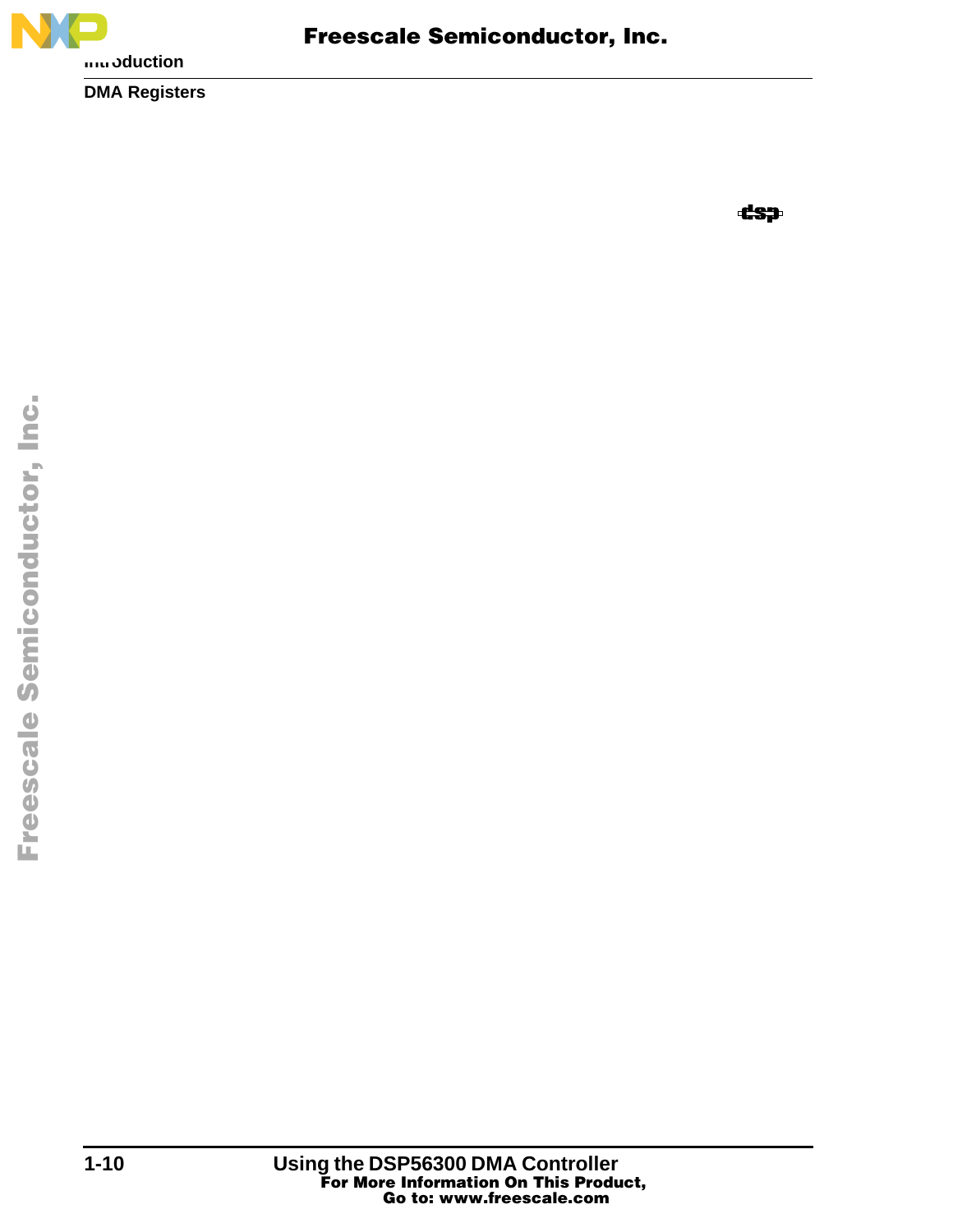<span id="page-17-0"></span>

# **SECTION 2 DMA USAGE BASIC EXAMPLES**

*These examples show the simplest use of one DMA channel. They assume no interference from other sources, such as other DMA channels, contentions with the core, etc.*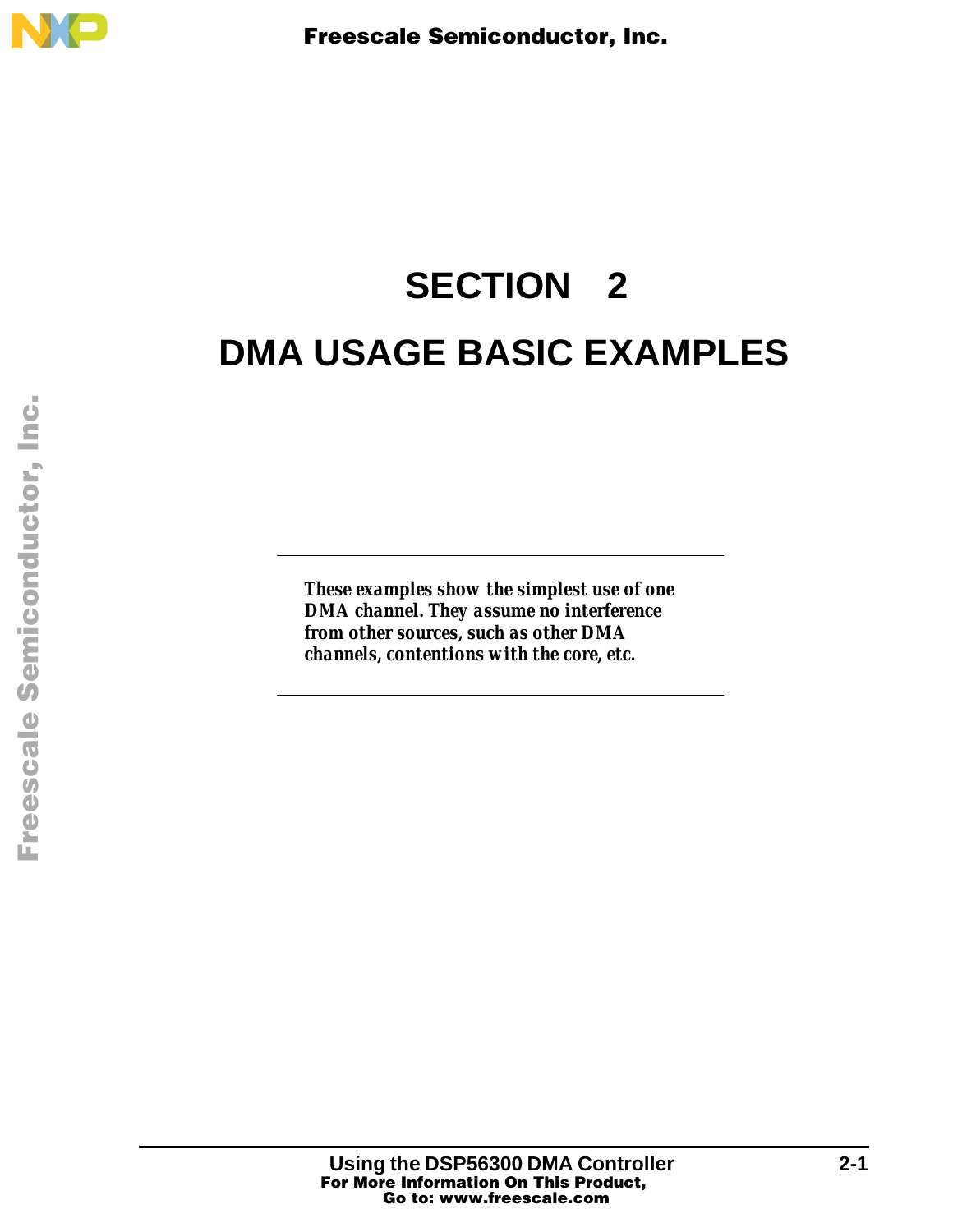| 2.1 | 7. TRANSFERRING FROM X MEMORY TO Y MEMORY 2-3 |  |
|-----|-----------------------------------------------|--|
| 2.2 | DOWNLOADING FROM EXTERNAL MEMORY 2-4          |  |
| 2.3 | GETTING DATA FROM THE ESSI RECEIVER 2-5       |  |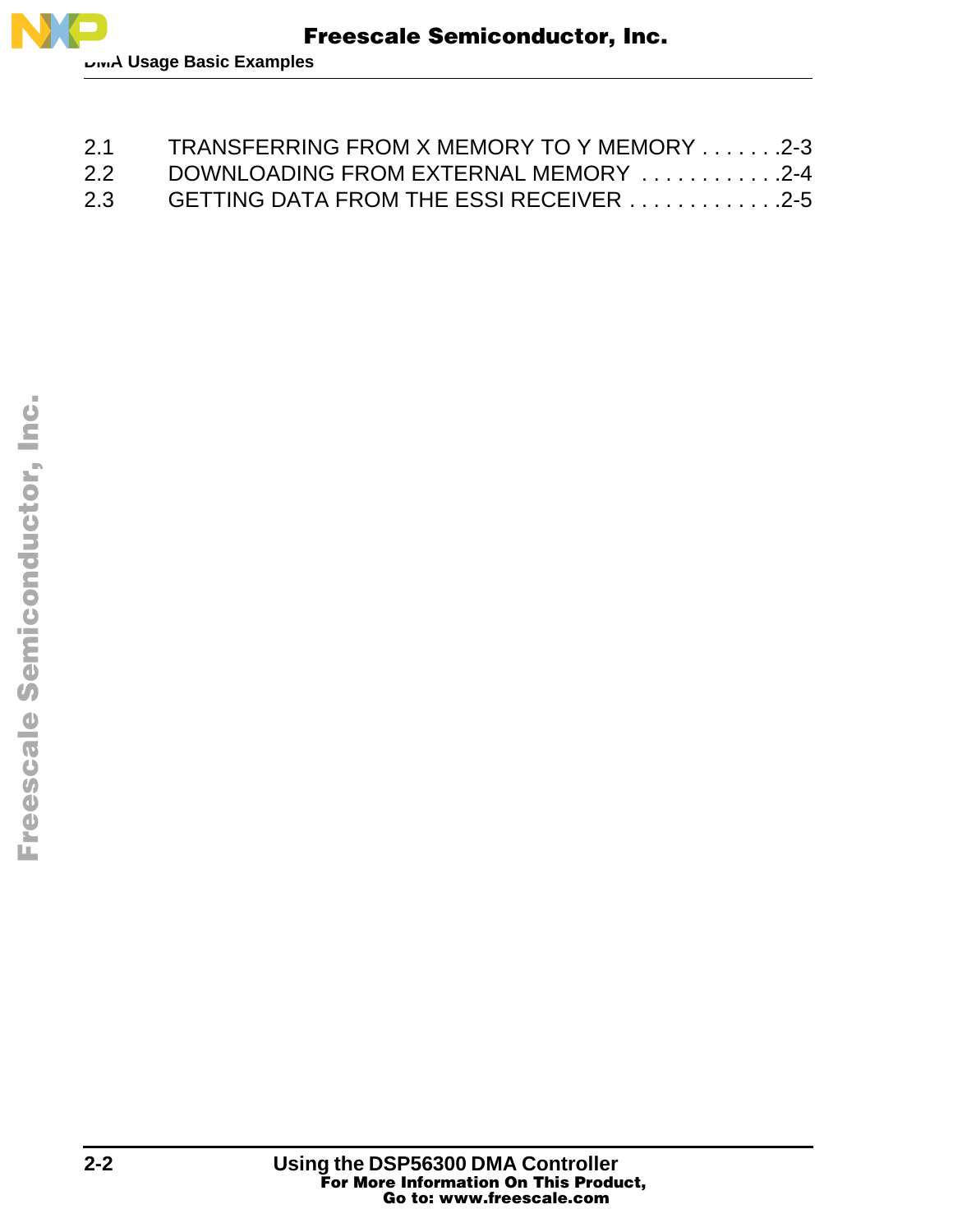<span id="page-19-0"></span>

**Transferring from X Memory to Y Memory**

# **2.1 TRANSFERRING FROM X MEMORY TO Y MEMORY**

The following code causes DMA channel 0 to transfer a block of N words linearly from X internal memory to Y internal memory.

| movep | #\$source addr, x:M DSR0     |                                     |
|-------|------------------------------|-------------------------------------|
| movep | #\$dest addr,x:M DDR0        |                                     |
| movep | $\sharp$ \$(N-1), $x:M$ DCOO | ; # of words to be transferred      |
| movep | #\$9802d4, x:M DCR0          | ; software-triggered,               |
|       |                              | $: x$ linear $\rightarrow$ y linear |
| nop   |                              | ; due to core pipeline              |
| nop   |                              |                                     |
| iclr  | $#0, x:M$ DSTR, $*$          | ; polling of DTD0                   |

In this code, the value written to DSR0 is the address of the first data item to be transferred. The value written to DDR0 is the target address of the first data item to be transferred.

**Note:** It is not necessary to specify that the address is internal.

The DMA hardware evaluates this information automatically according to the specific DSP56300 family member memory map. The number of transfers to perform (N) is  $(DCO + 1)$ ; therefore, the value written to DCO0 is  $(N - 1)$ .

The content of DCR0 is as follows:

- 1.  $DE = 1$  (i.e., start a transfer)
- 2.  $DIE = 0$  (i.e., disable an interrupt to the core at end of block)
- 3. **DTM = 011** (i.e., block transfer triggered by DE—Software-triggered mode)
- 4. **DPR = 00** (i.e., the priority level is zero—the lowest one)
- 5. **DCON = 0** (i.e., the continuous mode is not activated)
- 6. **DRS = 00000 (**In Software-triggered mode, this field is ignored.)
- 7. **D3D = 0** (i.e., non-three-dimensional mode)
- 8. **DAM = 101101** (i.e., source address is post-incremented by 1—Linear mode—and destination address is also Linear mode)
- 9. **DDS = 01** (i.e., the destination space is Y memory)
- 10. **DSS = 00** (i.e., the source space is X memory)

In this example, the core does not do anything while the DMA is transferring the block of data. The core polls the DTD bit of this channel and continues to execute the program after the DMA finishes transferring the data. Due to the chip pipeline, because the core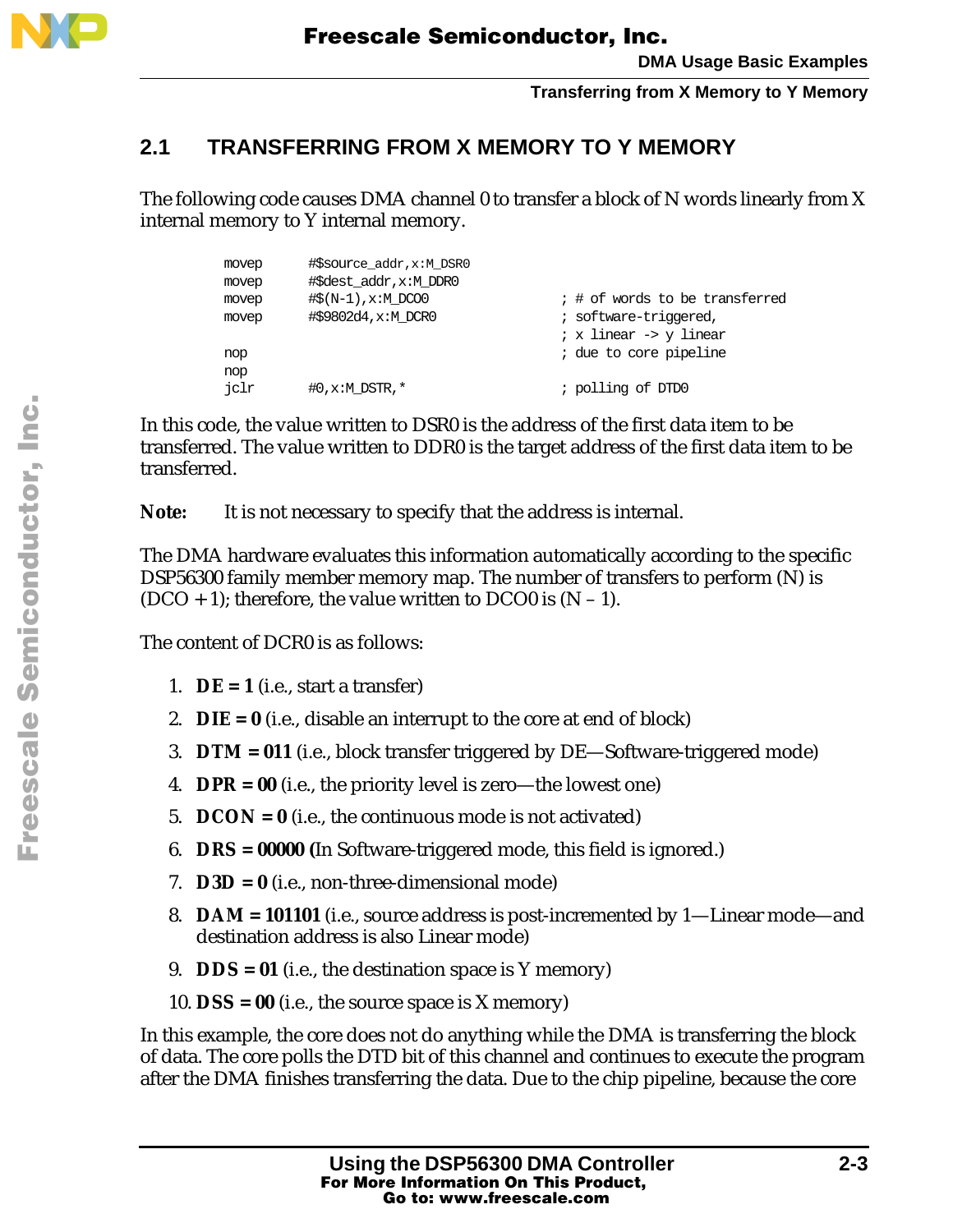<span id="page-20-0"></span>

**DMA Usage Basic Examples**

#### **Downloading from External Memory**

polls this bit until it equals 0, the chip must wait 2 clock cycles from the cycle in which DE is written until DTD is reset at the start of block transfer to indicate that the channel is busy. Another option is to poll the DACT bit (Bit 8) in the same DSTR until it is set. This bit indicates whether any DMA channel is actually transferring a data item. Because of the core and DMA pipelines, the core must wait 3 clock cycles (3 NOP instructions) until this bit is set and can be polled.

### **2.2 DOWNLOADING FROM EXTERNAL MEMORY**

The example code presented in this section causes DMA channel 2 to transfer a block of N words linearly from external P memory to internal P memory. In this example, the trigger of the transfer is a request from Timer 0. This is an example of a program overlay in which the core works on a part of the program, while, in parallel, a DMA channel downloads another part of the program. It is common for an operating system to use a timer for scheduling such a DMA activity. In this example, the timer is programmed to use its most basic mode, and the DMA controller is programmed to generate a core interrupt at the end of transfer without clearing the DE bit. When the interrupt occurs, this code loads new parameters to the address registers to prepare them for the next download task that occurs when the next timer interrupt request occurs (i.e.,  $2 \times$  (num\_comp) from the previous trigger). It doesn't matter whether the timer or the DMA is programmed first.

**Note:** The user must make sure that the program size N is smaller than the number of the timer cycles programmed in TCPR0. Otherwise, the DMA gets a new trigger before it finishes the previous task and ignores the new trigger.

| M TCSRO | EQU                    | \$ffff8f | ;DSP56301 Timer0 control/status req.           |
|---------|------------------------|----------|------------------------------------------------|
| M TLRO  | EQU                    | \$ffff8e | ;DSP56301 Timer0 load register                 |
| M TCPRO | EQU                    | \$ffff8d | ;DSP56301 Timer0 compare register              |
|         |                        |          | ĩ                                              |
| bclr    | #9.SR                  |          | enable interrupt priority levels 3,2,1;        |
| bset    | #17,x:M IPRC           |          | enable DMA2 interrupt at priority              |
|         |                        |          | ilevel 1;                                      |
| movep   | #\$9,x:M AARO          |          | <i>IAARO</i> indicates to all external P space |
|         |                        |          | <i>i</i> as static RAM                         |
| movep   | #\$1fffe2,x:M BCR      |          | <i>i</i> 2 wait states in area 0 access        |
| movep   | #\$0,x:M TLR0          |          | initial value of the timer counter;            |
| movep   | #\$num comp, x:M TCPR0 |          | inumber of CLK/2 cycles until a trigger        |
|         |                        |          | <i>i</i> is generated                          |
| movep   | #\$201,x:M TCSR0       |          | Timer0 enable at mode 0 + reload               |
| movep   | #\$ext addr,x:M DSR2   |          | external address;                              |
| movep   | #\$int addr, x:M DDR2  |          | internal address;                              |
| movep   | #\$(N-1),x:M DCO2      |          | N is number of words to ne downloaded;         |
| movep   | #\$e082da,x:M DCR2     |          | iblock transfer triggered by timer0            |
| .       |                        |          | ;p linear -> p linear                          |

d u  $\mathbf 0$ t o

r, I

n

.<br>ق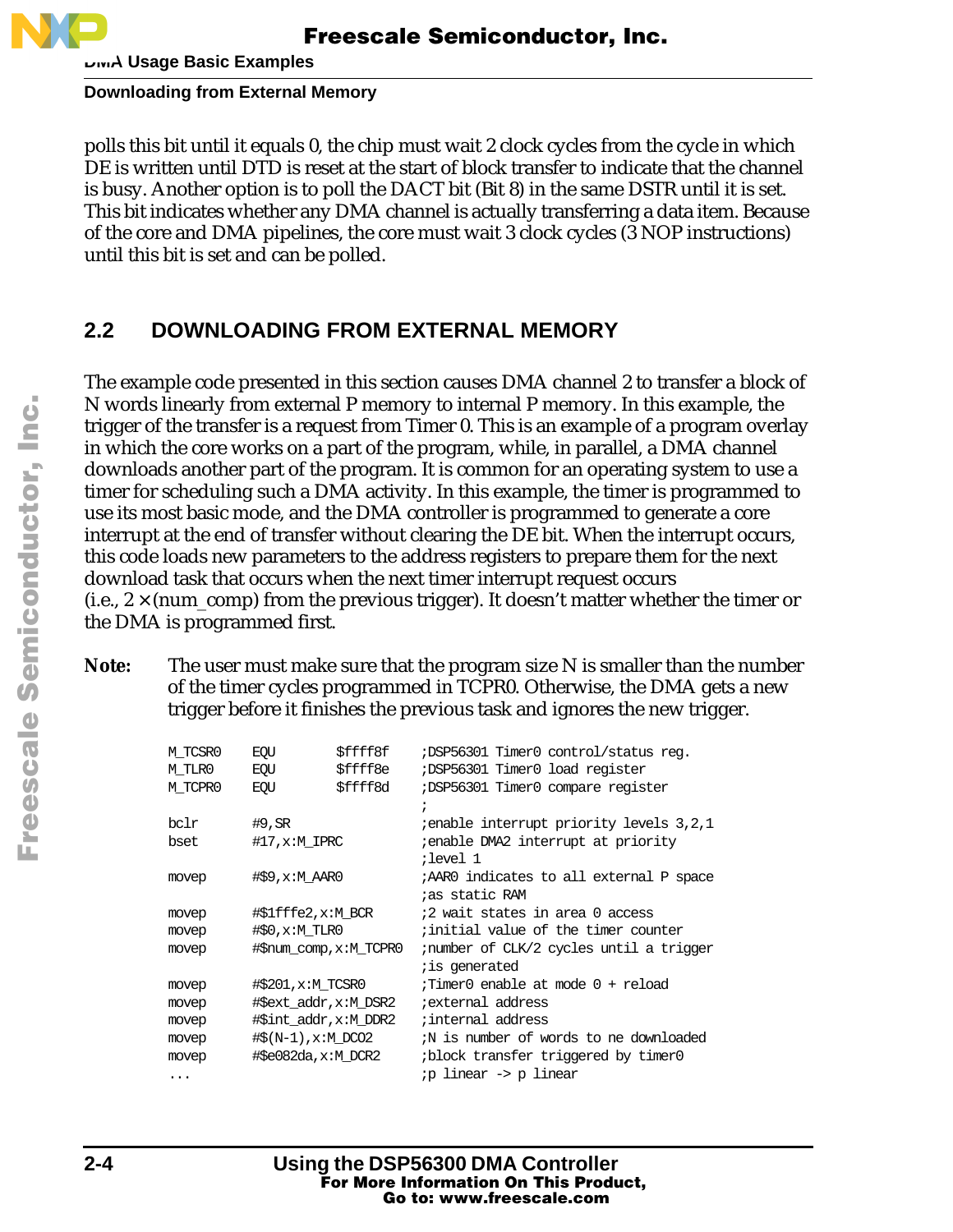<span id="page-21-0"></span>

**DMA Usage Basic Examples**

#### **Getting Data from the ESSI Receiver**

|        | $\ddotsc$<br>$\ddotsc$ |                                             | ;DE is not cleared at end of block<br>interrupt is generated at the<br>iend of block<br>: channel priority 0 (doesn't matter in<br><i>i</i> the example) |
|--------|------------------------|---------------------------------------------|----------------------------------------------------------------------------------------------------------------------------------------------------------|
|        | org p:I DMA2           |                                             |                                                                                                                                                          |
| I DMA2 | movep<br>movep         | (pointer1), x:M DSR2<br>(pointer2),x:M DDR2 | interrupt routine: prepare parameters<br>; for next download                                                                                             |

**Note:** Basically, the core can transfer a block of data from one memory space to another one. If the transfer is in data memory, then the DMA transfer saves core MIPS, but uses the same time (for transfer to/from peripheral the core does the transfer even faster using one cycle instead of two). For transfers to/from program space, however, the advantage of using the DMA is doubled, not only because it frees the core for other tasks, but also because it operates much faster. The DMA transfers a data item in 2 cycles, whereas the core must use a MOVEM instruction that takes 6 cycles.

### **2.3 GETTING DATA FROM THE ESSI RECEIVER**

In the sample code provided in this section, DMA channel 5 is programmed to get data from the receiver of an ESSI peripheral. In this mode, the source address type must be No Update mode because the DMA reads the data register of the receiver and its address is constant. The data is transferred to a circular buffer in the internal X memory. In this example, the circular buffer is implemented using linear addressing; at the end of the buffer, an interrupt is issued and the DDR is re-programmed. The example in **Section 3.3.1** [on page 3-5](#page-27-0) shows an alternate way to implement a circular buffer with almost no intervention from the core.

**Note:** In this example, the DMA works indefinitely regardless of the content of the counter DCO5, but the counter is used to generate an interrupt to the core in order to jump to the top of the buffer after it is filled. The ESSI can be initialized before or after the programming of the DMA channel.

| M PCRD | EOU                        | \$ffffaf | :56301 Port D control register                  |
|--------|----------------------------|----------|-------------------------------------------------|
| M RX1  | EOU                        | \$ffffa8 | :56301 ESSI1 receive data register              |
| M CRB1 | EOU                        | \$ffffa6 | ;56301 ESSI1 control register B                 |
| M CRA1 | EOU                        | \$ffffa5 | ;56301 ESSI1 control register A                 |
|        |                            |          |                                                 |
| bclr   | #9, SR                     |          | <i>i</i> enable interrupt priority levels 3,2,1 |
| bset.  | $#23, x:M$ IPRC            |          |                                                 |
|        |                            |          | <i>i</i> enable DMA5 interrupt at priority      |
|        |                            |          | ilevel 1                                        |
| movep  | $\sharp$ \$13, $x:$ M PCRD |          | ; enable ESSI1 SCO, SC1, SRD pins               |
| movep  | #\$180000,x:M CRA1         |          | :24 bits per word, maximal frequency            |
| movep  | #\$02010c, x:M CRB1        |          | ireceiver enable, one bit clock                 |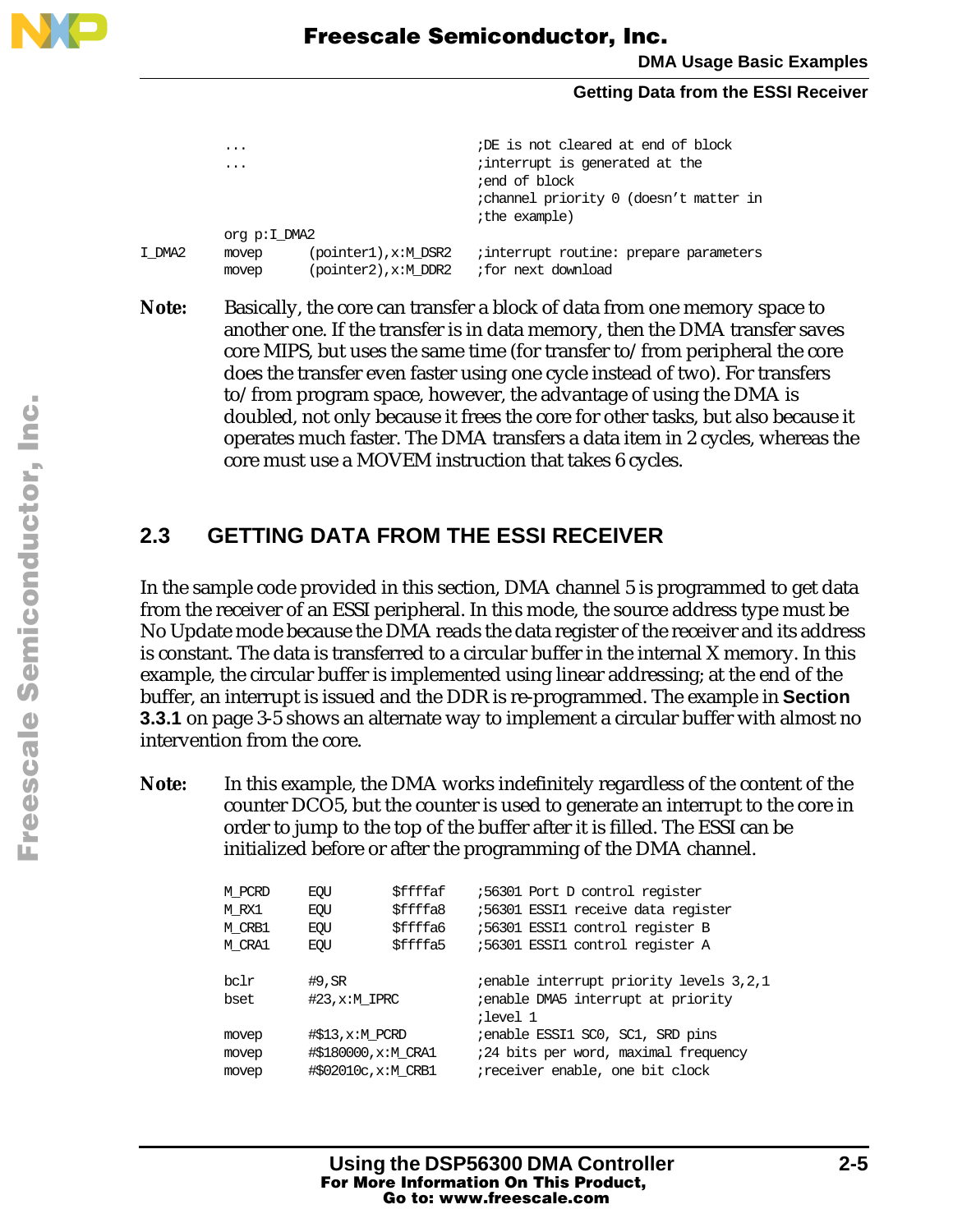

I\_DMA5

**DMA Usage Basic Examples**

#### **Getting Data from the ESSI Receiver**

| movep<br>movep<br>movep<br>movep | $#M$ RX1, $x:M$ DSR5<br>#\$int addr,x:M DDR5<br>$\sharp$ \$(N-1), $x:M$ DCO5<br>#See62c0, x:M DCR5 | $:SC0(RXC)$ and $SC1(FSR)$ are outputs<br><i>iaddress</i> of the ESSI1 receive register<br>buffer top address in internal memory<br>N is the size of the circular buffer<br><i>i</i> word transfer triggered by ESSI1 Rx<br>ix no update -> x linear<br>;DE is not cleared at end of block<br>interrupt is generated at the<br>iend of block |
|----------------------------------|----------------------------------------------------------------------------------------------------|----------------------------------------------------------------------------------------------------------------------------------------------------------------------------------------------------------------------------------------------------------------------------------------------------------------------------------------------|
|                                  |                                                                                                    | ichannel priority 3 (doesn't matter<br>$\sin$ the example)                                                                                                                                                                                                                                                                                   |
| movep                            | #\$int addr,x:M DDR5                                                                               | interrupt routine: point again to the<br>;circular buffer top address                                                                                                                                                                                                                                                                        |

**Note:** When the receiver of the ESSI is full, a trigger to the DMA is generated. This trigger is asserted until the receiver is read (by the DMA or the core). Basically, the user can program a DMA channel to transfer a block from memory to memory when a trigger from peripheral is asserted. Although the DMA operates correctly, there is a problem, because the peripheral does not deassert the Receiver Full (or Transmitter Empty) condition and can, therefore, potentially have an undetected overrun or underrun error.

<del>ds:1</del>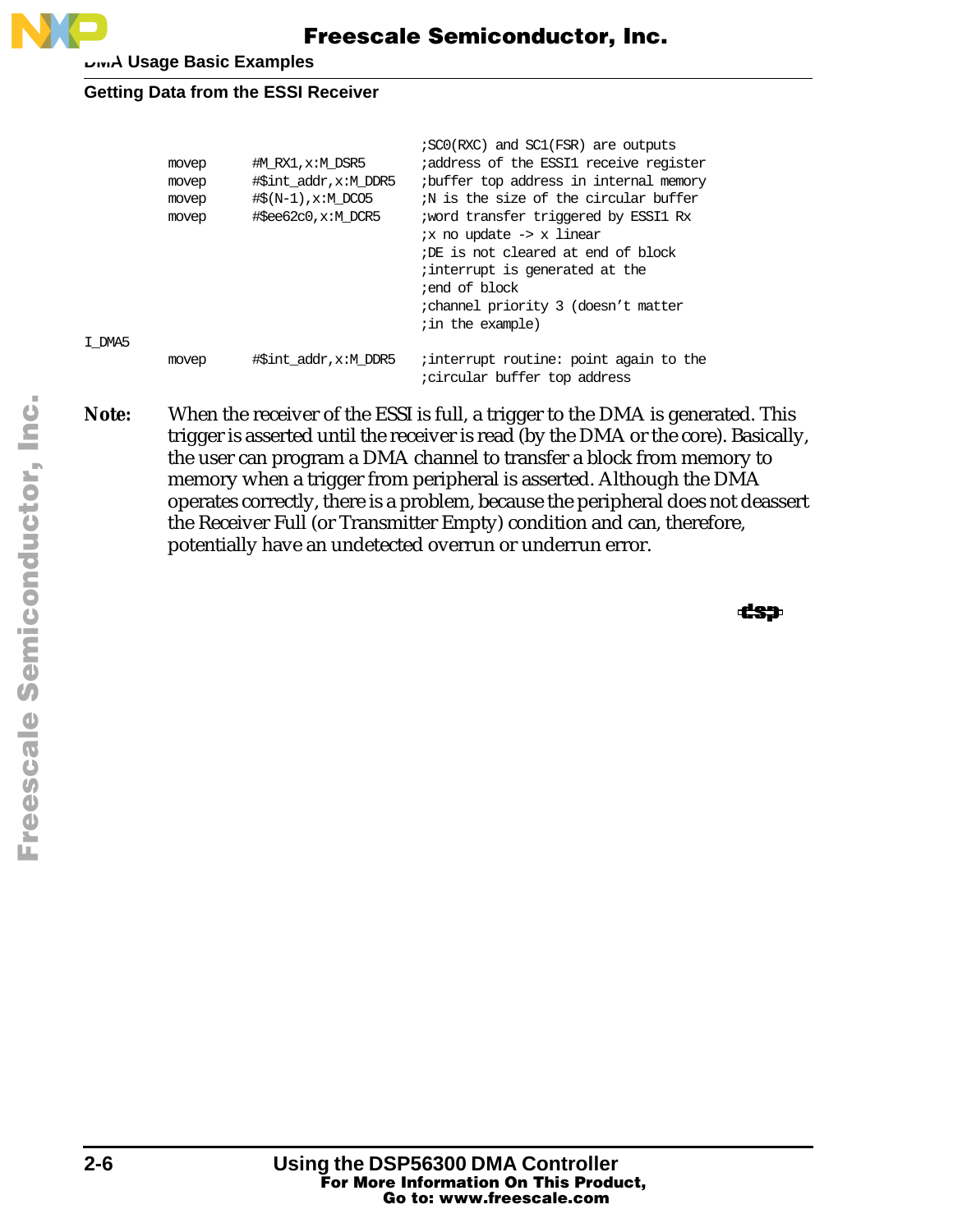<span id="page-23-0"></span>

# **SECTION 3 MULTI-DIMENSIONAL DMA TRANSFERS**

*The DMA is capable of transferring data in complex structures. The address mode of the source or the destination or both can be Two-Dimensional (2D) or Three-Dimensional (3D).*

Fr  $\boldsymbol{\Phi}$  $\bf \Phi$  $\boldsymbol{\eta}$  $\mathbf 0$ 

ale

 $\boldsymbol{g}$  $\bf \Phi$ 

mic

o n d u  $\mathbf 0$ t o

r, I

n

.<br>ق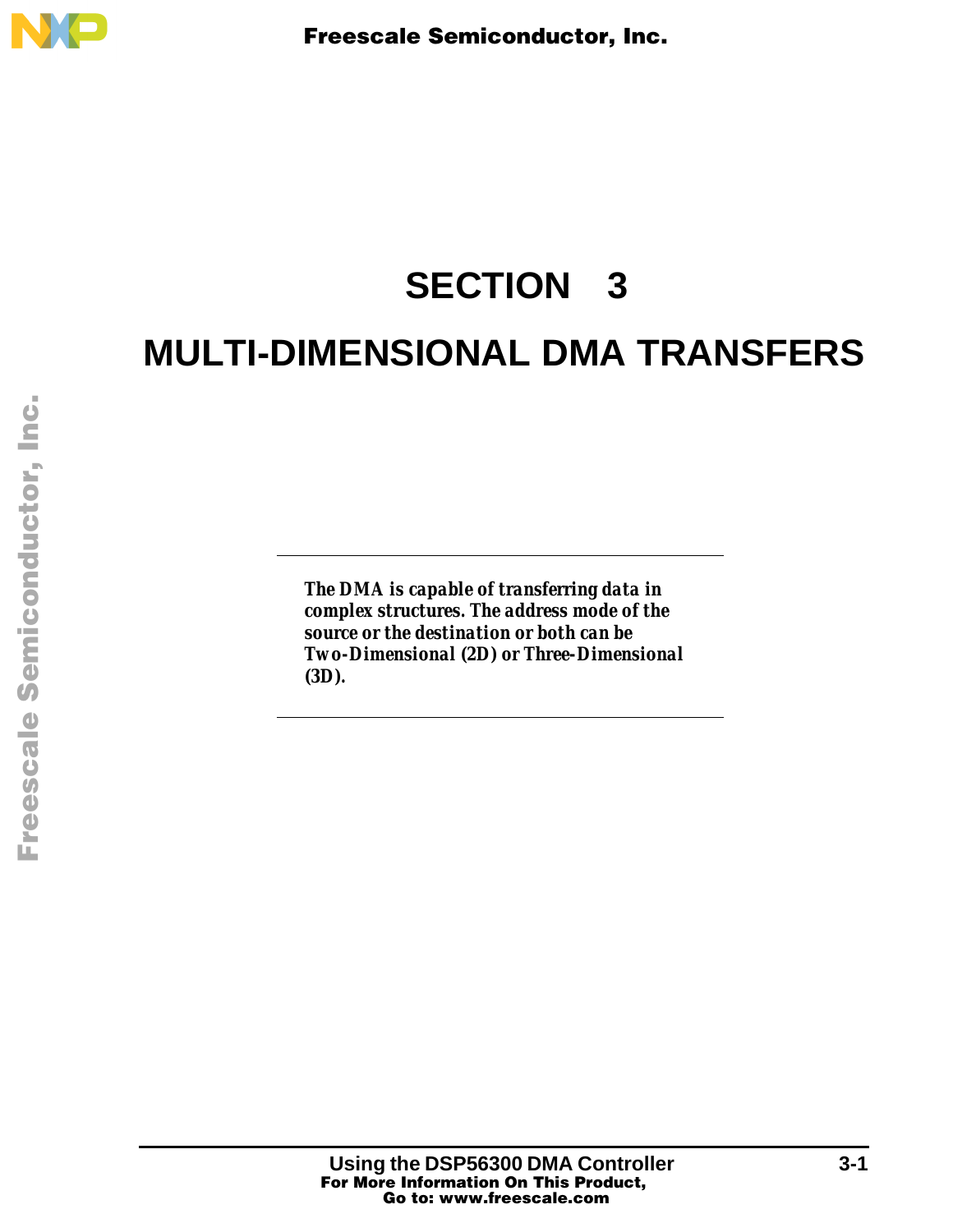| 3.1 | TWO-DIMENSIONAL (2D) TRANSFER 3-3    |  |
|-----|--------------------------------------|--|
| 3.2 | THREE-DIMENSIONAL (3D) TRANSFER 3-4  |  |
| 3.3 | EXAMPLES FOR OTHER ADDRESS TYPES 3-5 |  |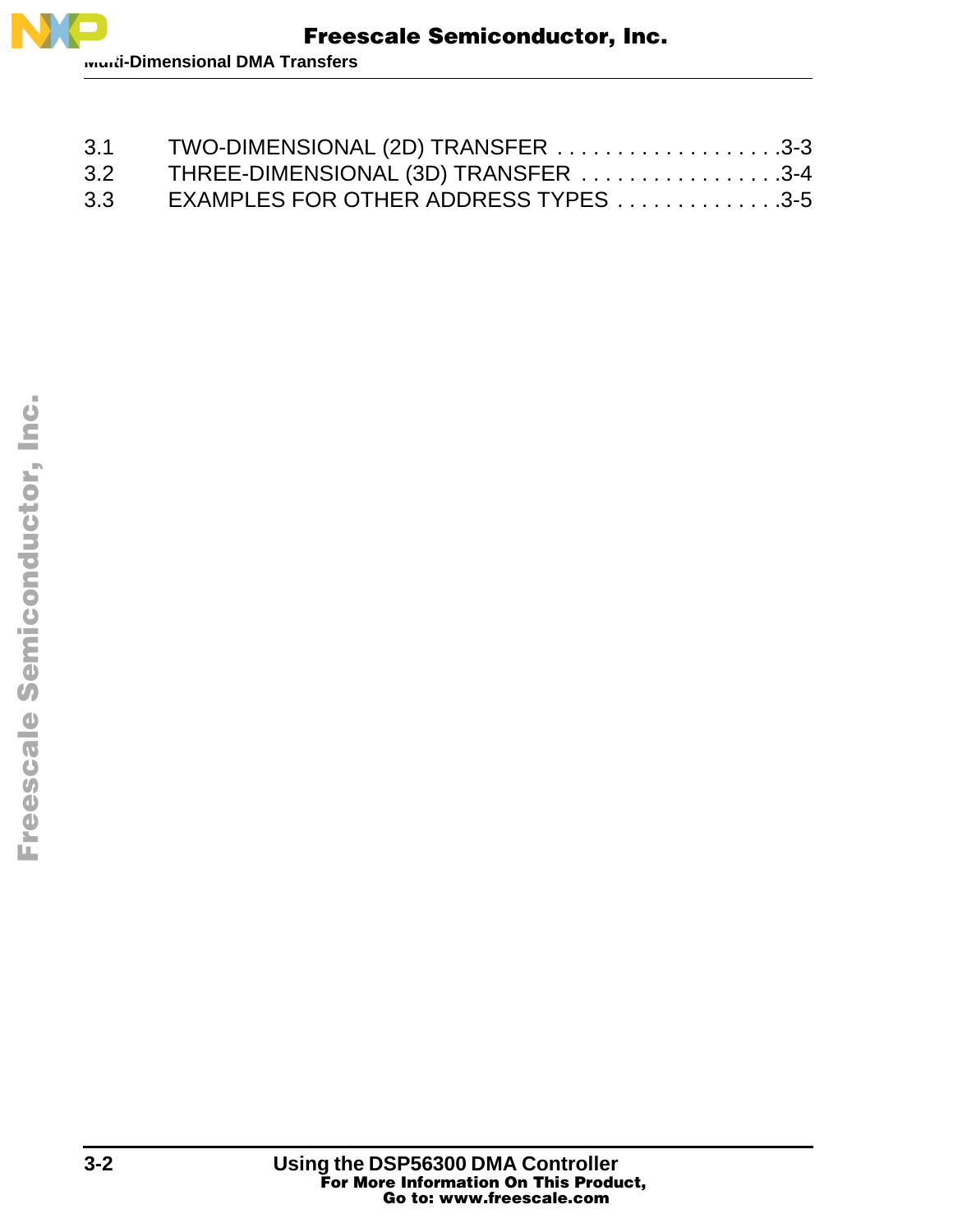<span id="page-25-0"></span>

## **3.1 TWO-DIMENSIONAL (2D) TRANSFER**

For a Two-Dimensional (2D) transfer, the DCO counter is divided into two counters DCOL and DCOH. An offset register is used to calculate the address jump. The total number of transfers is  $(DCOH + 1) \times (DCOL + 1)$ . The address for the DMA transfer is the current content of the address register (DSRi or DDRi). After the transfer is performed, if DCOL > 0, the address register is incremented by 1 and DCOL is decremented by 1. If  $DCOL = 0$ , the address register is loaded with the sum of its previous value and the content of the offset register. DCOH is decremented by 1 and DCOL is reloaded with the initial value that was written by the last core instruction. If DCOL = DCOH = 0 (i.e., the last transfer of the block), the address register is loaded with the sum of its previous value and the content of the offset register, and both DCOL and DCOH are reloaded with the initial values written by the last core instruction. With this last transfer of the block, the DMA either ceases operation or waits for a new trigger.



AA1369

**Figure 3-1** Linear to 2D Transfer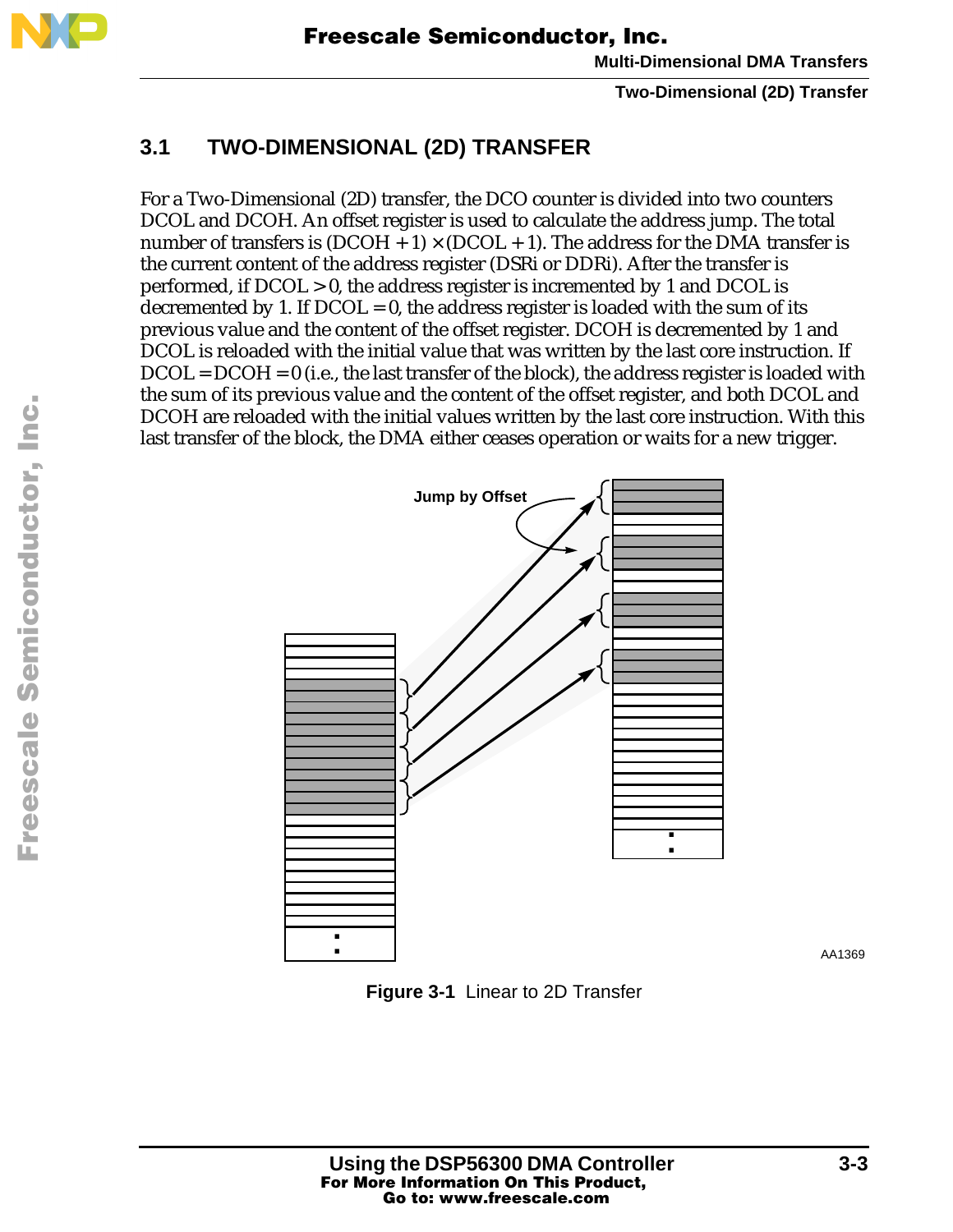<span id="page-26-0"></span>

**Multi-Dimensional DMA Transfers**

**Three-Dimensional (3D) Transfer**

# **3.2 THREE-DIMENSIONAL (3D) TRANSFER**

For a Three-Dimensional (3D) transfer, the DCO divides into three counters: DCOL, DCOM and DCOH. This transfer mode uses two offset registers to calculate the address jump. The total number of transfers is  $(DCOH + 1) \times (DCOM + 1) \times (DCOL + 1)$ . The DMA transfer address is the current content of the address register (DSRi or DDRi). After performing the transfer, if  $DCOL > 0$ , the address register is incremented by 1 and DCOL is decremented by 1. If  $DCOL = 0$  and  $DCOM > 0$ , the address register is loaded with the sum of its previous value and the content of the first offset register, DCOM is decremented by 1 and DCOL is reloaded with the initial value written by the last core instruction. If  $DCOL = DCOM = 0$  and  $DCOH > 0$ , the address register is loaded with the sum of its previous value and the content of the second offset register, DCOH is decremented by 1, and both DCOL and DCOM are reloaded with the initial values written to the DCO by the last core instruction. If  $DCOL = DCOM = DCOH = 0$  (i.e., the last transfer of the block), the address register is loaded with the sum of its previous value and the content of the second offset register, and DCOL, DCOM and DCOH are reloaded with the initial values written to the DCO by the last core instruction. After this last transfer of the block, the DMA either ceases operation or waits for a new trigger.



**Figure 3-2** 3D to 2D Transfer

AA1370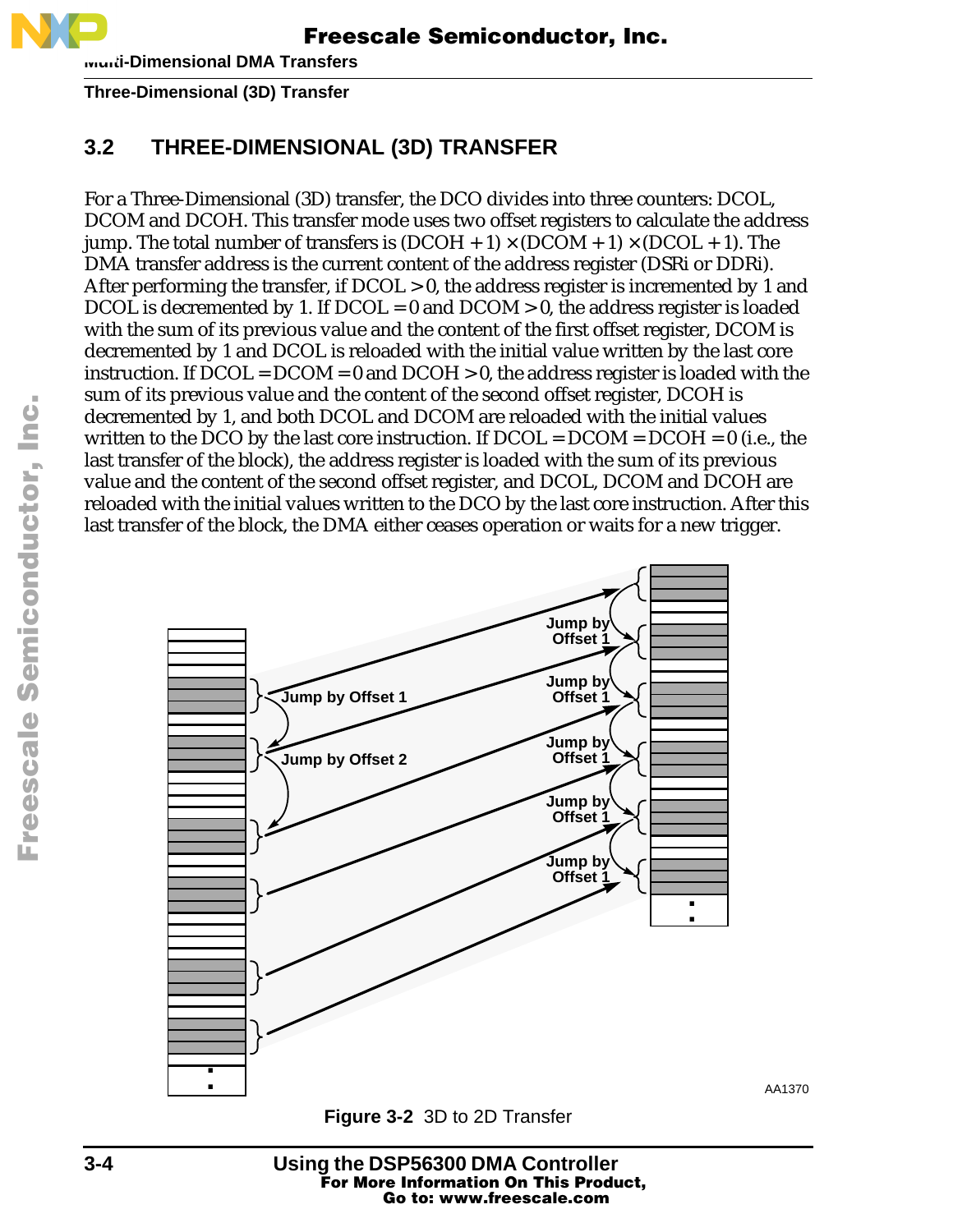<span id="page-27-0"></span>

## **3.3 EXAMPLES FOR OTHER ADDRESS TYPES**

The following examples show how to use 2D and 3D Addressing modes to transfer data between other address types.

### **3.3.1 Circular Buffer Using 2D Addressing**

The example code presented in this section transfers one data word per request until the end of the circular buffer, and then jumps back by a negative value offset register to the head of the buffer. Unlike the alternate code presented in **Section 2.3** [on page 2-5,](#page-21-0) the following code does not require the core to handle any interrupts.

| M PCRD | EQU                                   | <i><b>Sffffaf</b></i>                 | ; DSP56301 port D control register           |
|--------|---------------------------------------|---------------------------------------|----------------------------------------------|
| M RX1  | EOU                                   | \$ffffa8                              | ; DSP56301 ESSI1 receive data register       |
| M CRB1 | EQU                                   | \$ffffa6                              | ; DSP56301 ESSI1 control register B          |
| M CRA1 | EOU                                   | \$ffffa5                              | ; DSP56301 ESSI1 control register A          |
| movep  | $\sharp$ \$13, $x:$ M PCRD            |                                       | ; enable ESSI1 SCO, SC1, SRD pins            |
| movep  | #\$180000,x:M CRA1                    |                                       | ; 24 bits per word, maximal frequency        |
| movep  | #\$02010c,x:M CRB1                    |                                       | ; receiver enable, one bit clock             |
| movep  | #\$-(N-1),x:M DORO                    |                                       | ; this is the offset to get back             |
| movep  | #M RX1,x:M DSR5                       |                                       | ; address of the ESSI1 receive register      |
| movep  | #\$int addr,x:M DDR5                  |                                       | ; buffer top address in internal memory      |
| movep  |                                       | $\sharp$ \$(fff000+(N-1)), $x:M$ DCO5 |                                              |
| movep  | $\# \text{Sae} 6040, \text{x:M DCR5}$ |                                       | ; word transfer triggered by ESSI1 Rx        |
|        |                                       |                                       | $: x$ no update $\rightarrow x$ 2D with DORO |
|        |                                       |                                       | ; DE is not cleared at end of block          |
|        |                                       |                                       | ; interrupt is not generated at the          |
|        |                                       |                                       | ; end of block                               |
|        |                                       |                                       | ; channel priority 3 (doesn't matter         |
|        |                                       |                                       | ; in the example)                            |

### **3.3.2 Transfers with Equidistant Offset**

The DSP56300 core Address Generation Unit (AGU) has an address mode called Post-increment By Offset Nn that uses the syntax  $(Rn) + Nn$ . This mode can be used, for example, to perform a decimation of samples stored in a large array. Using the DMA to perform the same task can free the pointer Rn. If the user programs a DMA channel to be 2D with  $DCOL = 0$ , then for every transfer, the address register is updated by offset N stored in the offset register DORi. Programming the same channel as  $3D$  with  $DCOH = 0$ and  $DCOL = 0$ , but with  $DCOM > 0$  and  $DORi = N$  (offset) and  $DORj = -(N \times DCOM)$ implements a circular buffer that performs an equivalent decimation algorithm (i.e., the resulting address mode is similar to using the modulo modifier  $mod_{Mn}((Rn) + Nn)$ .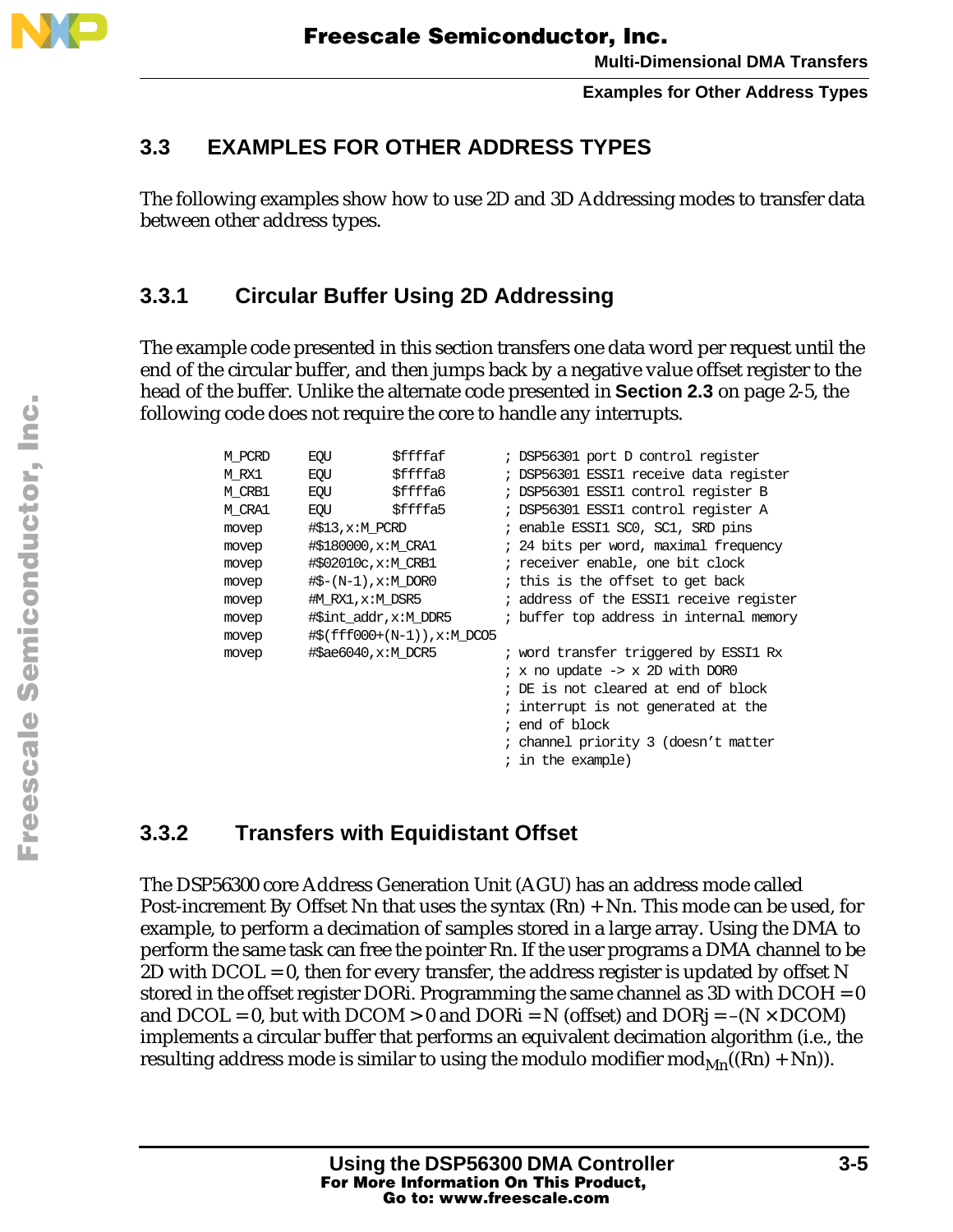<span id="page-28-0"></span>

**Multi-Dimensional DMA Transfers**

**Examples for Other Address Types**

## **3.3.3 Transferring Data for 3D ESSI Transmitters**

In the example code presented in this section, three ESSI transmitters send data simultaneously from a DMA channel by using the Line Transfer mode and a 2D addressing mode to wrap around back to the first transmitter. In this example, the 3D mode is used to allow the source to generate a circular buffer. The 3D mode is needed because when  $DCOL = 0$ , the destination (ESSI registers) uses an offset and the buffer must also use an offset. Therefore, this offset is 1. The second offset is used for wrapping back to top\_of\_buffer. An interrupt is needed only after the buffer is scanned the number of times indicated by the contents of DCOH (i.e.,  $DCOH + 1$ ). In this code, the first write operation to the transmitters is done by the core because after reset, the TDE bit (Transmitter Data Empty) in the ESSI Status Register (Bit 6 in SSISR) is cleared, and therefore a DMA request can not be issued for the first word. In order not to change the code between the first buffer pass and all other passes, the first write is taken by the core in all passes.

| M PCRC | <b>EQU</b>           | \$ffffbf               | ; DSP56301 port C control register                                  |
|--------|----------------------|------------------------|---------------------------------------------------------------------|
| M TX00 | <b>EQU</b>           | \$ffffbc               | ; DSP56301 ESSI0 trans.0 data register                              |
| M TX01 | <b>EQU</b>           | \$ffffbb               | ; DSP56301 ESSI0 trans.1 data register                              |
| M TX02 | EQU                  | \$ffffba               | ; DSP56301 ESSI0 trans.2 data register                              |
| M CRBO | <b>EQU</b>           | \$ffffb6               | ; DSP56301 ESSI0 control register B                                 |
| M CRAO | <b>EQU</b>           | \$ffffb5               | ; DSP56301 ESSI0 control register A                                 |
| bclr   | #8, SR               |                        | ; enable interrupt priority levels 3,2,1                            |
| bset.  | #13, $x:M$ IPRC      |                        | ; enable DMA0 interrupt at priority                                 |
|        |                      |                        | ; level 1                                                           |
| movep  | #\$2f,x:MPCRC        |                        | ; enable five pins for ESSI0                                        |
| movep  | #\$180000, x: M CRA0 |                        | ; 24 bits per word, maximal frequency                               |
| movep  | #\$01d12c, x:M CRB0  |                        | ; synchronous normal mode, one bit clock                            |
|        |                      |                        | ; three transmitters                                                |
| movep  | #\$ffffffd,x:MDOR2   |                        | ; $DOR2 = -2$                                                       |
| movep  | #\$1,x:M DORO        |                        | ; regular increment                                                 |
| movep  |                      | #\$-buf size, x:M DOR1 | ; for jumping back to the top of buffer                             |
| movep  | #\$int_buf,x:M_DSR0  |                        | ; buffer top address in internal memory                             |
| movep  | #M TX02, x:M DDR0    |                        | ; transmitter 2 data register                                       |
| movep  |                      |                        | #\$( $2^{12}$ *B1+fc0003),x:M DCO0; the counter is divided to three |
|        |                      |                        | ; B1 = $(buf size / 3) -1$ -> DCOM                                  |
|        |                      |                        | $:$ DCOL = 2, DCOH = \$3f                                           |
| movep  | #\$d65d20, x:M DCR0  |                        | ; line transfer triggered by ESSIO Tx                               |
|        |                      |                        | $: x 3D$ with DORO, DOR1 $\rightarrow$ X 2D with DOR2               |
|        |                      |                        | ; DE is cleared at end of block                                     |
|        |                      |                        | ; interrupt is generated at the                                     |
|        |                      |                        | ; end of block                                                      |
|        |                      |                        | ; channel priority 3 (doesn't matter                                |
|        |                      |                        | ; in the example)                                                   |
| I DMA0 |                      |                        |                                                                     |
| bset   | $#23, x : M$ DCRO    |                        | ; interrupt routine: start again                                    |

<del>ds:1</del>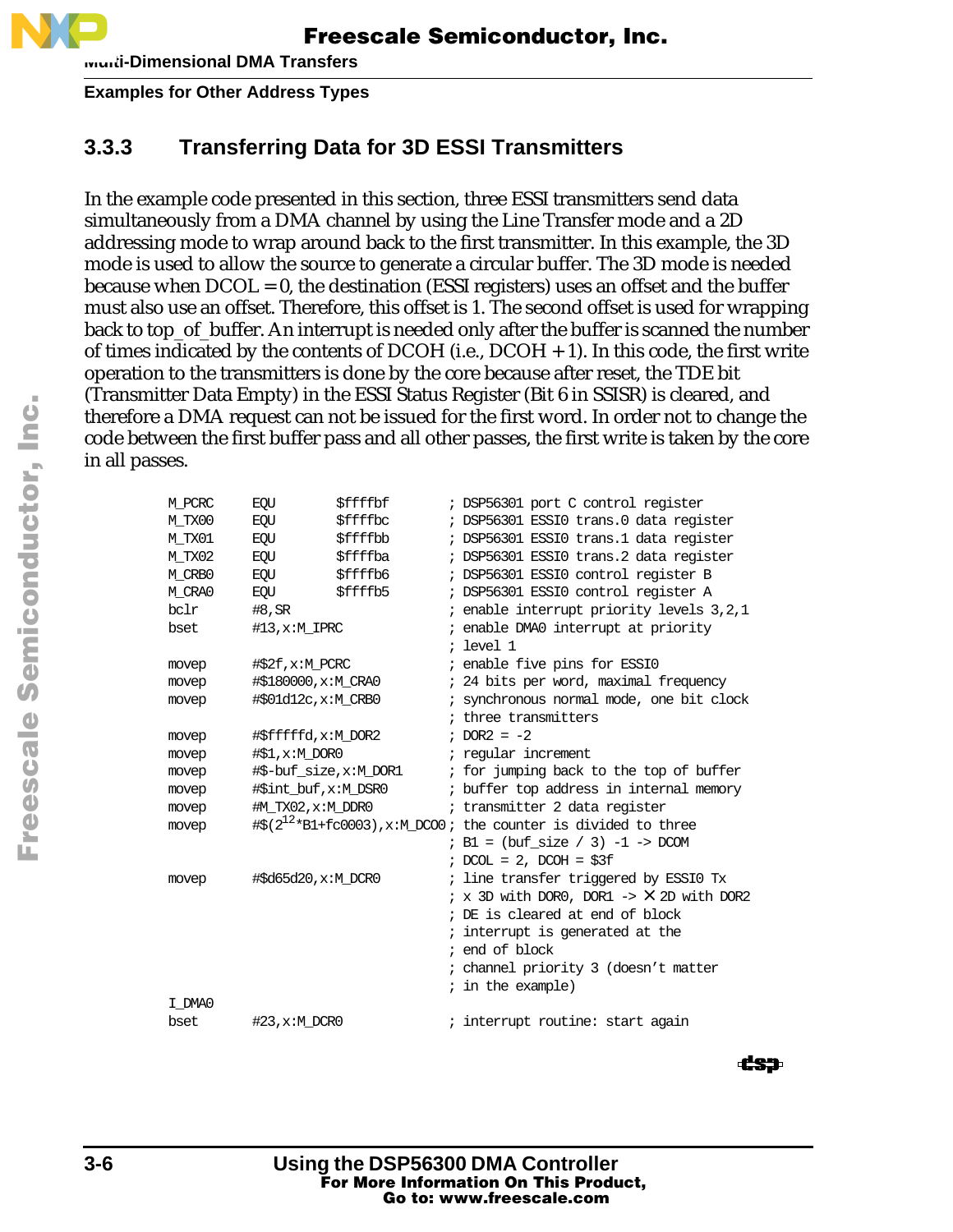<span id="page-29-0"></span>

# **SECTION 4 OPERATION OF MULTIPLE DMA CHANNELS**

*Because a DMA channel can be triggered by one of thirty-two sources, multiple DMA tasks can be performed orthogonally or concurrently. This section discusses use of multiple DMA channels in applications.*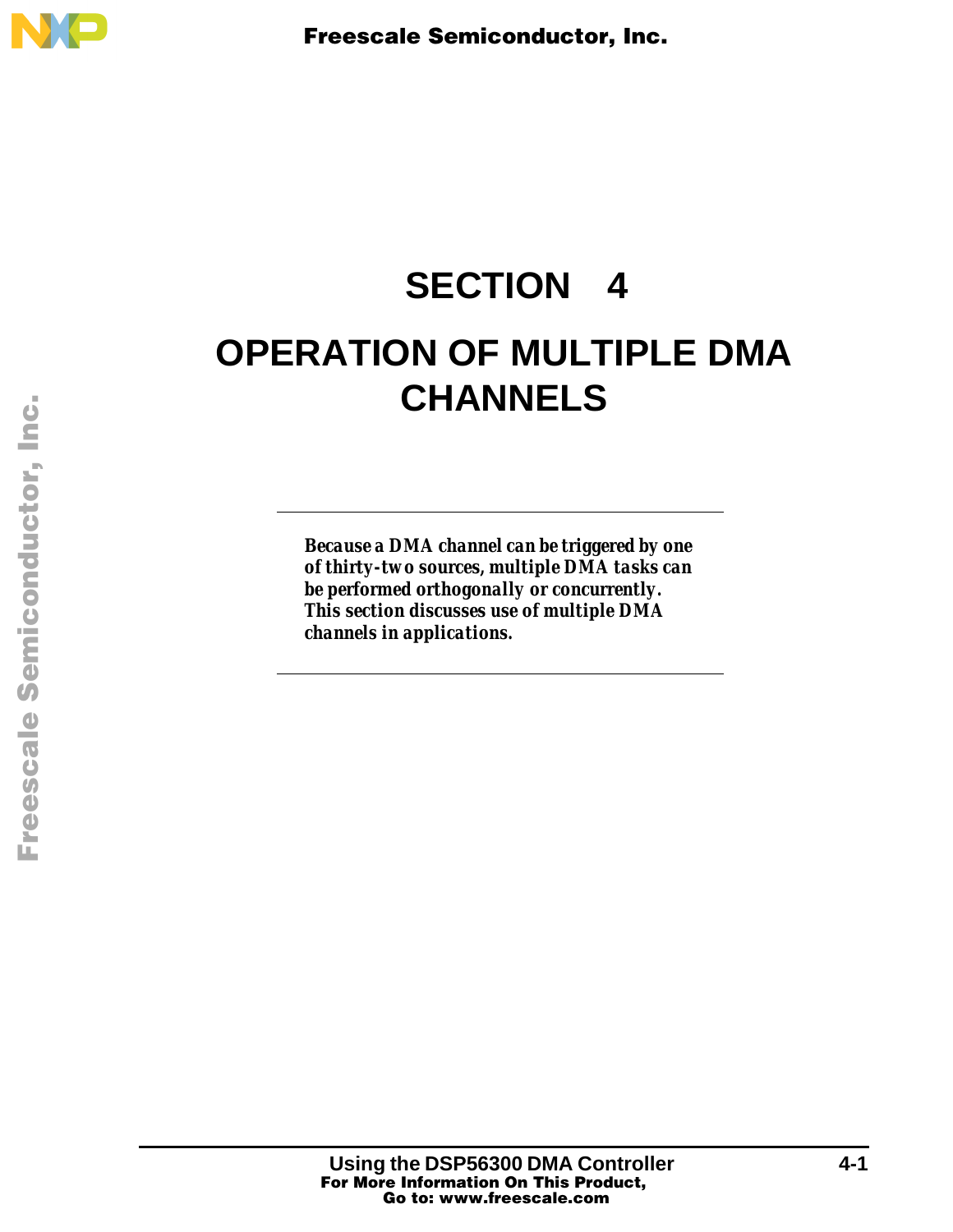| 4.3 PRIORITIES BETWEEN CHANNELS4-5 |  |
|------------------------------------|--|
|                                    |  |
| 4.5 CONTINUOUS MODE4-8             |  |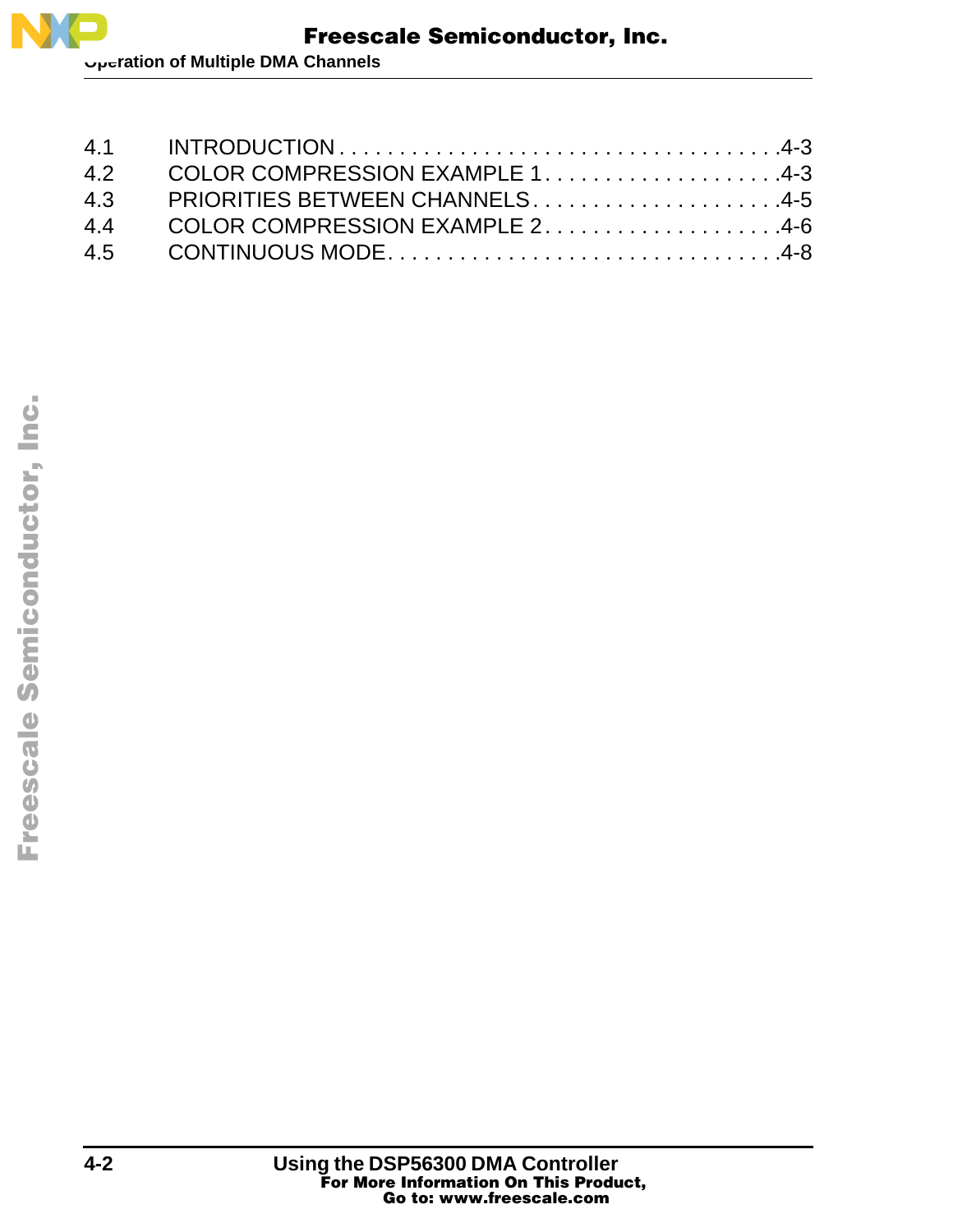<span id="page-31-0"></span>

# **4.1 INTRODUCTION**

This section provides several examples that employ multiple DMA channels.

## **4.2 COLOR COMPRESSION EXAMPLE 1**

Any DMA channel can be triggered by one of thirty-two sources: four external lines  $(\overline{IRQA}, \overline{IRQB}, \overline{IRQC}, \overline{ARQD})$ , twenty-two event sources from peripherals, and six "end of block transfer of channel A triggers the start of work of channel B" triggers. These last six modes are useful if two DMA tasks must be performed sequentially, or when one DMA task is in progress while the core programs a second DMA channel with all the parameters for a second task. When the first task is done, the second task starts, and the core can program new parameters for the first DMA to be performed after the second DMA channel is done. In this way, two DMA tasks can be orthogonal to each other.

In color television, every pixel is represented by 3 bytes corresponding to the colors Red, Green, Blue. In the PAL television system, the R,G,B representation is transformed to a Y,U,V representation in which Y represents brightness and U and V represent the color components according to the following equations:

 $Y = 0.299 * R + 0.587 * G + 0.114 * B$  (0.1)

$$
U = (B - Y) / 2.03 \tag{0.2}
$$

$$
V = (R - Y) / 1.14
$$
 (0.3)

By using the Y,U,V form, a 50% compression can be achieved, because, for every  $2 \times 2$  pixels, instead of 4 bytes each to represent R, G, and B, only 4 bytes are required for Y (one for each item) and one common byte each for U and V, without significantly reducing the picture quality. Standards like CCIR-601, MPEG, and H.261 support this Y, U, V representation. The data is stored according to the MPEG standard in 16-bit wide words according to the following memory map.

| <b>ADDRESS</b> | <b>DATA</b> |
|----------------|-------------|
| 000000         | Y00, Y01    |
| 000001         | Y02, Y03    |
| 000002         | U0, V0      |
| 000003         | Y10, Y11    |
| 000004         | Y12, Y13    |
| 000005         | UI. V1      |
| 000006         | Y20, Y21    |
| 000007         | Y22, Y23    |
| 000008         | U2, V2      |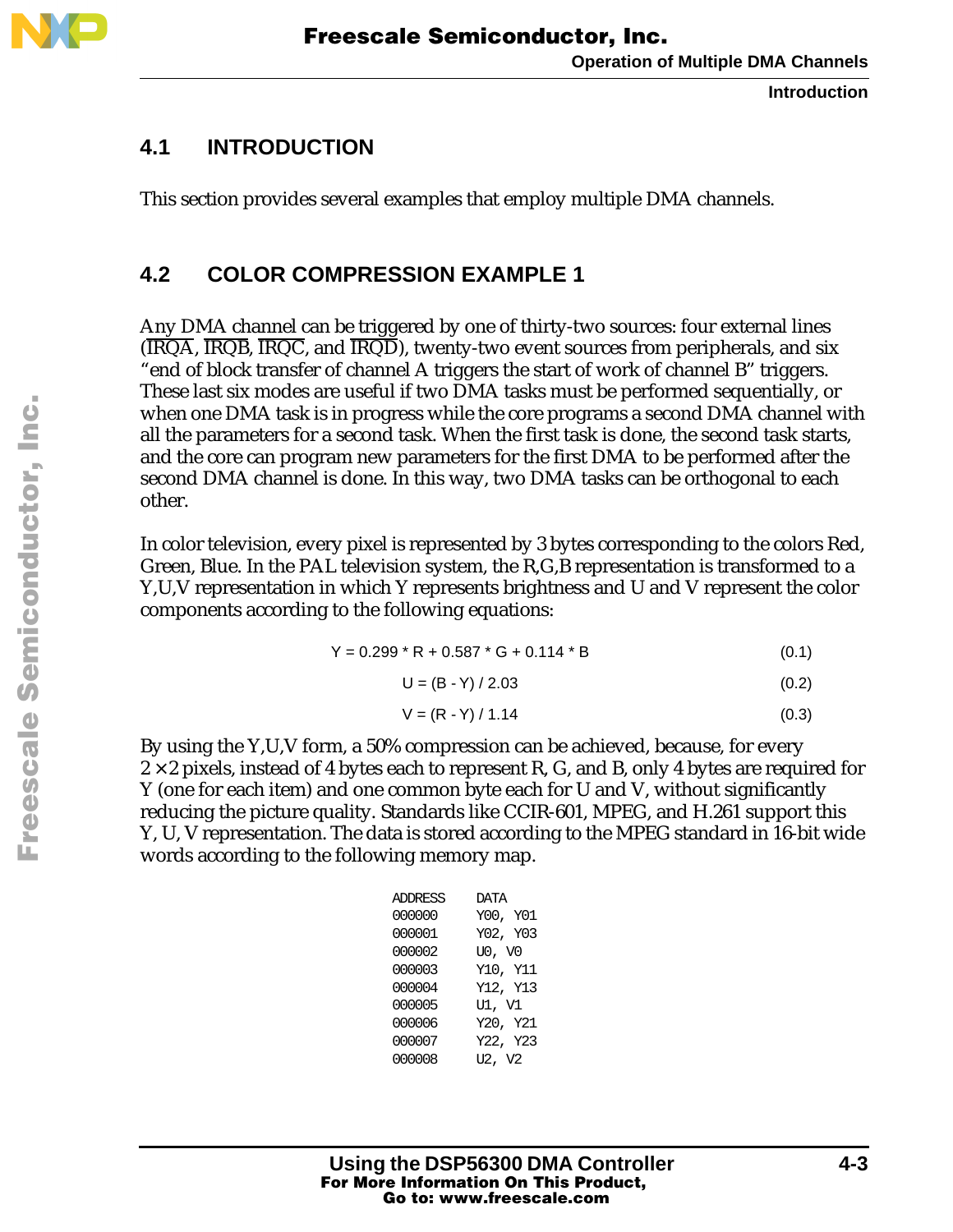<span id="page-32-0"></span>

**Operation of Multiple DMA Channels**

#### **Color Compression Example 1**

The representation in the screen memory is shown in **Figure 4-1**. A transfer from system memory to screen memory of one line is shown in **Figure 4-2**.



AA1371

AA1372

**Figure 4-1** Screen Memory Representation



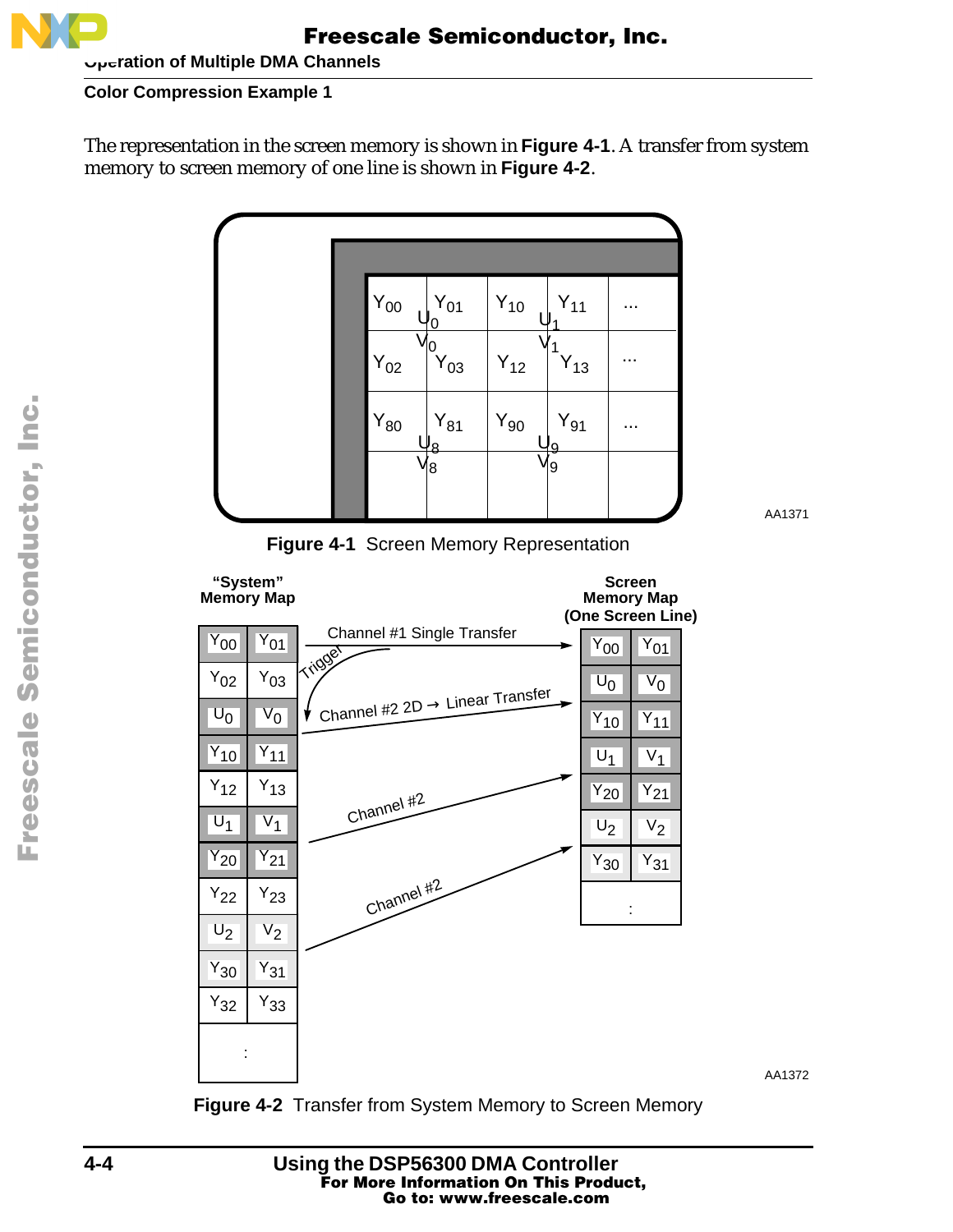<span id="page-33-0"></span>

In the example code listed below, the first DMA channel is needed to transfer the first data item of Y00,Y01 because it is irregular to the structure of other data items. The second DMA channel is triggered by the first one and transfers from 2D to linear when DCOL = 1 (i.e., one increments and one jumps).

| movep | $\#$ \$2, $x:$ M DORO | ; jump two places                         |
|-------|-----------------------|-------------------------------------------|
| movep | #Sys Mem,x:M DSR1     | ; address of first data item              |
|       |                       | ; in System mem                           |
| movep | #Line1,x:M DDR1       | ; address of first data item in Line mem  |
| movep | $\#$ \$0, $x:$ M DCO1 | ; transfer one data item                  |
| movep | #\$860240,x:M DCR1    | ; block transfer triggered by pin irga    |
|       |                       | ; (assuming pin is connected to Vsync)    |
|       |                       | ; clear DE after transfer                 |
|       |                       | ; x no update $\rightarrow$ x no update   |
|       |                       | ; no interrupt at end of block            |
| movep | #Sys Mem+2,x:M DSR0   | ; address of U0,V0                        |
| movep | #Line1+1,x:M DDR0     | ; address of second data item in Line mem |
| movep | #\$11f001,x:M DCO0    | ; DCOH = \$11f = 287, DCOL = 1            |
|       |                       | ; 288 pixel pairs, i.e. 576 pixels        |
|       |                       | ; in line                                 |
| movep | #\$c62a80,x:M DCR0    | ; block transfer triggered by DTD1        |
|       |                       | ; clear DE after transfer                 |
|       |                       | ; x 2D with DORO -> x linear              |
|       |                       | ; interrupt at end of block               |

## **4.3 PRIORITIES BETWEEN CHANNELS**

Each DMA channel has a priority defined by bits DPR1–DPR0 in the DCR of that channel. The priority can be 0, 1, 2 , or 3. Prioritization is needed because only one DMA channel can issue a transfer in a single clock cycle due to the fact that there is only one DMA Address Bus (DAB). The arbitration hardware in the DMA machine determines which channel is the next to issue a transfer on a per access basis (i.e., when the destination address is placed on DAB). If the active DMA channels have different priorities, then the channel with the highest priority issues a transfer and all the others wait. If there are some active channels with the same priority, a round-robin method is used (i.e., each channel issues one word periodically). The selected channel priority is used to compare the priority between the DMA and the core (discussed in **Section [5.5](#page-42-0)** [on page 5-6](#page-42-0)). **Figure 4-3** [on page 4-6](#page-34-0) is an example of the priority between the channels. In the example, channels 0 and 1 have priority level 0; channels 2, 3, and 5 have priority level 1; and channel 4 has priority level 2.

 $\boldsymbol{g}$  $\bf \Phi$ 

mic

o n d u  $\mathbf 0$ t o

r, I

n

.<br>ق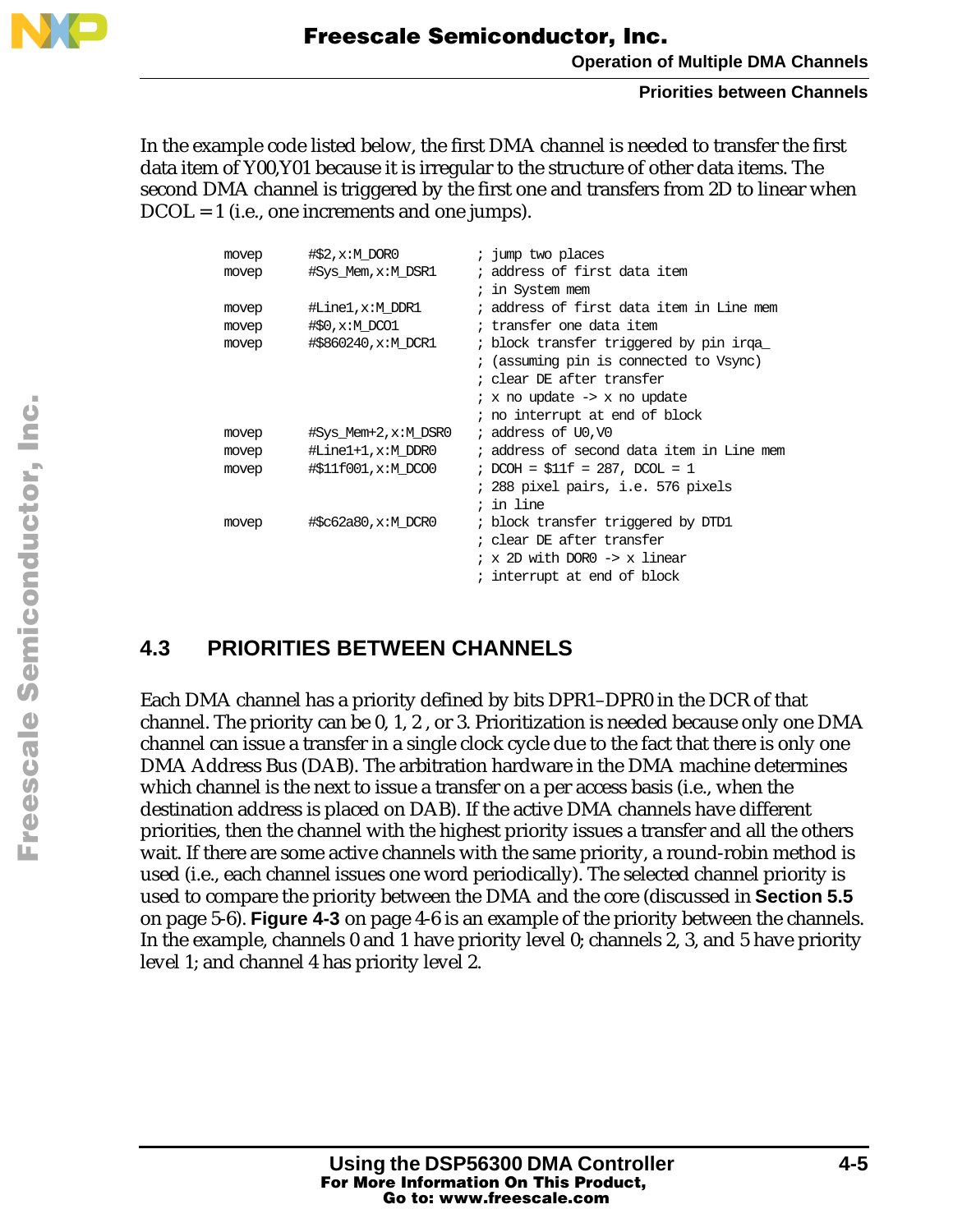<span id="page-34-0"></span>

# Freescale Semiconductor, Inc.

**Operation of Multiple DMA Channels**

#### **Color Compression Example 2**



**Figure 4-3** Example of Multi-channel Operation

**Note:** The round-robin algorithm promises a equality of transfer between channels that have the same priority, but it does not assure that the number of words transferred by channel A are exactly the same number of words transferred by channel B in the same time. This is because if a third channel with higher priority interferes in the middle, the system does not remember which channel was the last to issue a word before that. Therefore, a sequence of 23232444444232 is possible. In such a sequence, channel 2 transfers 5 words and channel 3 transfers only 3 words.

## **4.4 COLOR COMPRESSION EXAMPLE 2**

The code presented in this section is an example of the same transfer from system memory to screen memory as described in **Section [4.2](#page-31-0)**, but with a window size QCIF (176 x 144 pixels). This size is a quarter of video recording quality in a screen. In this case, the data of the QCIF window is first copied to another temporary buffer in the format of system memory, and then the data is transferred again to the screen memory.

Because this process must be repeated, the first transfer must use 3D mode in order to return to the start of the buffer in the memory system. The challenge is that this example must use a counter with  $DCOL = 263$ ,  $DCOM = 71$  and  $DCOH = 0$ . This division can not be implemented in one counter because 12 bits are needed for DCOL, and more than 6 bits are needed for DCOM. The solution implemented here makes the first transfer using two channels with each transferring half of the block.

For the second transfer (from temp\_buffer to system memory), the example must transfer addresses 0 and 2, 3 and 5, and so forth. This is effected by using a second set of DMA channel pairs that work in a round-robin fashion. The first channel transfers addresses 0, 3, 6, and so forth; the second channel transfers addresses 2, 5, 8, and so forth.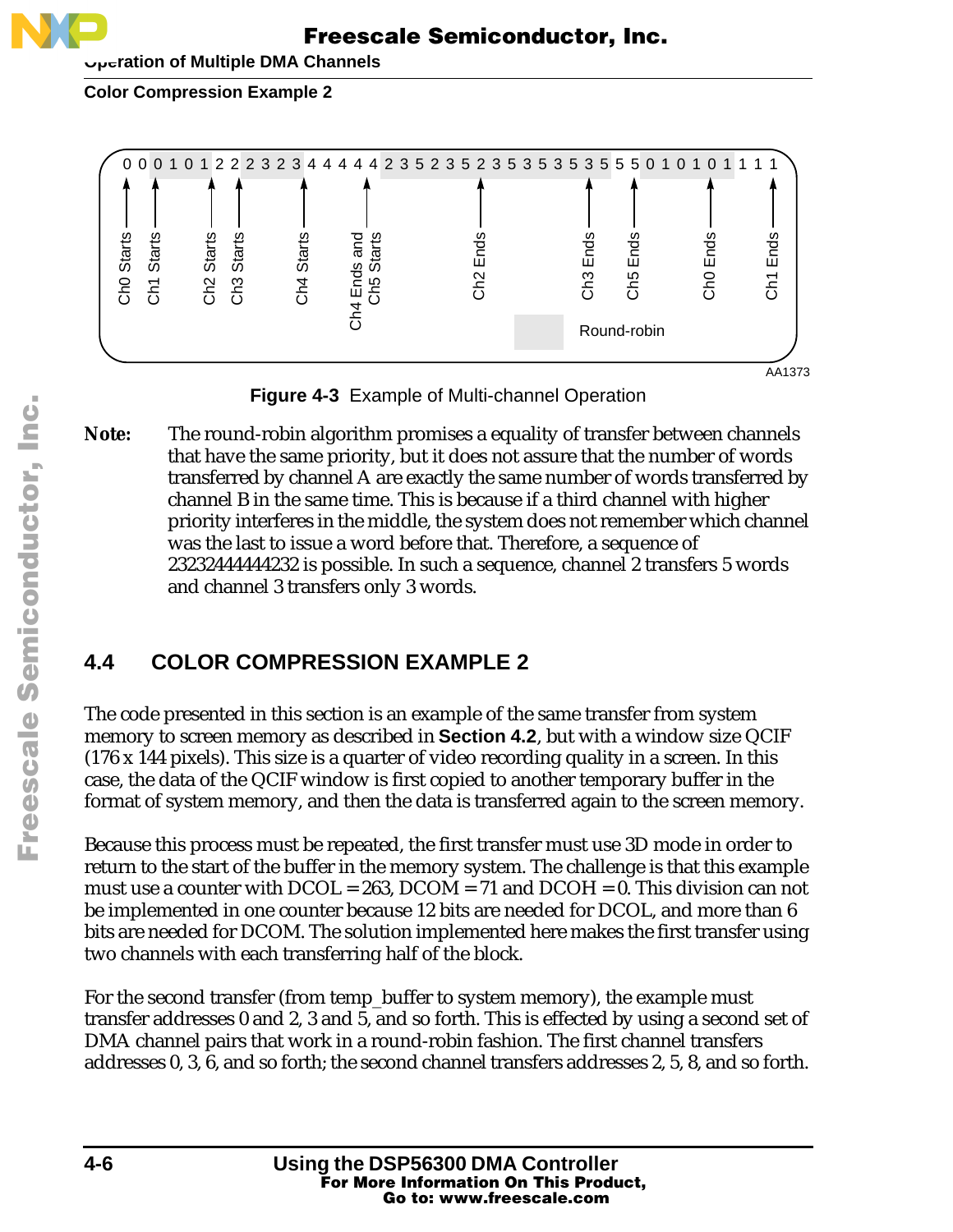<span id="page-35-0"></span>

Because they use the highest priority (3), other DMA channels can not ruin the exactness of this round-robin. Both channels are triggered by DTD1 (i.e., the whole QCIF block is transferred to the temporary buffer). In this example, minimum core intervention is needed to reload channels 2 and 3 after half of the QCIF data is placed in the temp\_buf (with a jump back to start of temp\_buf for the interlaced lines). **Figure 4-4** illustrates the DMA transfers in this example.





| movep | $\text{\#}264, \text{x}$ :MDORO                 | ; jump over half a line in system mem.     |
|-------|-------------------------------------------------|--------------------------------------------|
| movep | $\#$ (528*36), x:M DOR1                         | <i>i</i> jump back to start of system mem. |
| movep | #3, $x:M$ DOR2                                  | ; jump of 3 in source temp buf             |
| movep | #2, $x:M$ DOR3                                  | ; jump of 2 in screen memory               |
| movep | #Sys Mem,x:M DSR0                               | ; address of first data in System mem      |
| movep | #Temp buf,x:M DDR0                              | ; address of first data in Temp buf        |
| movep | #\$023107,x:M DCO0                              | ; DCOL = $176*1.5 - 1 = $107$              |
|       |                                                 | ; DCOM = $36 - 1 = $23$ , DCOH = 0 mode E  |
| movep | #Sys Mem+528*36,x:M DSR1                        | ; address after 36 double lines            |
| movep | #Temp Mem+264*36,x:M DDR1 ; address in temp buf |                                            |
|       |                                                 | ; after 36 double                          |
| movep | #\$023107,x:M DCO1                              | ; same as DCO2                             |
| movep | #\$a406a4,x:M DCR0                              | ; block transfer triggered by irga         |
|       |                                                 | ; (assuming pin is connected to Vsync)     |
|       |                                                 | ; don't clear DE after transfer            |
|       |                                                 | ; priority level is 2                      |
|       |                                                 | $: x 3D$ , DORO, DOR1 DCO-E -> y linear    |
|       |                                                 | ; no interrupt at end of block             |
| movep | #\$a426a4,x:M DCR1                              | ; same but trigger by DTD0                 |
| movep | #Temp buf, $x:M$ DSR2                           | ; address of Y00, Y01                      |
| movep | #Line1,x:M DDR2                                 | ; first address in screen memory           |
| movep | #Temp $but+2, x:M$ DSR3                         | ; address of U0, V0                        |
| movep | #Line1+1,x:M DDR3                               | ; second address in screen memory          |
| movep | #\$c5f000,x:M DCO2                              | ; DCOL=0, DCOH = $88*36 - 1$ (half QCIF)   |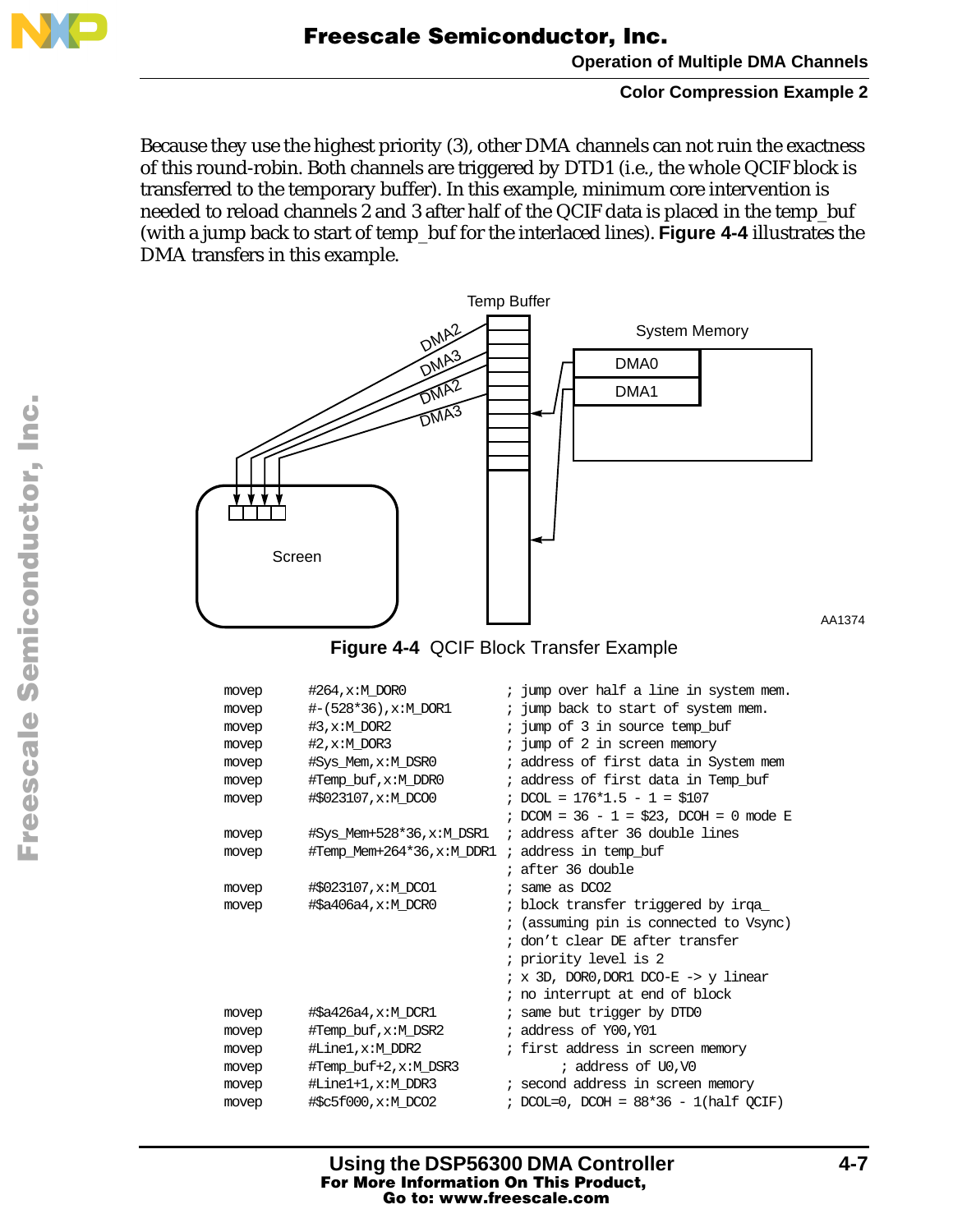<span id="page-36-0"></span>

#### **Continuous mode**

|                  | movep | #\$c5f000.x:MDCO3                            |                                                                    |
|------------------|-------|----------------------------------------------|--------------------------------------------------------------------|
|                  | movep | #\$862931, x:M DCR2                          | ; both channels with same mode                                     |
|                  | movep | #\$c62931,x:M DCR3                           | ; block transfer triggered by DTD1                                 |
|                  |       |                                              | $: y 2D$ with DOR2 $\rightarrow x 2D$ with DOR3                    |
|                  |       |                                              | ; priority level 3 (for round-robin)                               |
|                  |       |                                              | ; enable interrupt at channel 3                                    |
|                  |       |                                              | ; (for new setting of DSR2,3 and DDR2,3                            |
|                  |       |                                              | ; to continue the transfer)                                        |
| I DMA3           | TMIP  | long subroutine                              |                                                                    |
| long subroutine: |       |                                              |                                                                    |
|                  |       | checks which of the three settings is needed |                                                                    |
|                  |       |                                              | update DSR2, DSR3, DDR2, DDR3, DCR2, DCR3 to continue transferring |
|                  | rti   |                                              |                                                                    |

## **4.5 CONTINUOUS MODE**

Each DMA channel can be in Continuous mode, depending on the value of the DCON bit in the DMA Control Register (DCTR) for the channel. If this bit is set while transferring data, then other channels with the same priority can not interfere until the whole line or block is transferred (according to the transfer mode). However, enabled channels with higher priority can access the bus and finish their word, line, or block in spite of Continuous mode selection. **Figure 4-5** is an example similar to **[Figure 4-1](#page-32-0)** [on page 4-4](#page-32-0) except for the fact that channel 5 is in continuous mode.

**Note:** If a channel has a high priority, but is waiting for a trigger, another active channel that has data to transfer can do so, even if the first channel is in Continuous mode. So, if the user designs a system in which a block is transferred externally without interference as a word or line transfer, the design should also ensure that the triggering is continuous.



**Figure 4-5** Example of Multi-channel Operation with Continuous Mode

<del>ds:1</del>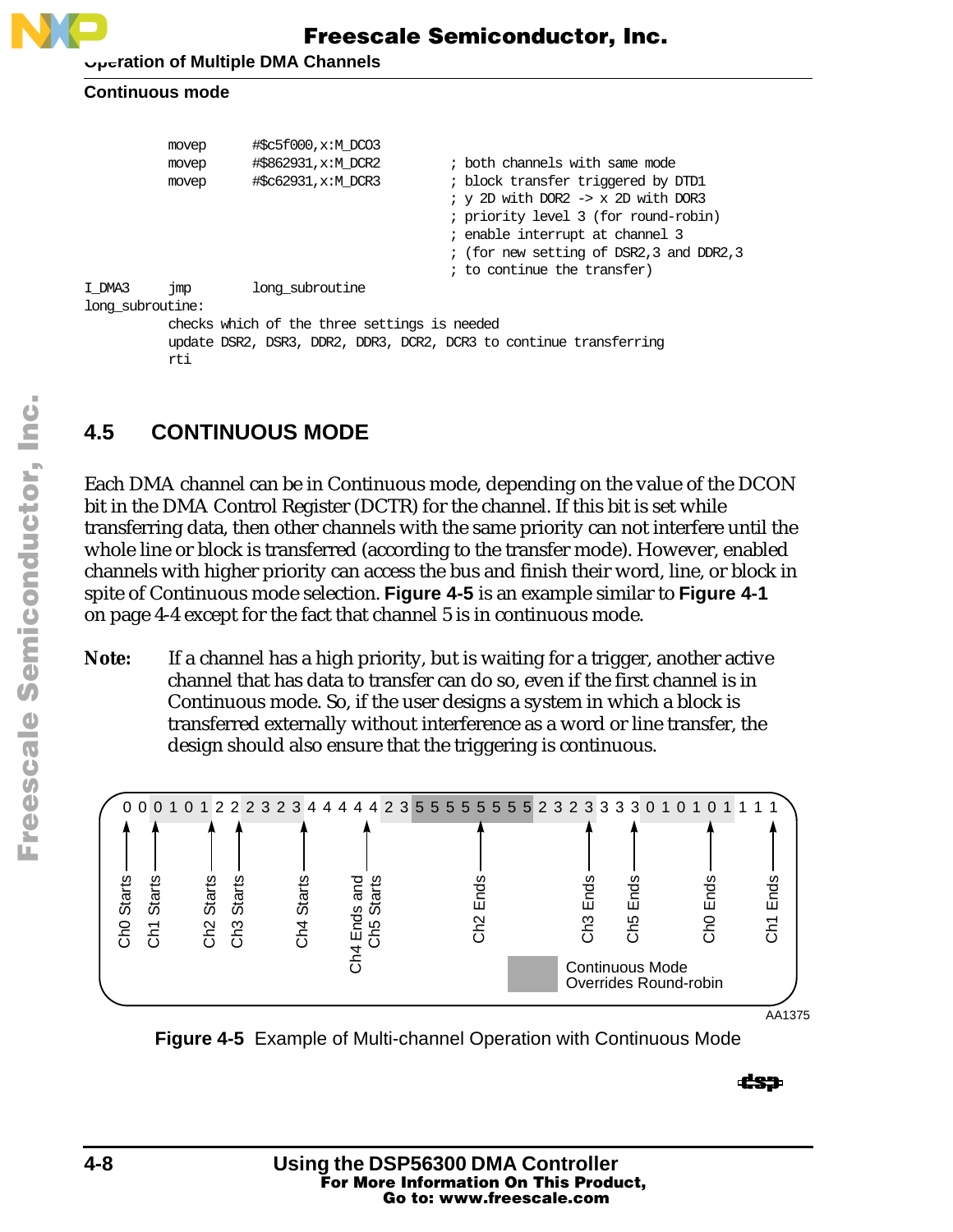<span id="page-37-0"></span>

# **SECTION 5 DMA AND CORE CONTENTION**

*Because the DSP core and the DMA controller can both access the internal memories independently, there is the possibility that the two can compete for access to the same space simultaneously. The same is true for access to the internal peripheral registers. Using the DMA controller efficiently requires that the programmer understand how to minimize such access contention and also understand the prioritization scheme that controls such accesses if they are unavoidable.*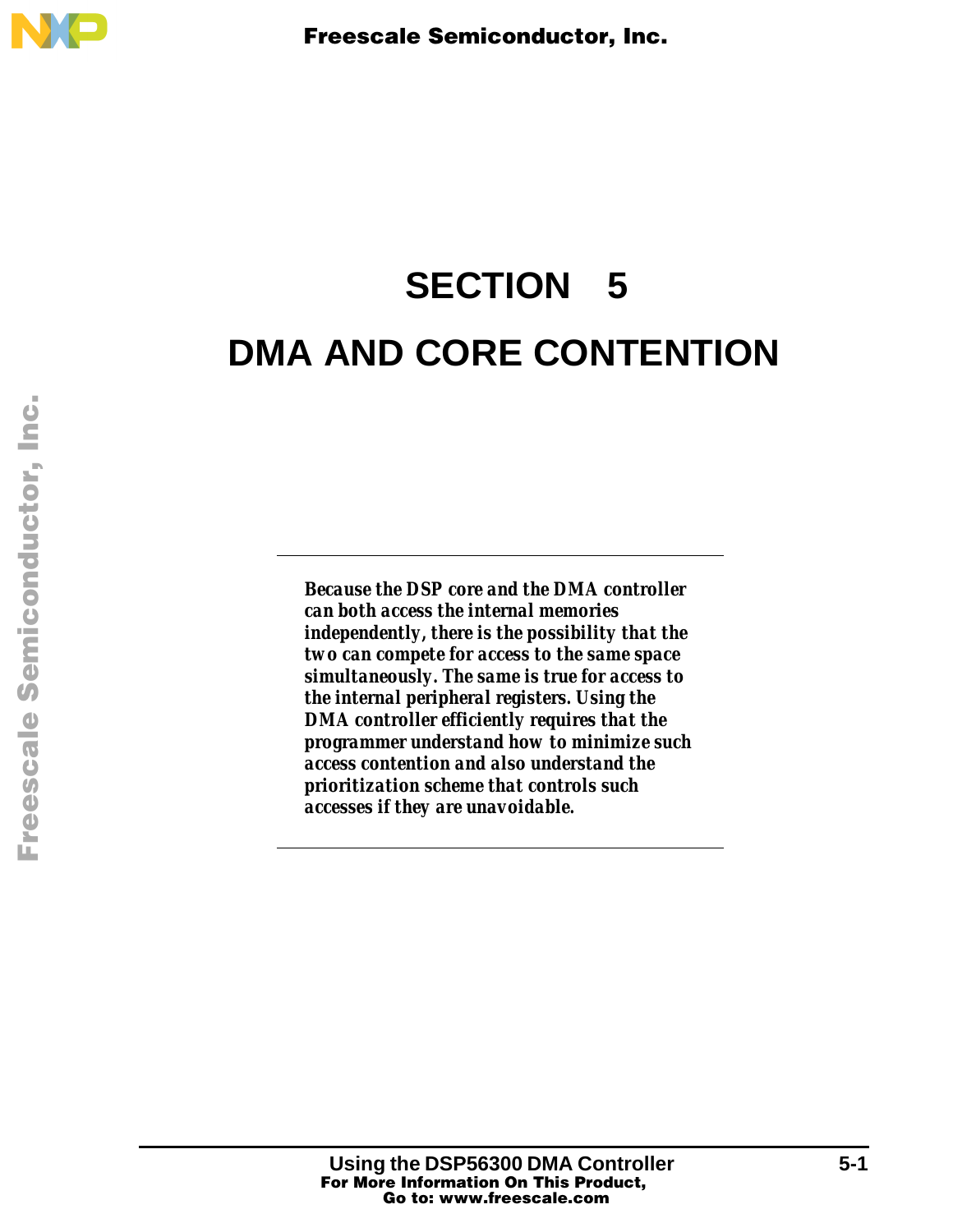| 5.1 | CONTENTION FOR INTERNAL MEMORY 5-3         |  |
|-----|--------------------------------------------|--|
| 5.2 | CONTENTION FOR PERIPHERAL REGISTERS. 5-3   |  |
| 5.3 | PRIORITIES ON EXTERNAL ACCESS 5-3          |  |
| 5.4 | PACKING/UNPACKING MODE 5-5                 |  |
| 5.5 | CORE ACCESSES THE DMA IN MID-OPERATION 5-6 |  |
| 5.6 |                                            |  |
| 5.7 |                                            |  |
| 5.8 |                                            |  |
| 5.9 |                                            |  |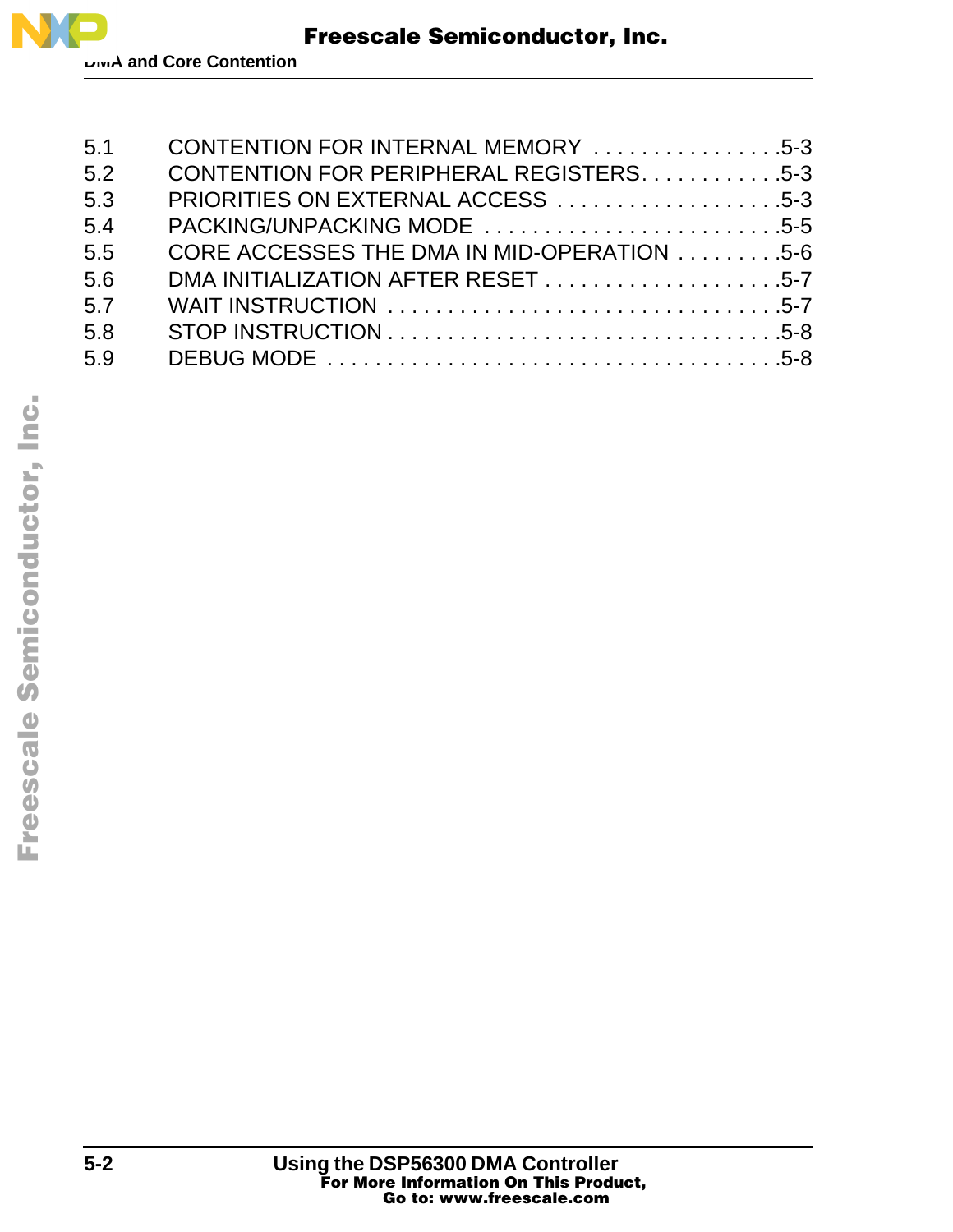<span id="page-39-0"></span>

## **5.1 CONTENTION FOR INTERNAL MEMORY**

Memories in the DSP563xx family are dual access because both the core and the DMA controller have separate address and data buses connected to the memories. The memories are designed as small modules each having 1/4 K word (for RAM) or 3 K words (for ROM). If the core and DMA access different memory modules, they can work in parallel without interfering with each other. If, however, the DMA and core attempt to access the same memory module, the DMA halts (its internal clocks are stopped) until the core finishes its access to the module. Therefore, to get maximum throughput from the DMA, it is advisable to ensure that the core and the DMA work on different memory modules (i.e., never access the same module simultaneously).

**Note:** DMA access to internal memory does not reduce available core MIPS.

## **5.2 CONTENTION FOR PERIPHERAL REGISTERS**

The DMA can only access the data registers of DSP563xx peripherals. These registers are read-only or write-only by their nature. Typically, it is bad design practice to allow simultaneous access to a data register by both the core and the DMA controller. Although both core and DMA can *read* the same read-only data register in the same clock cycle, and both get the correct value from it with no delay, if both the core and the DMA *write* to the same write-only data register in the same clock cycle, only the core data is written to the register and the data from the DMA *is lost*. Secondly, because reading from or writing to a data register may affect some flags in a peripheral status register, allowing double accessing prevents the user from determining the cause of a status change.

## **5.3 PRIORITIES ON EXTERNAL ACCESS**

As discussed in **Section 4**, every DMA channel has a priority defined in bits DPR[1:0] of the channel DMA Control Register (DCTR). The priority of the currently selected channel (which is, of course, the highest priority of the channels scheduled to transfer data) is referred to as the current DMA priority. Because there is only one external port, if the DMA is required to initiate an external access, its priority must be compared with the core priority. The priority of the core is defined by the Core Priority (CP[1:0]) bits in the Status Register (SR[23:22]). The relative priority between the DMA and the core is defined by the Core-DMA Priority (CDP[1:0]) bits in the Operation Mode Register  $(OMR[9:8])$ , as follows: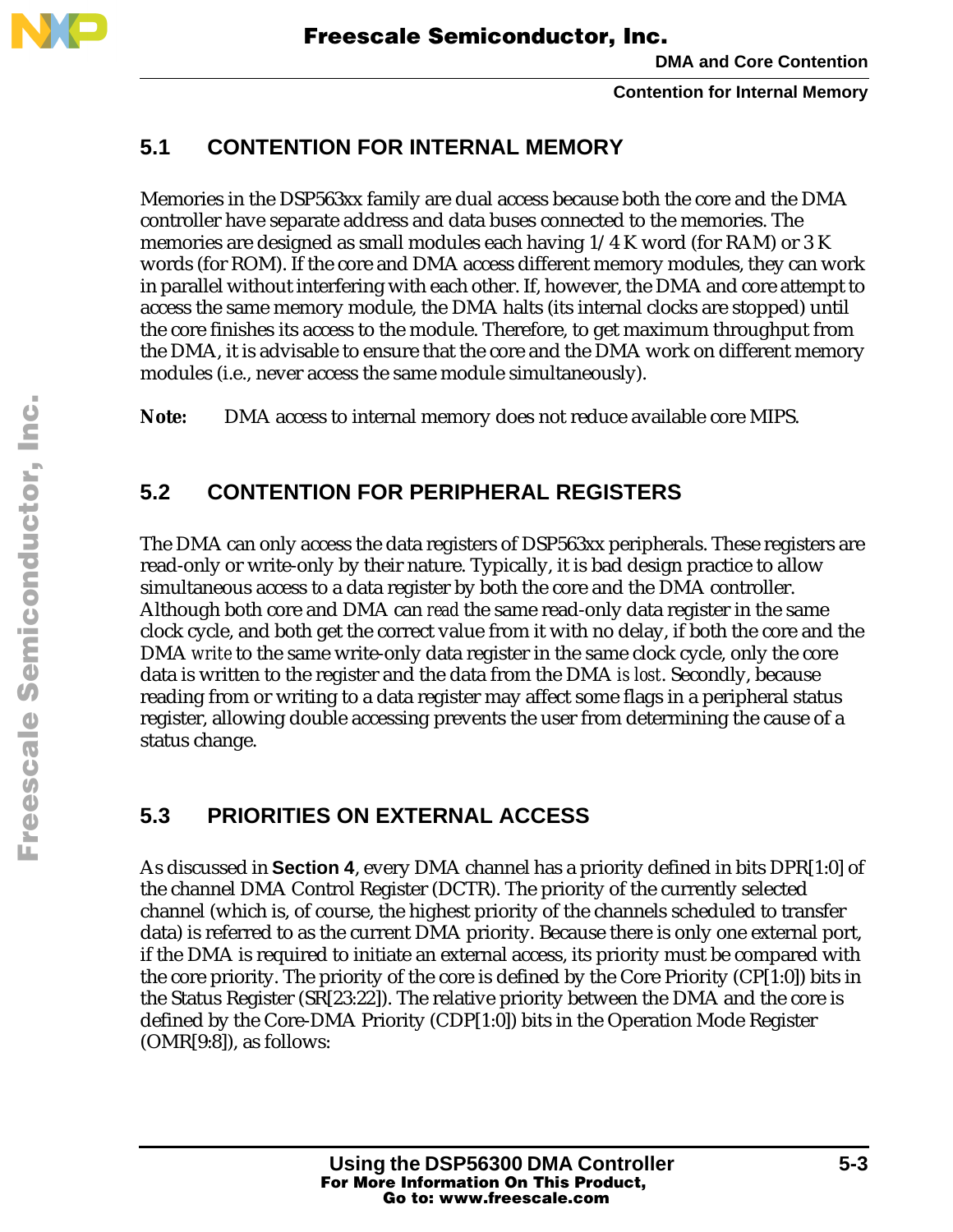

**DMA and Core Contention**

#### **Priorities on External Access**

- If CDP $[1:0] = 11$ , then DMA accesses always have lower priority than the core accesses.
- If CDP $[1:0] = 10$ , then DMA accesses always have the same priority as the core accesses.
- If  $CDP[1:0] = 01$ , then DMA accesses always have higher priority than the core accesses.
- If CDP $[1:0] = 00$ , then the priorities of the DMA and core are compared dynamically to decide which access is performed first.

If the DMA priority is programmed to be higher than the core priority  $(CDP[1:0] = 01)$ , then the DMA performs the external access and the core waits until the DMA finishes all its required external accesses. If the DMA downloads a program from external to internal memory, the core can get the external bus to initiate one access in the destination slot of the DMA which does not need the external bus. However, if the core needs the external bus for some memory space accesses, its performance degrades substantially. If the DMA transfers a block from external memory to external memory, the core halts all its activity the first time it needs the external bus until the DMA finishes all its task. This mode of operation is useful only if the user must perform a critical task and it is acceptable for the core to be halted for a long period. If the DMA priority is higher than the core priority, and the DCON bit in the selected channel is set (i.e., Continuous mode is selected), then the core is not allowed to initiate an access in the next slot after the DMA has used the external bus. The Continuous mode is useful if the DMA is transferring a block from external DRAM memory to internal memory (or vice-versa). If the core were allowed to change the address during its access, this would result in a page miss for every DMA access and the whole block transfer would require a longer total time. However, if a DRAM refresh cycle is required, it is performed by the core when needed even if the DMA priority is higher than core priority and the DCON bit is set.

If the DMA priority is programmed to be equal to the core priority  $(CPD[1:0] = 10)$ , then if the DMA and core both require external access, the core performs all its external accesses pertaining to the current instruction in the order P, X, Y, and then the DMA performs its access (one word at a time).

If the DMA priority is programmed to be lower than the core priority  $(CPD[1:0] = 11)$ , then if the DMA requires an external access, it must wait until it gets a free slot in which the core does not need the external bus.

In the Dynamic Priority mode  $(CPD[1:0] = 00)$ , it is possible that a DMA channel may be halted by the core having a higher priority in the source slot or the destination slot. If another DMA channel with higher priority is triggered, this raises the DMA priority and it can get the bus for finishing the halted transfer of the first channel (only if it was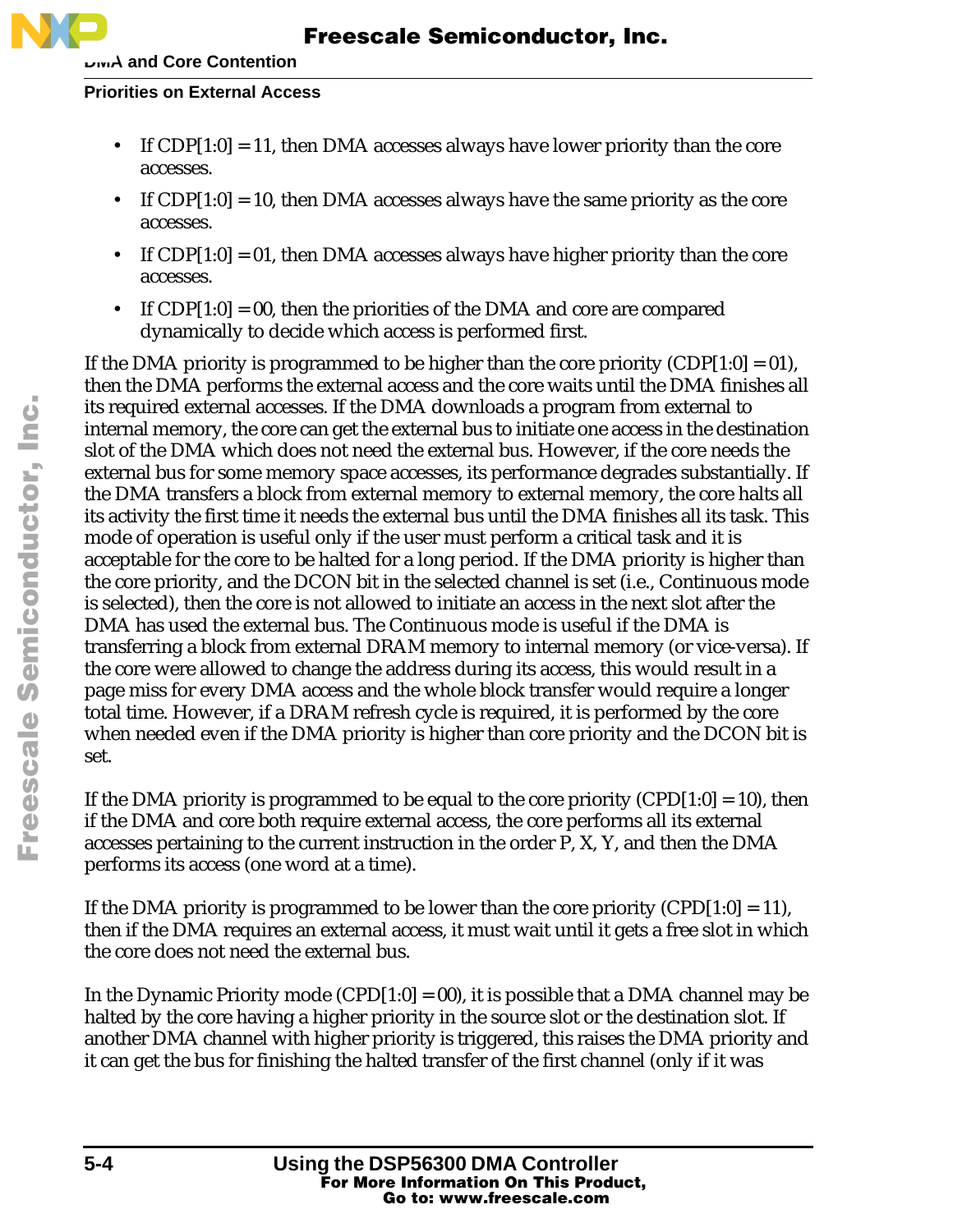<span id="page-41-0"></span>

#### **Packing/Unpacking Mode**

started) and then the new channel gets the bus with equal priority or higher priority of the core as programmed in its DPR bits.

**Note:** Even if the new channel doesn't need external accesses, this push out of the stuck word of the first channel occurs, and be seen on the external bus, in order that the new channel is able to start working.

### **5.4 PACKING/UNPACKING MODE**

The DMA can support external accesses to/from 8-bit wide external memory. This mode is activated by setting Bit 7 (BPAC) of the Address Attribute Register (AAR) being used for that DMA access. If this mode is selected, the DMA must program the external access to be 2D or 3D with DCOL = 0 and DORi = 3. The DMA issues the addresses as jumps of three (i.e.,  $DAB$ ,  $DAB + 3$ ,  $DAB + 6$ , etc.). The Bus Interface Unit (BIU) halts the DMA internal clocks and generates three consecutive accesses at DAB, DAB + 1, and DAB + 2 for each address. For the first access, the least significant byte of the data is written to the eight least significant data pins of Port A, or these pins are sampled to generate the low byte of data. For the second access, the middle byte of the data is written to the eight least significant data pins of Port A, or these pins are sampled again to generate the middle byte of the data. For the third access, the most significant byte of the data is written to the eight least significant data pins of Port A, or these pins are sampled again to generate the high byte of data.

Some comments on Packing mode:

- 1. Packing is considered for DMA accesses only, and ignored during core accesses.
- 2. DAB + 1 and DAB + 2 should not cross the AAR bank border otherwise improper operation may result.
- 3. Arbitration between DMA channels on the external bus and between DMA and core does not take place during the packing access (i.e., the chip treats this access as one DMA external access with more wait states and does not stop it).
- 4. Arbitration on the external bus during the packing access is also not allowed (i.e., the chip does not yield mastership of the bus until the whole packing access is finished).
- 5. Packing mode is not allowed to Synchronous SRAM with zero wait states; otherwise, improper operation may result.
- 6. The DMA is halted by the BIU for three times the programmed number of wait states  $+3$ .

F $\mathbf \Phi$  $\bf \Phi$  $\boldsymbol{\theta}$  $\mathbf 0$ 

ale

 $\boldsymbol{g}$  $\bf \Phi$ 

mic

o n d u  $\mathbf 0$ t o

r, I

n

.<br>ق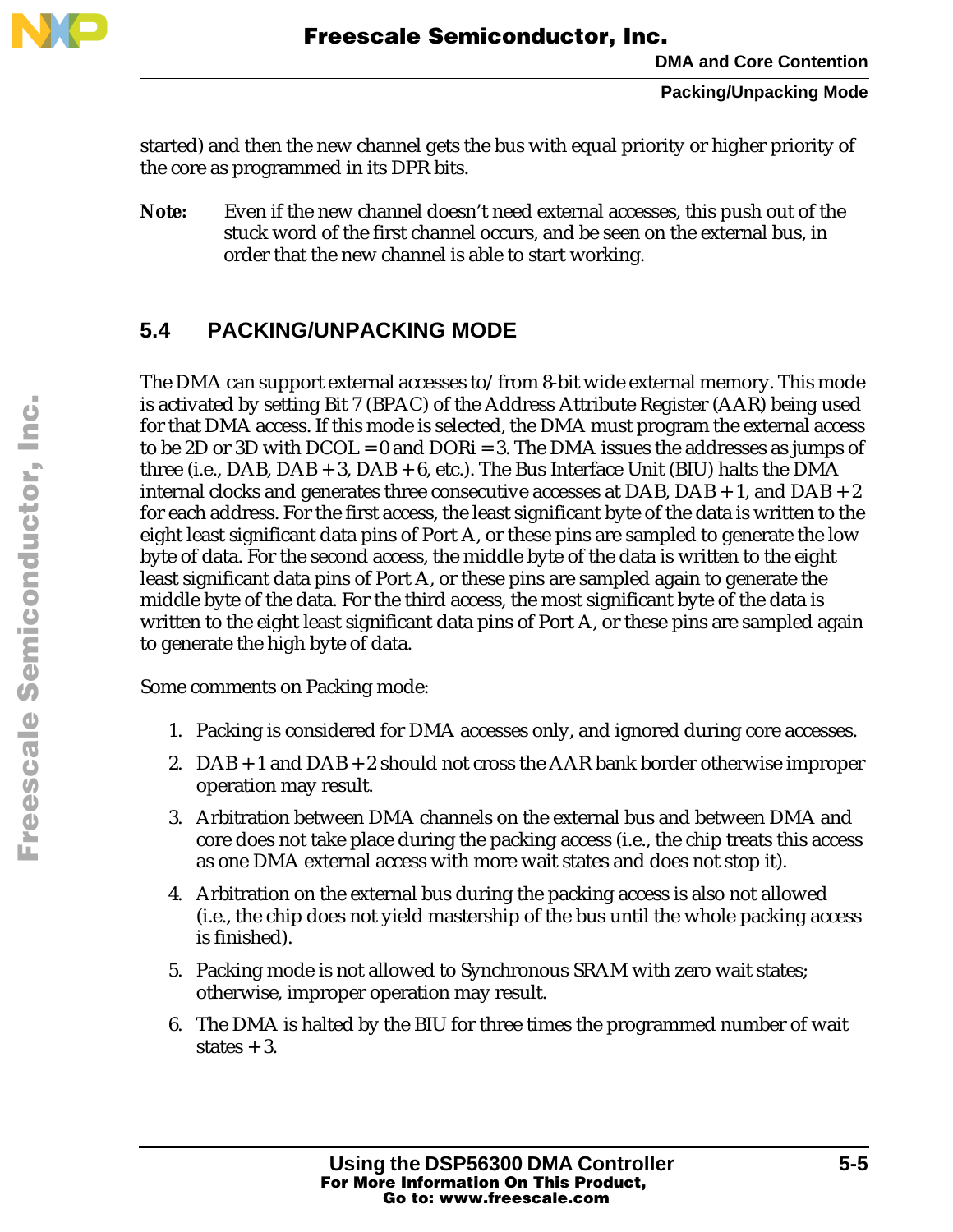<span id="page-42-0"></span>

**DMA and Core Contention**

#### **Core Accesses the DMA in Mid-Operation**

#### Example of code using Packing mode (very similar to the code in **Section 2**):

M\_TCSR0 EQU  $$$ ffff8f  $$$  ; DSP56301 Timer0 control/status reg. M\_TLR0 EQU \$ffff8e ; DSP56301 Timer0 load register M\_TCPR0 EQU \$ffff8d ; DSP56301 Timer0 compare register bclr  $\#9,$ SR  $\qquad \qquad$  ; enable interrupt priority levels 3,2,1 bset #17, x: M IPRC ; enable DMA2 interrupt at priority ; level 1 movep #\$89,x:M\_AAR0 ; AAR0 indicates to all external P space ; as static RAM and with packing mode movep #\$1fffe2,x:M\_BCR ; 2 wait states in area 0 access movep #\$0,x:M\_TLR0 ; initial value of the timer counter movep #\$num\_comp,x:M\_TCPR0 ; number of CLK/2 cycles until a trigger ; is generated movep #\$201,x:M\_TCSR0 ; Timer0 enable in mode 0 + reload movep  $\#$ \$3, $x:M$  DOR3  $\qquad i$  jumps of 3 between the addresses movep #\$ext\_addr,x:M\_DSR2 ; external address movep #\$int\_addr,x:M\_DDR2 ; internal address movep  $\#4096*(N-1), x:M\_DCO2$  ; DCOH = N-1 when N is number of 24 bit ; words to be stored; DCOL=0 movep #\$e082ba,x:M\_DCR2 ; block transfer triggered by timer0 ; p 2D with DOR3 -> p linear ; DE is not cleared at end of block ; interrupt is generated at the ; end of block ; channel priority 0 (doesn't matter in ; the example) I\_DMA2 movep (pointer1),x:M\_DSR2 ; interrupt routine: prepare parameters movep (pointer2), x:M\_DDR2 ; for next download

### **5.5 CORE ACCESSES THE DMA IN MID-OPERATION**

None of the DMA address registers (DSRi, DDRi, DORi) or the counter (DCOi) should be written to by the core if it is not guaranteed that the channel using them is not in the middle of processing data. This is because the operation of the DMA is asynchronous to the core operation, and therefore the cycle in which the core writes to a register used by a current DMA activity can not be guaranteed. However, all the DMA registers can be read by the core in any stage and the value that is read reflects the status of the DMA in the exact cycle of the read operation (and of course it can be updated right afterwards). No control bit in DCRi register should be changed while the channel is active. The correct way to change parameters of a DMA channel while in operation (e.g., to allocate this channel to another task) is to disable it as follows:

| bclr | #M DE, x:M DCRi            | ; clear DE bit in DCR              |
|------|----------------------------|------------------------------------|
| iclr | $#M$ DTDi, $x:M$ DSTR, $*$ | ; poll on Transfer Done            |
|      |                            | ; to see that transfer was stopped |

change DMA registers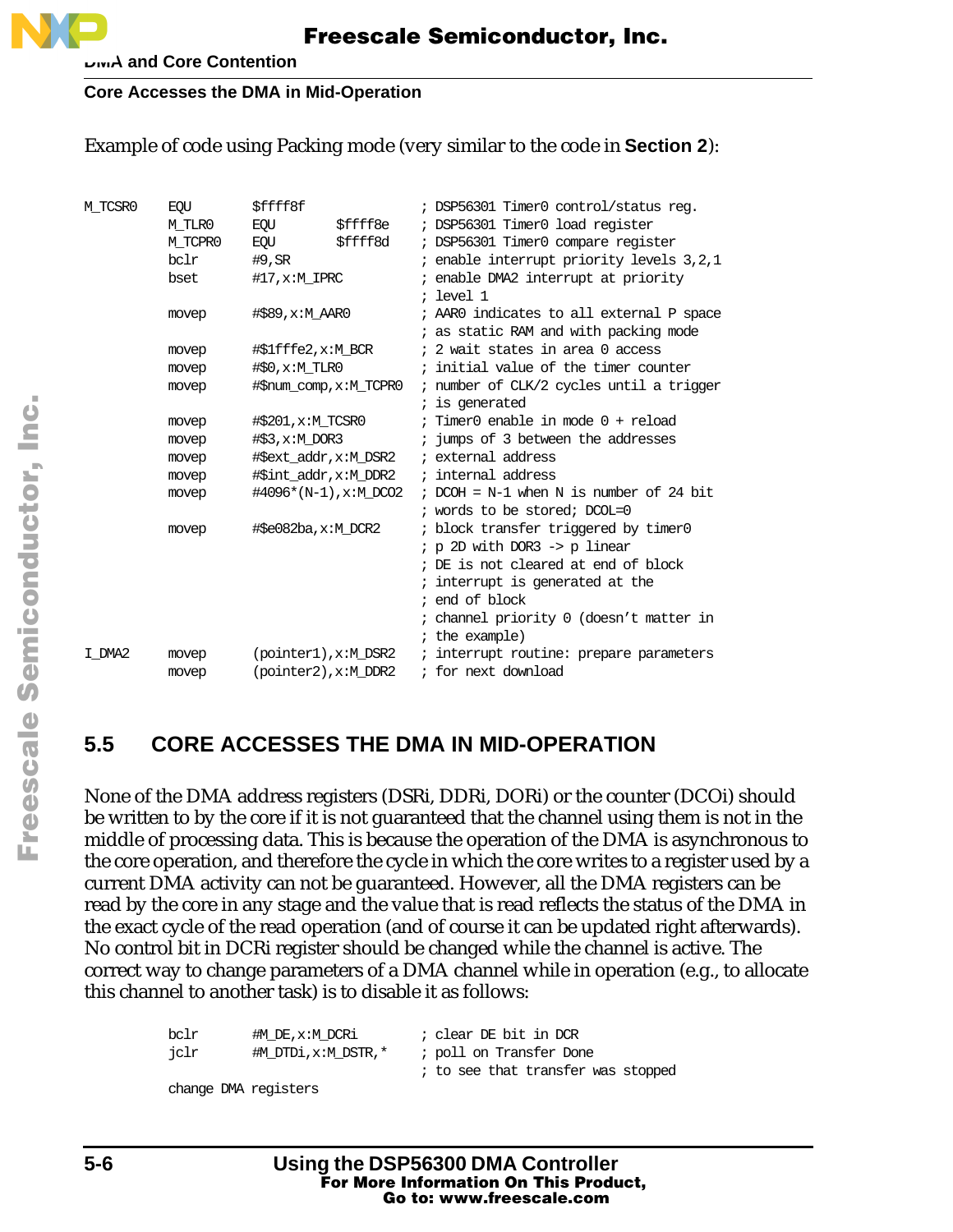<span id="page-43-0"></span>

 Freescale Semiconductor, Inc.

When a DMA channel is so disabled, the channel responds in one of the following two ways:

- 1. If the channel is programmed by the TM[2:0] bits to work in Block Transfer or Line Transfer mode and it is in the middle of a transfer, then the current word is stored in the destination, and the block or line is stopped in the middle. If the channel has captured a trigger but didn't start transferring data because of low priority compared to another channel, then the channel is stopped immediately without starting the transfer (i.e., the request is ignored).
- 2. If the channel is programmed by TM[2:0] bits to work in Word Transfer mode, and if a request was accepted, DTD is not asserted high until the current word is transferred, even if it must wait until other channels with higher priorities finish transferring a whole block before transferring the current word. If, however, the channel is disabled before a request is asserted, DTD is asserted immediately. This is because in Word Transfer mode, the DMA must support fast peripherals (see **Section 6**) in which any request that is already generated must be handled by the DMA.

## **5.6 DMA INITIALIZATION AFTER RESET**

After hardware reset, all the peripherals and the DMA must be initialized. It does not matter whether a peripheral is programmed first or the DMA channel triggered by this peripheral is programmed first, because after the peripheral is initialized it can assert a trigger and this trigger remains asserted until the DMA channel actually accesses the peripheral data register. The same is true also for the HI32 because the DMA must assert an enable line before the first trigger can occur. The only module that must be initialized after its DMA channel is initialized is the timer, because it asserts one cycle trigger regardless of DMA access to any register, and if the timer is initialized first, the first trigger occurs earlier than expected.

## **5.7 WAIT INSTRUCTION**

The WAIT instruction is defined as "Wait for Interrupt or DMA request". Therefore, DMA channels can be programmed to be triggered by peripherals and, after all the needed channels are enabled by setting DE in the control registers, the WAIT instruction is initiated. In this state, most of the internal clocks of the DSP56300 core and most of the internal clocks of the DMA are halted. When a request from peripheral triggers a programmed DMA channel, the core leaves the Wait processing state and the DMA starts transferring the data item(s). If a WAIT instruction is decoded by the core while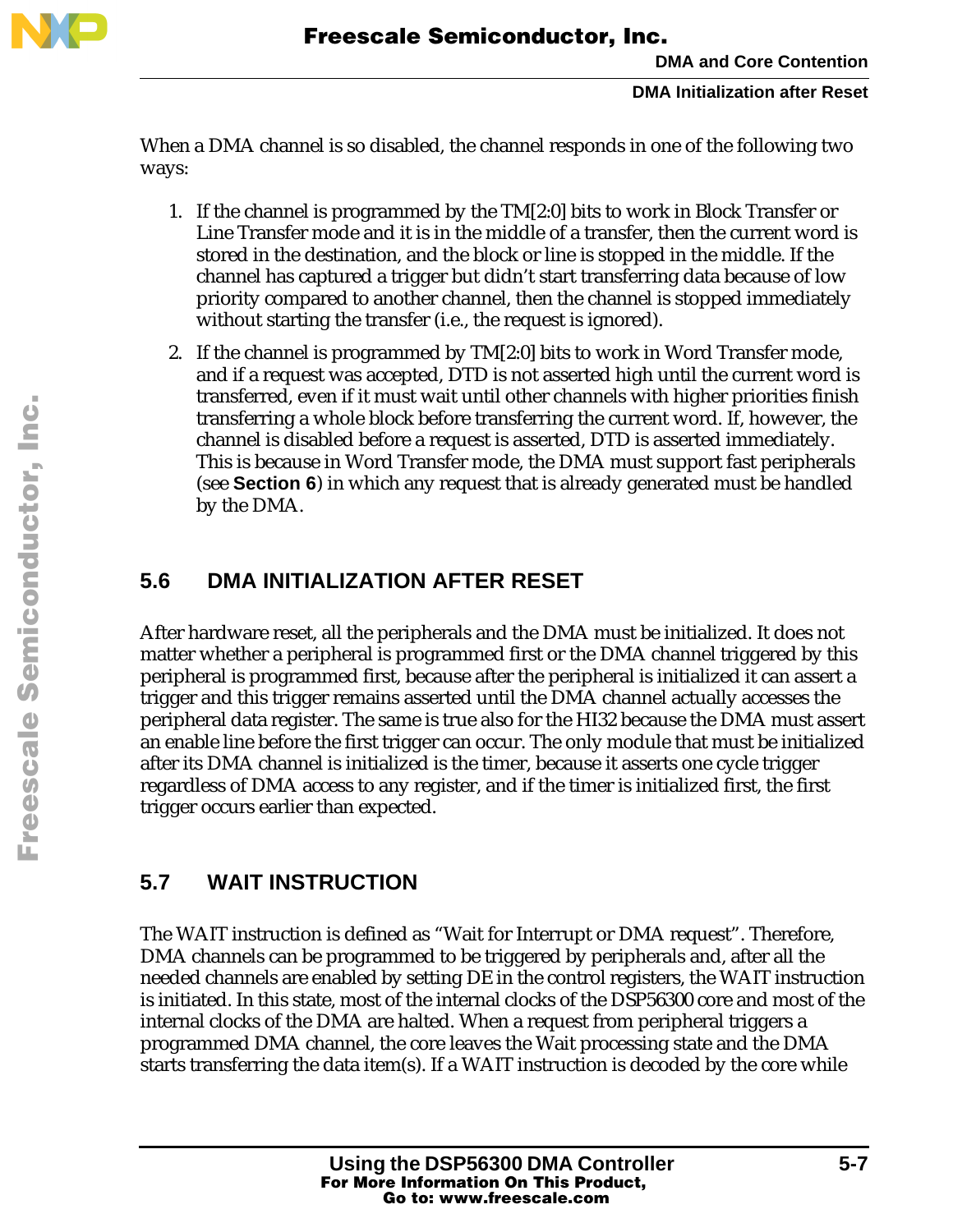<span id="page-44-0"></span>

#### **STOP instruction**

the DMA is transferring data, the DMA prevents the core from entering the Wait processing state. Therefore, when entering the Wait processing state, the user should assure that no DMA channels is transferring data. This can be guaranteed by polling bit DACT (Bit 8) of the DMA Status Register (DSTR) to make sure it is 0.

### **5.8 STOP INSTRUCTION**

In the Stop processing state, all activity in the chip is stopped and all the clocks are halted. Before entering Stop, the DACT bit in DSTR must be polled to check that the DMA is not actually transferring data. After that, it must be also guaranteed (before entering the Stop processing state), that the DMA is not activated unintentionally after leaving the Stop processing state. Therefore, channels for which the request line is an external pin  $(\overline{IRQA}, \overline{IRQB}, \overline{IRQC}, \overline{IRQD})$  must be disabled (clear DE bit) before entering the Stop processing state. Channels triggered by requests that can be asserted when leaving the Stop processing state must also be disabled before entering the Stop processing state (e.g., serial port transmitters, because the Stop processing state sets the Transmitter Empty condition and, therefore, issues a false request). Another possibility is to disable the peripherals individually (see the peripheral module descriptions in the device User's Manual), and then the DMA channels can remain active (DE bit set). More complex is the situation with DMA channels that are programmed to be triggered by HI32 (e.g., in the DSP56301). These channels must be disabled first and then the appropriate DTD bits in DSTR must be polled for 1 (i.e., the channels are inactive). After that, the HI32 itself must be programmed to initiate and individual reset by writing 000 in bits HM[2:0] in the DCTR and then polling the HACT bit in the DSR for 0. Only after all these conditions are met, can the chip be programmed to enter the Stop state correctly.

## **5.9 DEBUG MODE**

Before entering the Debug mode, the chip checks to make sure that the current access is not in the middle of operation because of contention or external access wait states. When the access is finished (source or destination) the chip enters Debug mode. All the DMA activity in this mode is preserved and the OnCE™ module operation cannot affect it. Therefore, the DMA can resume normal operation after leaving the Debug mode.

<del>ds:1</del>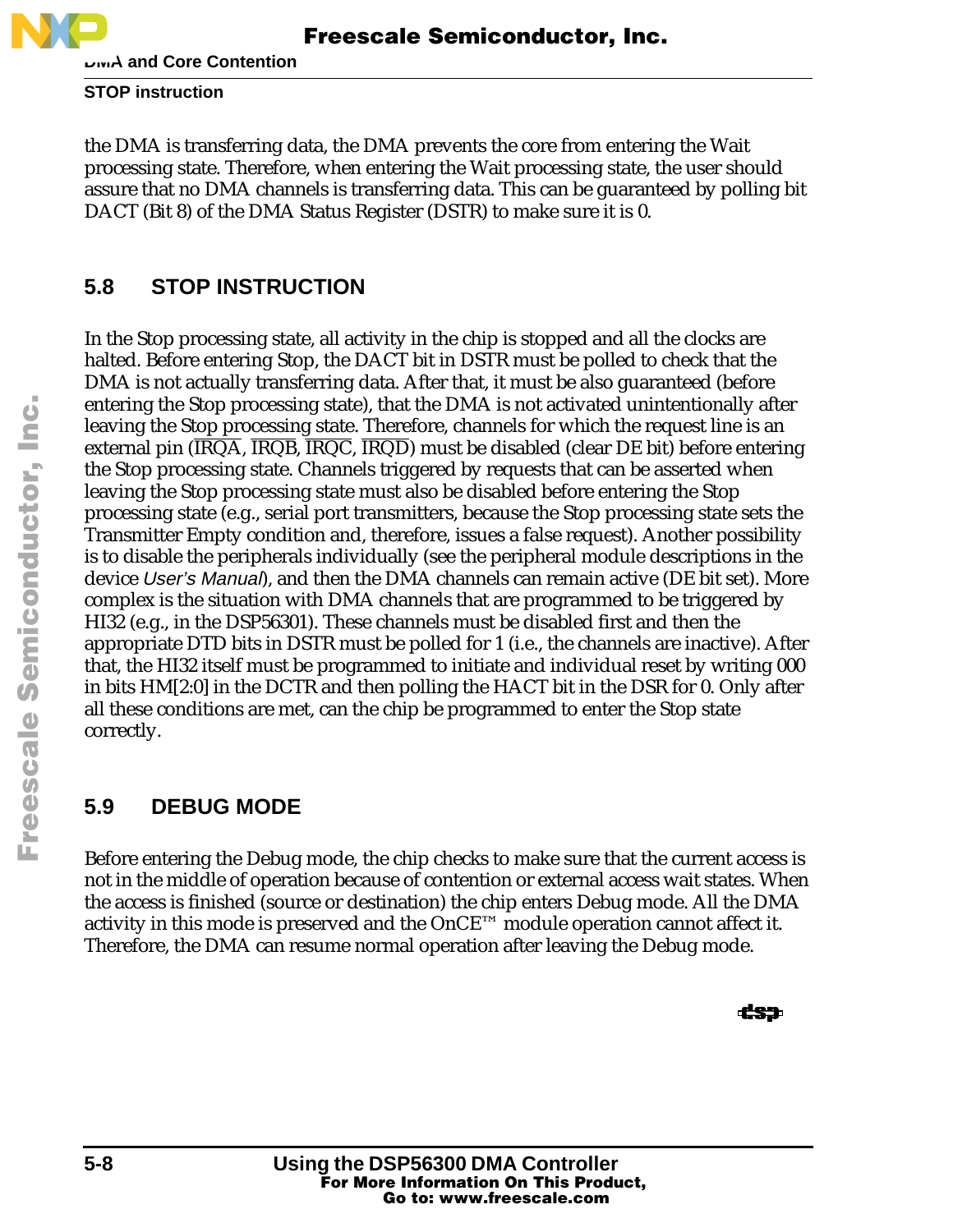<span id="page-45-0"></span>

# **SECTION 6 HI32 DMA OPERATION**

*This section provides examples of how to use DMA transfers with the HI32 in the Universal Bus (UB) mode and the HI32 in the PCI Bus mode.*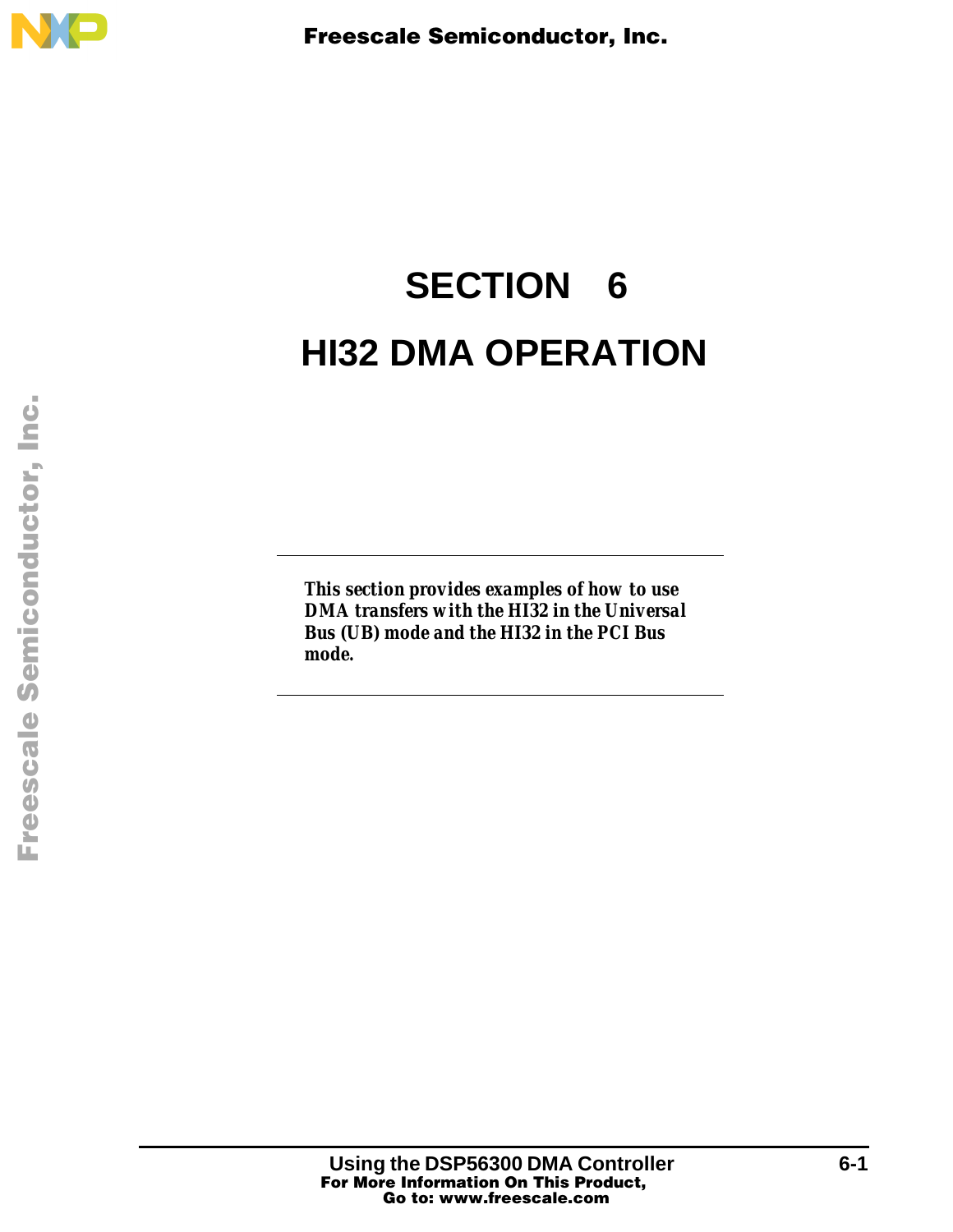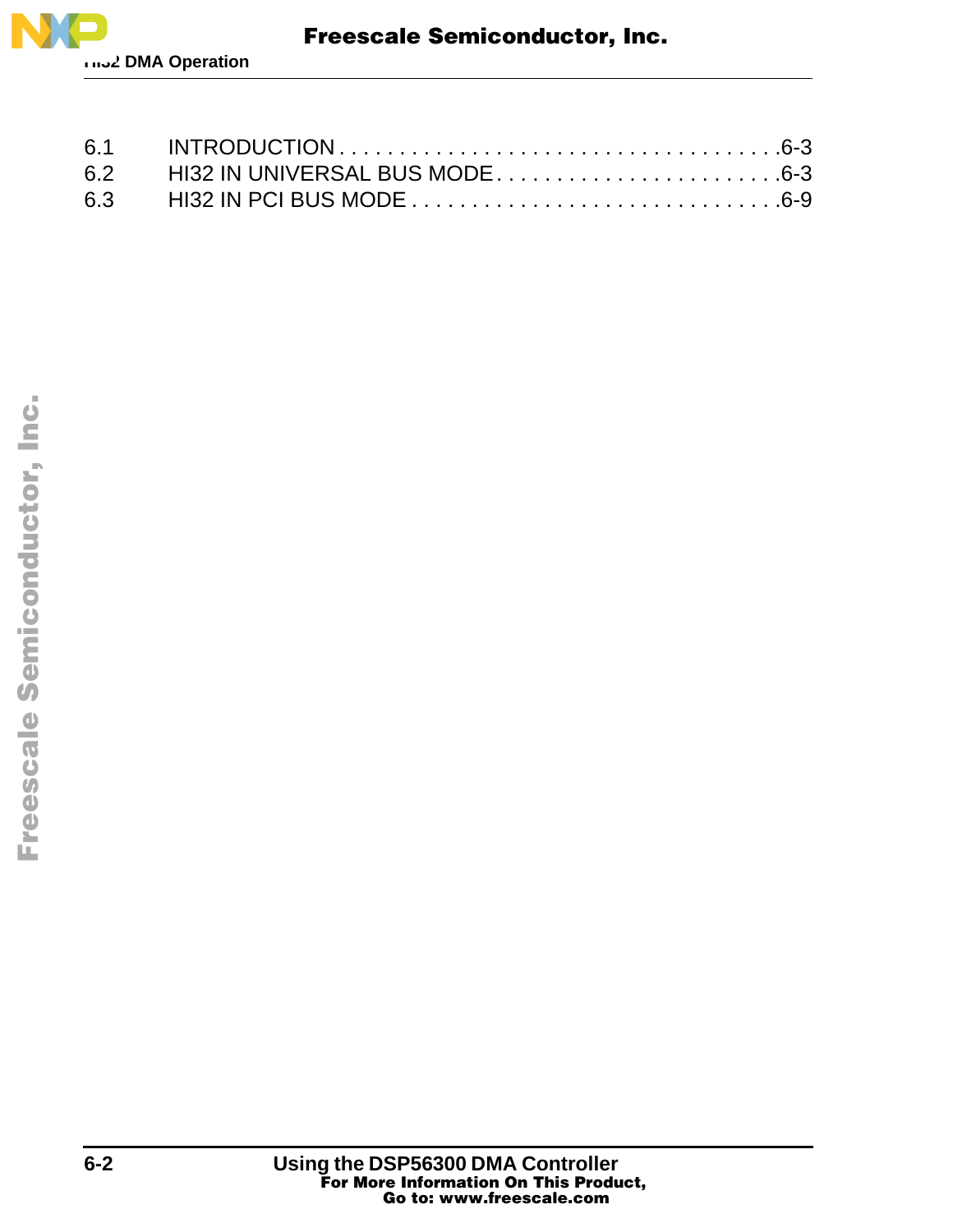<span id="page-47-0"></span>

**Introduction**

## **6.1 INTRODUCTION**

The DMA can be triggered from twenty-two different peripheral device sources. For a regular peripheral request, the trigger to the DMA remains set until the appropriate register at the peripheral is accessed by the DMA. Therefore, the peripheral can not generate a second request until the first one is served. There is, however, another method in which the peripheral (i.e., timer) generates a triggering pulse without checking whether the DMA serves this trigger. The last four source devices defined by the DRS bits (i.e., for  $DRS[4:0] = 111xx$ ) are special because, in addition to the regular behavior of all the requesting devices, they can serve as "fast request sources". The "fast peripheral" has a full duplex handshake to the DMA, enabling maximum throughput of a trigger every 2 clock cycles. This mode is functional only in the Word Transfer mode (DTM = 001 or 101). In the Fast Request mode, the DMA sets an "enable line" to the peripheral. If required, the peripheral sends the DMA a one cycle triggering pulse.This pulse resets the enable line. If the DMA arbitration mechanism decides by the priority algorithm that this trigger can be served in the next cycle, the enable line is set again even before the corresponding register in the peripheral is accessed. If the enable line is asserted, this means that the DMA can respond to a new request in all cases (i.e., even if its internal clocks are halted because of contention on the current executing transfer).

## **6.2 HI32 IN UNIVERSAL BUS MODE**

The following sections describe the use of DMA transfers with the HI32 configured in Universal Bus (UB) mode.

## **6.2.1 HI32 DSP Side Registers in Universal Bus Mode**

When the HI32 is configured as Universal Bus (UB) mode, the DSP side registers are:

• **DSP Control Register (DCTR)**—Bits 22–20 of the DCTR are the HI32 Mode bits (HM[2:0]). If  $HM[2:0] = 010$ , then the Universal Bus (UB) mode is selected. If HM[2:0] = 011, then the Enhanced Universal Bus (Enhanced UB) mode is selected. If HM[2:0] = 101, then the Self-configuration mode is selected. The Self-configuration mode is a special mode in which the slave HI32 can program its Host-side Registers in order to start working on the system bus. In UB mode, Bits 19–13 control all other HI32 activities. Bits 6–0 control the interrupts in the DSP and Host sides and flags to the Host side. These bits do not have to be changed from their state after reset if the HI32 is controlled by the DMA controller.

n

.<br>ق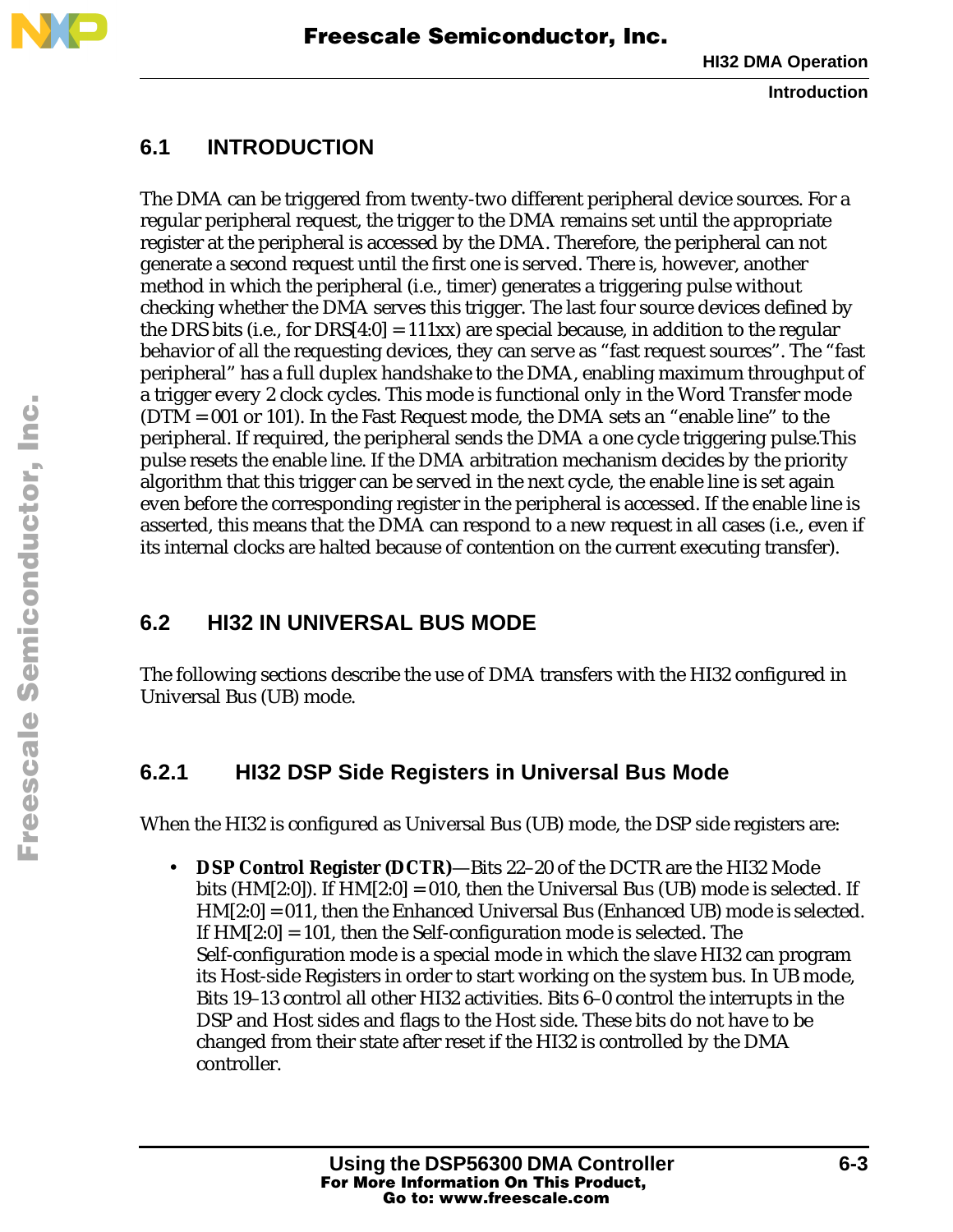<span id="page-48-0"></span>

**HI32 DMA Operation**

#### **HI32 in Universal Bus Mode**

- **DSP Status Register (DSR)**—The DSR contains some status bits reflecting the value of bits in the HCTR and HCVR in the Host side. Bit 1 of this register is the Slave Transmit Data Request (STRQ) bit. It is set if the slave transmit data FIFO is not full. Bit 2 in this register is Slave Receive Data Request (SRRQ). It is set if the slave receive FIFO is not empty.
- **DSP Slave Transmit Data (DTXS) Register**—The DTXS can be written by the core or a DMA channel to transfer data from the DSP to the Host side Receiver register HRXS. Between DTXS and HRXS there is a 6-level FIFO. In the Pre-fetch mode (i.e., SFT = 0 in Host side register HCTR) the FIFO is used. In the Fetch mode (i.e.,  $SFT = 1$ ), the FIFO is bypassed and DTXS is connected (after synchronization) directly to HRXS.
- **DSP Receive Data Register (DRXR)**—The DRXR can be read by the core or DMA to transfer data from the Host side register HTXR into the DSP. Between HTXR and DRXR there is a 6-level FIFO.

### **6.2.2 HI32 DMA Operation in Universal Bus Mode**

In the DSP56301, if the HI32 is connected in UB mode (or Enhanced UB mode), up to two DMA channels can be used to interact with it. One DMA channel can be programmed to be triggered by SRRQ = 1 (i.e., DRS = 11100 in the channel's control register) to transfer data from DRXR FIFO. Another DMA channel can be programmed to be triggered by  $STRQ = 1$  (i.e., DRS = 11110 in the channel's control register) to transfer data to DTXS FIFO. Any HI32 data transfer controlled by a DMA channel can be performed at the highest level of DMA performance (i.e., one transfer every two DSP clock cycles).

Guidelines for such applications include:

- DMA channels triggered by the HI32 must be programmed to work in Word Transfer mode (i.e., TM = 001 or TM = 101 in the channel's control register).
- For the channel triggered by SRRQ, the source address must be programmed as No Update mode and the DSR must point to the DRXR. The destination address mode can be any (No Update, Linear, 2D, 3D).
- The channel triggered by STRQ must be programmed with destination address in No Update mode and the DDR must point to the DTXS. Any of the source address modes (No Update, Linear, 2D, or 3D) can be selected.
- **Note:** Data coherency between the DSP side and the Host side can not be guaranteed if all the above requirements are not met.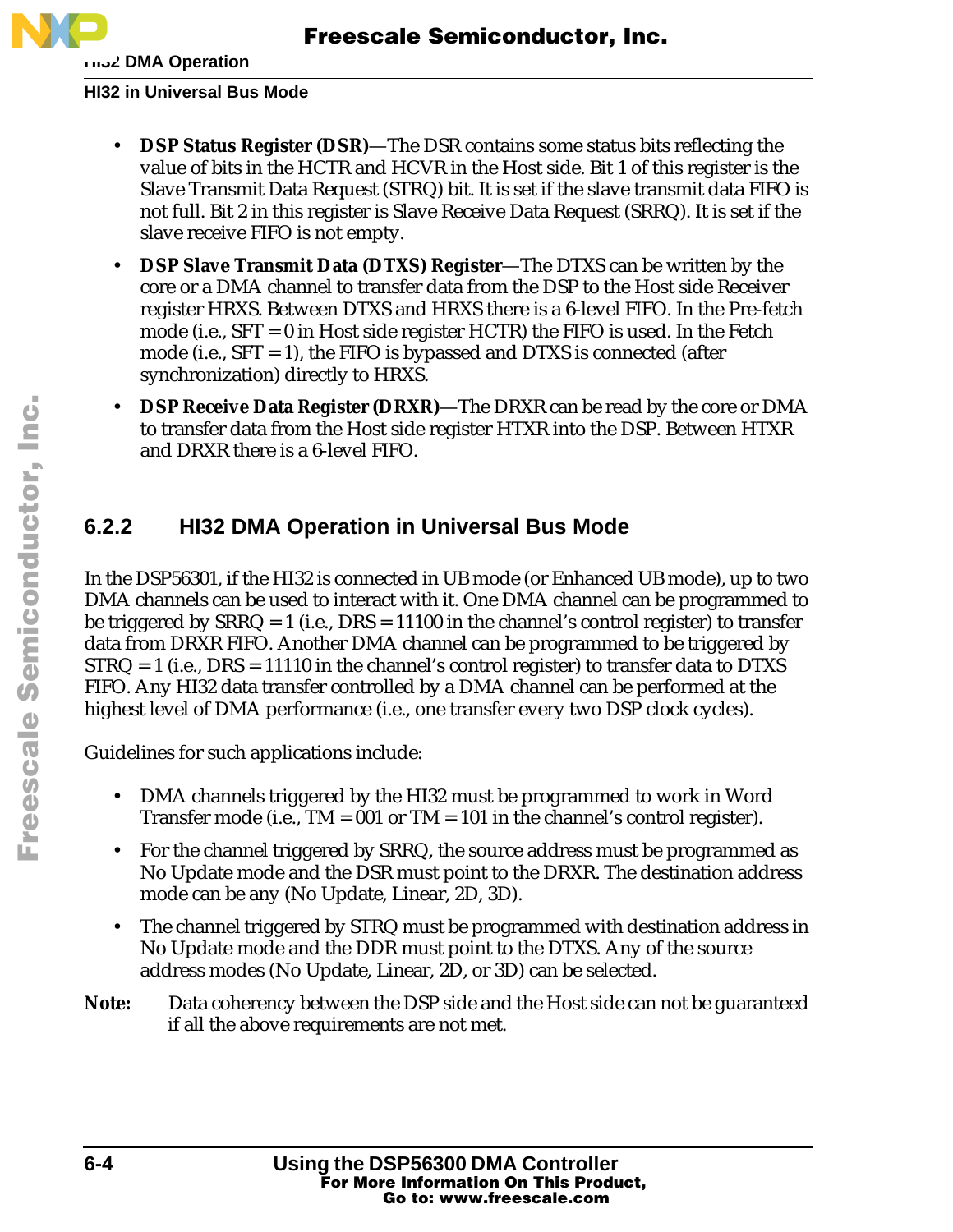<span id="page-49-0"></span>

#### **HI32 in Universal Bus Mode**

Because of the handshake between the DMA and the HI32 (which is a fast peripheral), the user can program the HI32 before the DMA or the DMA before the HI32 and correct operation is guaranteed. To allocate a DMA channel that was connected to HI32 for another task, the channel DE must be cleared and then polled on the appropriate DTD bit in DSTR to assure that the channel is actually disabled. This process can take some time because if a trigger from the HI32 was already accepted by the channel, the channel can not set DTD until the word corresponding to this trigger can actually be transferred. To put the chip in the Stop state, follow the rules in **Section 5.8** on page 5-8.

#### **6.2.3 DMA Code Example—HI32 in UB Mode**

In the following example, two DSP56301 chips are connected to each other when chip A is master and chip B is slave. Port A of the master is connected to Port B of the slave and the slave is programmed as UB mode. Maximum frequency on the common bus is achieved if the  $\overline{BS}$  of the master is connected to  $\overline{HBS}$  of the slave, CLKOUT of the master is connected to EXTAL input of the slave, and, in the slave, the PLL multiplication and division factors are 1. In this case, accesses on the common bus can use 2 wait states.

The following DSP56301 slave code example uses two DMA channels. One channel reads the HI32 Receive FIFO and the other channel writes to HI32 Slave Transmit FIFO. The two channels have equal high priority. Control of each word is achieved by the handshake between the DMA and the HI32, but is totally transparent to the user. The 2D address mode is used in the example in order to maintain circular buffers in the internal memory. In this example, the master is the only master on Port A. The following codes require the connections shown in **Figure 6-1** [on page 6-7](#page-51-0) for correct code operation.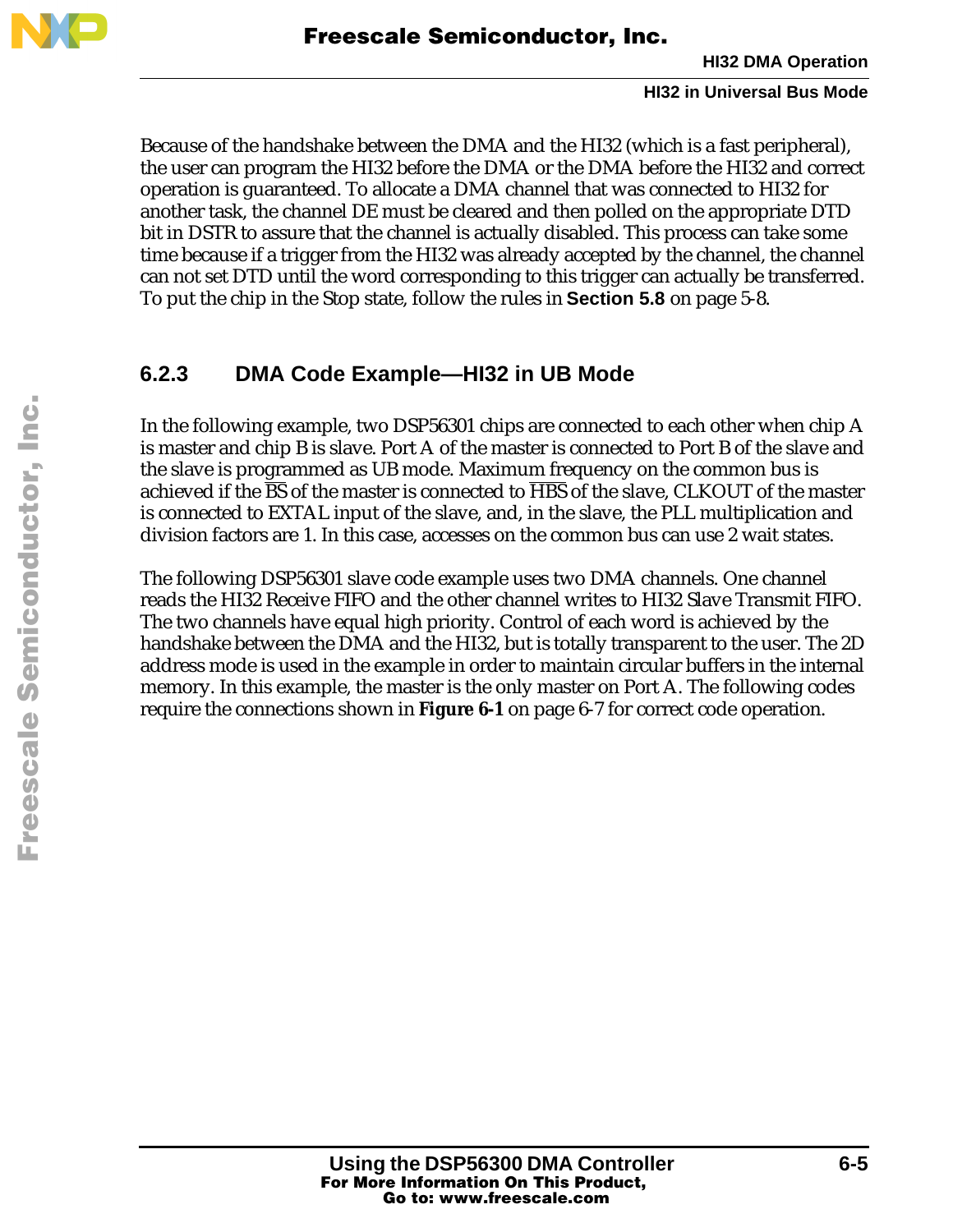

**HI32 DMA Operation**

#### **HI32 in Universal Bus Mode**

| M DCTR | EQU<br>\$ffffc5      | ; DSP56301 HI32 DSP control register         |
|--------|----------------------|----------------------------------------------|
| M DPMC | \$ffffc7<br>EQU      | ; DSP56301 HI32 DSP PCI master control       |
|        |                      | ; register                                   |
| M DPAR | \$ffffc8<br>EQU      | ; DSP56301 HI32 DSP PCI address register     |
| M DRXR | \$ffffcb<br>EQU      | ; DSP56301 HI32 DSP receive FIFO             |
| M DTXS | \$ffffcd<br>EQU      | ; DSP56301 HI32 DSP slave transmit FIFO      |
|        |                      | ; enter the self configuration mode          |
| movep  | #\$5e8000,x:M DCTR   | ; by writing $HM[2:0]=101$                   |
|        |                      | ; HRSP=1, HDRP=0, HTAP=1 configures          |
|        |                      | ; HRST and HTA active low                    |
|        |                      | ; HDRQ active high                           |
| movep  | #\$000055, M DPMC    | ; this is the base address to be             |
|        |                      | ; transferred to CBMA as GB10-GB3            |
| clr    | a                    |                                              |
| rep    | #4                   |                                              |
| movep  | a0,x:M_DPAR          | ; first dummy access writes to CSTR/CCMR     |
|        |                      | ; second dummy access is to CCCR/CRID        |
|        |                      | ; third dummy access writes to CLAT          |
|        |                      | ; fourth dummy access writes \$00550000      |
|        |                      | ; to CBMA                                    |
| movep  | #\$0,x:M_DCTR        | ; leave configuration, enter personal        |
|        |                      | ; reset                                      |
| movep  | #\$2e8000,x:M_DCTR   | ; slave in UB mode $(HM=010)$                |
| movep  | #-bufr_size,x:M_DOR2 | ; to roll over on receiver buffer            |
| movep  | #-buft_size,x:M_DOR3 | ; to roll over on transmitter buffer         |
| movep  | #M_DRXR, x: M_DSR0   |                                              |
| movep  | #rec_buf, x:M_DDR0   |                                              |
| movep  | #bufr size, x:M DCOO | ; DCOH=0, DCOL= bufr size                    |
| movep  | #tran_buf, x:M_DSR1  |                                              |
| movep  | #M DTXS, x:M DDR1    |                                              |
| movep  | #buft_size,x:M_DCO1  | ; DCOH=0, DCOL= buft size                    |
| movep  | #\$eee140,x:M_DCR0   | ; word transfer without clearing DE          |
|        |                      | ; interrupt at end_of_block (for core to     |
|        |                      | ; start processing on the buffer)            |
|        |                      | ; priority level 3                           |
|        |                      | ; trig. by slave receiver FIFO not empty     |
|        |                      | $: x$ no update $\rightarrow x$ 2D with DOR2 |
| movep  | #\$eef230,x:M_DCR1   | ; same as channel 0 but:                     |
|        |                      | itrig. by slave transmitter FIFO not full    |
|        |                      | $ix$ 2D with DOR3 $\rightarrow$ x no update  |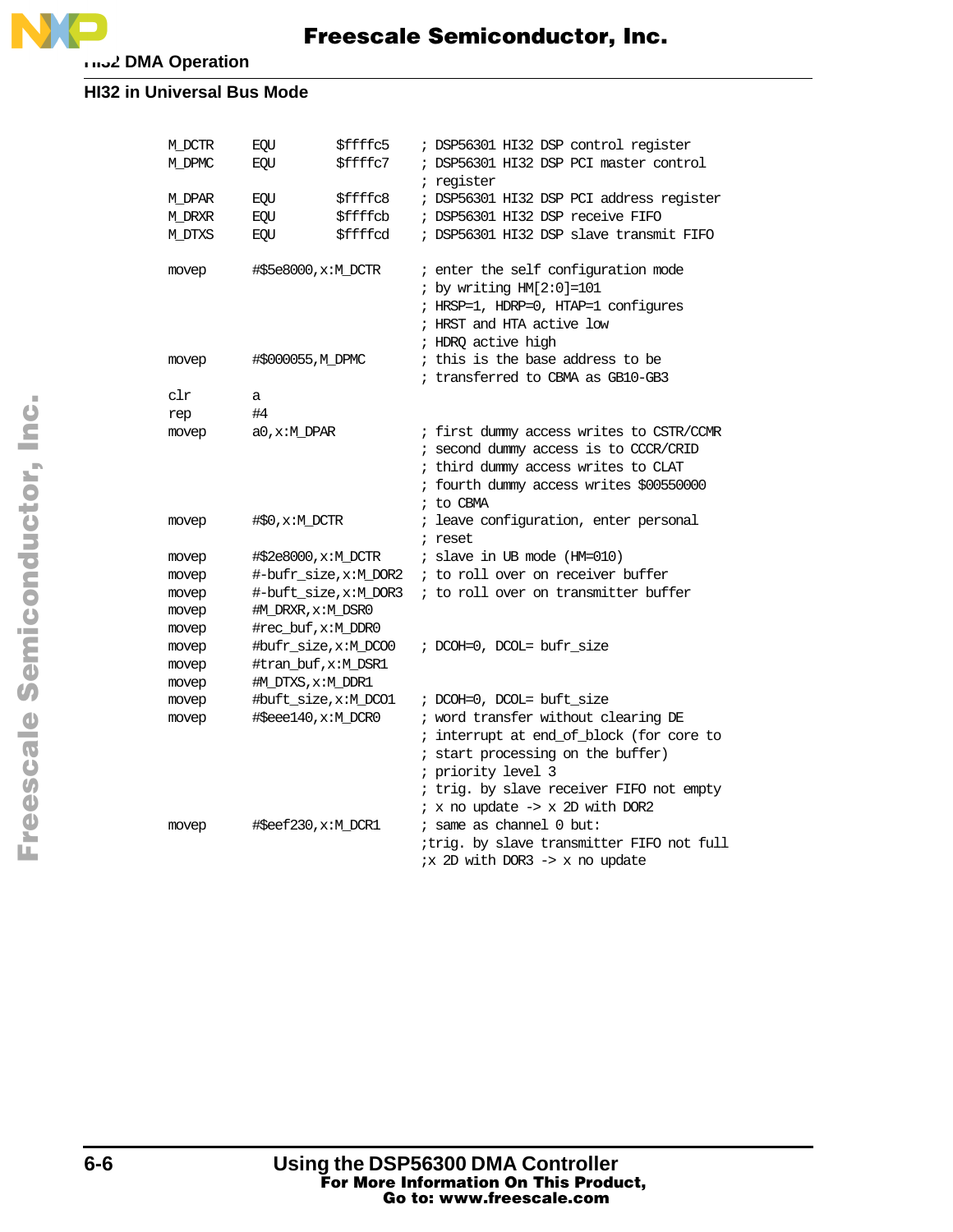<span id="page-51-0"></span>

**HI32 in Universal Bus Mode**



Fr  $\boldsymbol{\Phi}$  $\bf \Phi$  $\boldsymbol{\eta}$  $\mathbf 0$ ale  $\boldsymbol{g}$  $\bf \Phi$ mic o n d u  $\mathbf 0$ t o r, I n .<br>ق



AA1376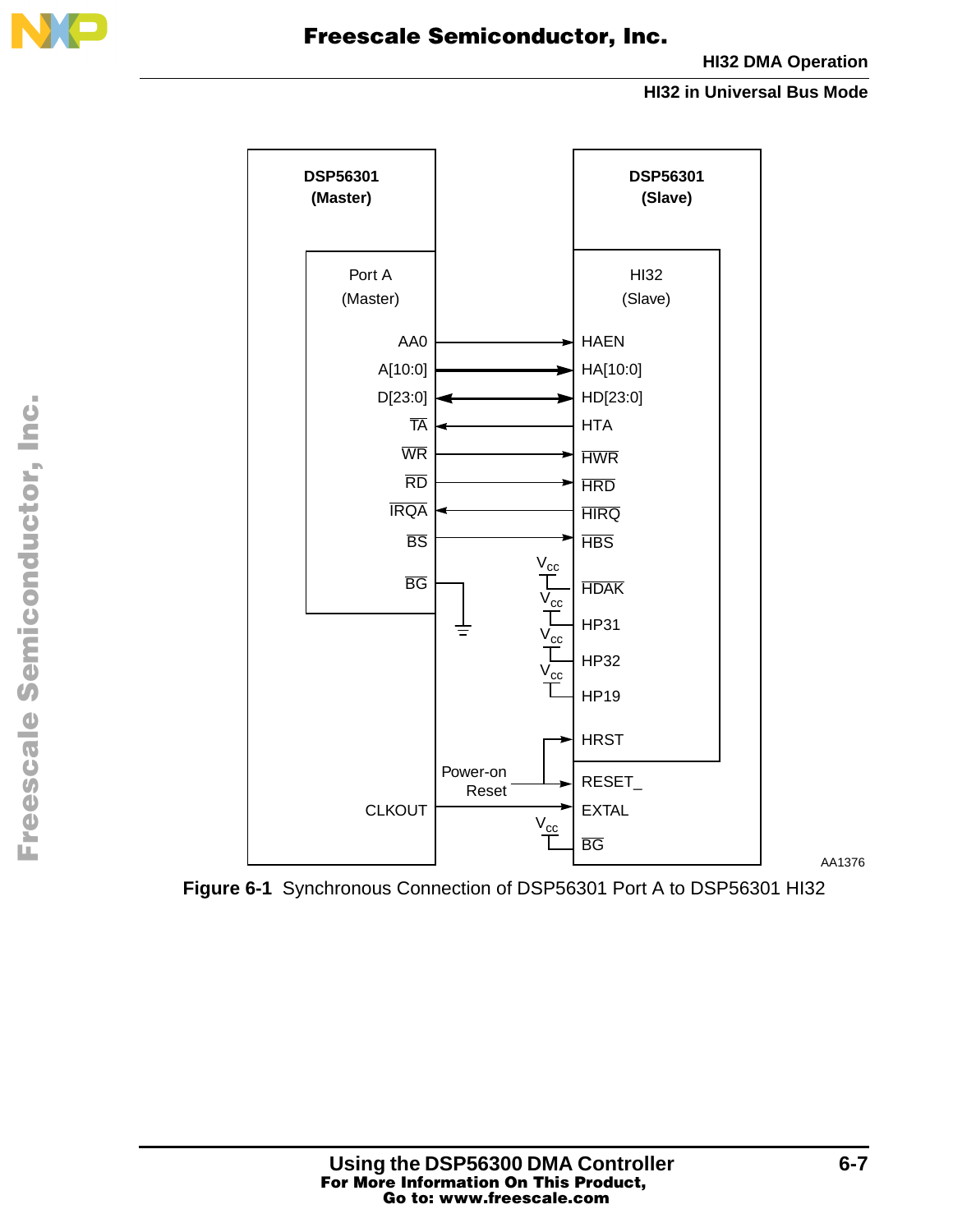

**HI32 DMA Operation**

#### **HI32 in Universal Bus Mode**

In the DSP56301 master code example listed below, two DMA channels are used. One channel transfers a block of data from external memory to internal memory and the other DMA channel transfers a block of data from internal memory to external memory. Controllability is achieved by the connection of HTA of the slave to  $\overline{TA}$  of the master. Because the DMA priority is low, it does not interfere with the core's external accesses. To save wait states on the external bus, the first DMA is triggered by  $\overline{\text{IRQA}}$ , which is connected to the slave's  $\overline{HIRQ}$ . The RREQ bit in HCTR is set so that whenever there is data in DRXR, the  $\overline{\text{HIRQ}}$  pin is pulsed. In this way this DMA channel can access the bus only when it really has data.

| movep | #\$effc11,x:M AARO                              | ; accesses to slave DSP are to               |
|-------|-------------------------------------------------|----------------------------------------------|
|       |                                                 | ; addresses X-\$effxxx as SRAM               |
| movep | #\$000002,x:M BCR                               | ; 2 wait states on the access                |
| rep   | #12                                             | ; this period is needed until                |
| nop   |                                                 | ; slave finishes the self                    |
| movep | #-mas size, x:M DORO                            | ; channel 4 is used to read HRXS data        |
| movep | #\$eff2af,x:M DSR4                              | ; the address of HRXS is composed            |
|       |                                                 | ; of: 12 bits from master AARO,              |
|       |                                                 | ; 1 don't care, 8 bits from                  |
|       |                                                 | ; slave's CBMA + $'111'$                     |
| movep | $\frac{1}{2}$ and $\frac{1}{2}$ buf1, x: M DDR4 | ; DCOH = $$fff, DCOL = mas size$             |
| movep | $\#$ (\$fff000+mas size), $x:M$ DCO4            |                                              |
| move  | #\$eff2ac,r0                                    | ; the address of HCTR of the slave           |
| movep | $\frac{1}{2}$ and $\frac{1}{2}$ , x:M DSR5      | ; HTXR address is the same as HRXS           |
| movep | #\$eff2af,x:M DDR5                              |                                              |
| movep | $\#$ (\$fff000+mas size), $x:M$ DCO5            | ; RREO=1 in HCTR of the slave                |
| bset  | #2, x: (r0)                                     | ; write RREO=1 on the slave                  |
| movep | #\$d80201,x:M DCR5                              | ; software triggered block                   |
|       |                                                 | ; interrupt at the end of block              |
|       |                                                 | ; priority level 0                           |
|       |                                                 | $: y 2D$ with DORO $\rightarrow x$ no update |
| movep | #\$c80044,x:M DCR4                              | ; word transfer triggered by IRQA            |
|       |                                                 | ; interrupt at end of block                  |
|       |                                                 | ; priority level 0                           |
|       |                                                 | $: x$ no update $\rightarrow y$ 2D with DORO |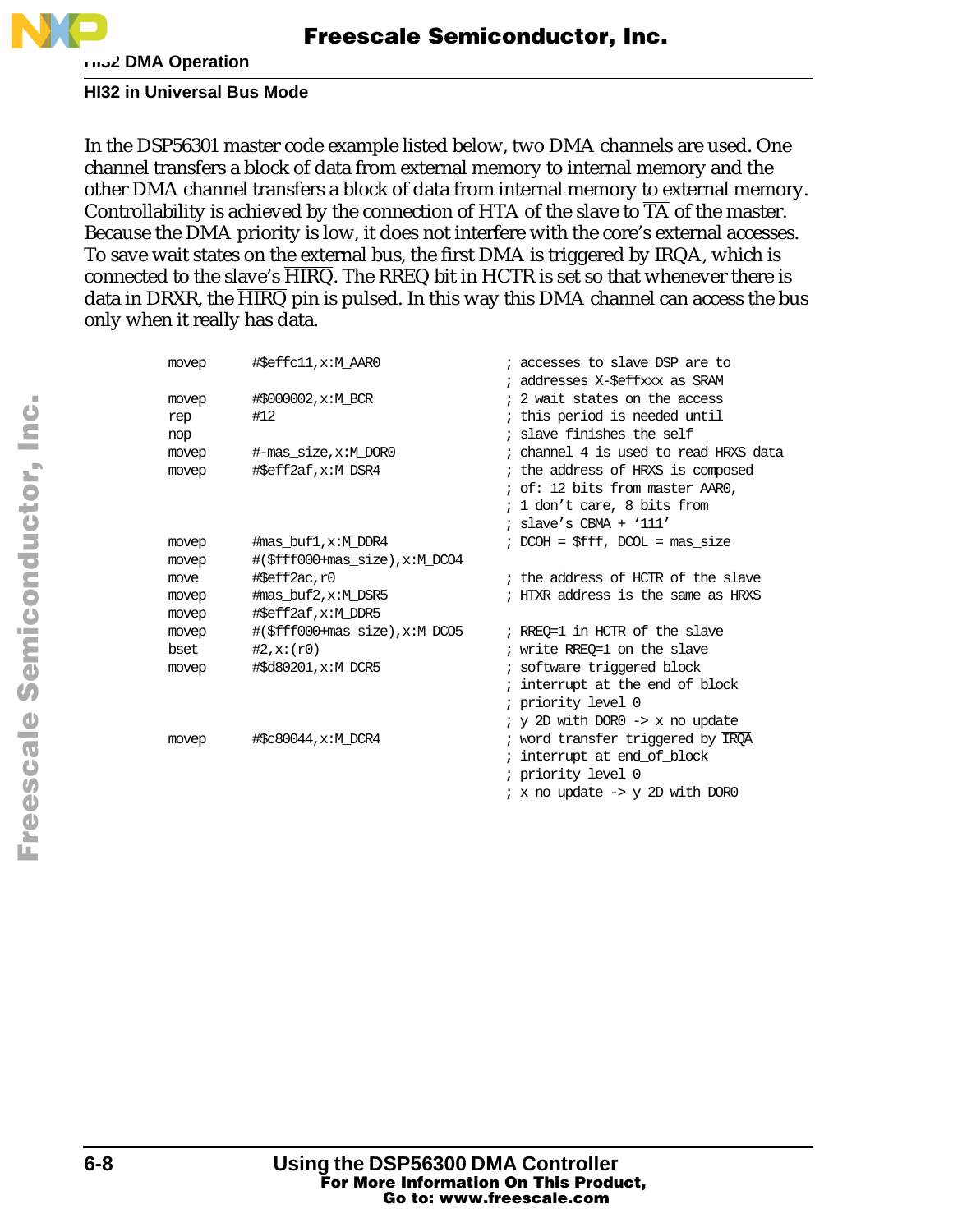<span id="page-53-0"></span>

### **6.3 HI32 IN PCI BUS MODE**

The following sections describe the use of DMA transfers with the HI32 configured in PCI Bus mode.

### **6.3.1 HI32 DSP Side Registers in PCI Bus Mode**

When the HI32 is configured as PCI mode, the DSP side registers are:

- **DSP Control Register (DCTR)**—Bits 22–20 of the DCTR are the HI32 Mode bits  $(HM[2:0])$ . If  $HM[2:0] = 001$ , then the mode is PCI. If  $HM[2:0] = 101$ , then the mode is Self-configuration mode. The Self-configuration mode is a special mode in which the slave HI32 can program its Host-side Registers in order to start working on the system bus. Bits 19–13 are ignored in PCI mode. Bits 6–0 controls the interrupts in the DSP and Host sides and flags to the Host side. These bits do not have to be changed from their state after reset if the HI32 is controlled by the DMA controller.
- **DSP PCI Control Register (DPCR)**—The DPCR controls the HI32 PCI interrupts and interface logic.
- **DSP PCI Master Control Register (DPMC)**—The DPMC generates the two most significant bytes of the 32-bit PCI transaction address and controls the burst length and data transfer format.
- **DSP PCI Address Register (DPAR)**—The DPAR generates the two least significant bytes of the 32-bit PCI transaction address, the PCI bus command, and the PCI bus byte enables.
- **DSP Status Register (DSR)—**The DSR contains some status bits reflecting bits of registers HCTR and HCVR in the host side. Bit 1 in this register is Slave Transmit Data Request (STRQ). It is set if the slave transmit data FIFO is not full. Bit 2 in this register is Slave Receive Data Request (SRRQ). It is set if the there is data in the receive FIFO that was read by the HI32 slave.
- **DSP PCI Status Register (DPSR)**—The DPSR contains status bits and flags that the DSP56300 core can examine when the HI32 is in PCI mode. Bit 1 in this register is Master Transmit Data Request (MTRQ). It is set if the master transmit data FIFO is not full. Bit 2 in this register is Master Receive Data Request (MRRQ). It is set if there is data in the receive FIFO that was read by the HI32 master.
- **DSP Master Transmit Data FIFO (DTXM)**—The DTXM is the data register that can be written by the core or DMA for transferring data from the DSP to the Host side register HRXM. Between DTXM and HRXM there is a 4-level or 8-level FIFO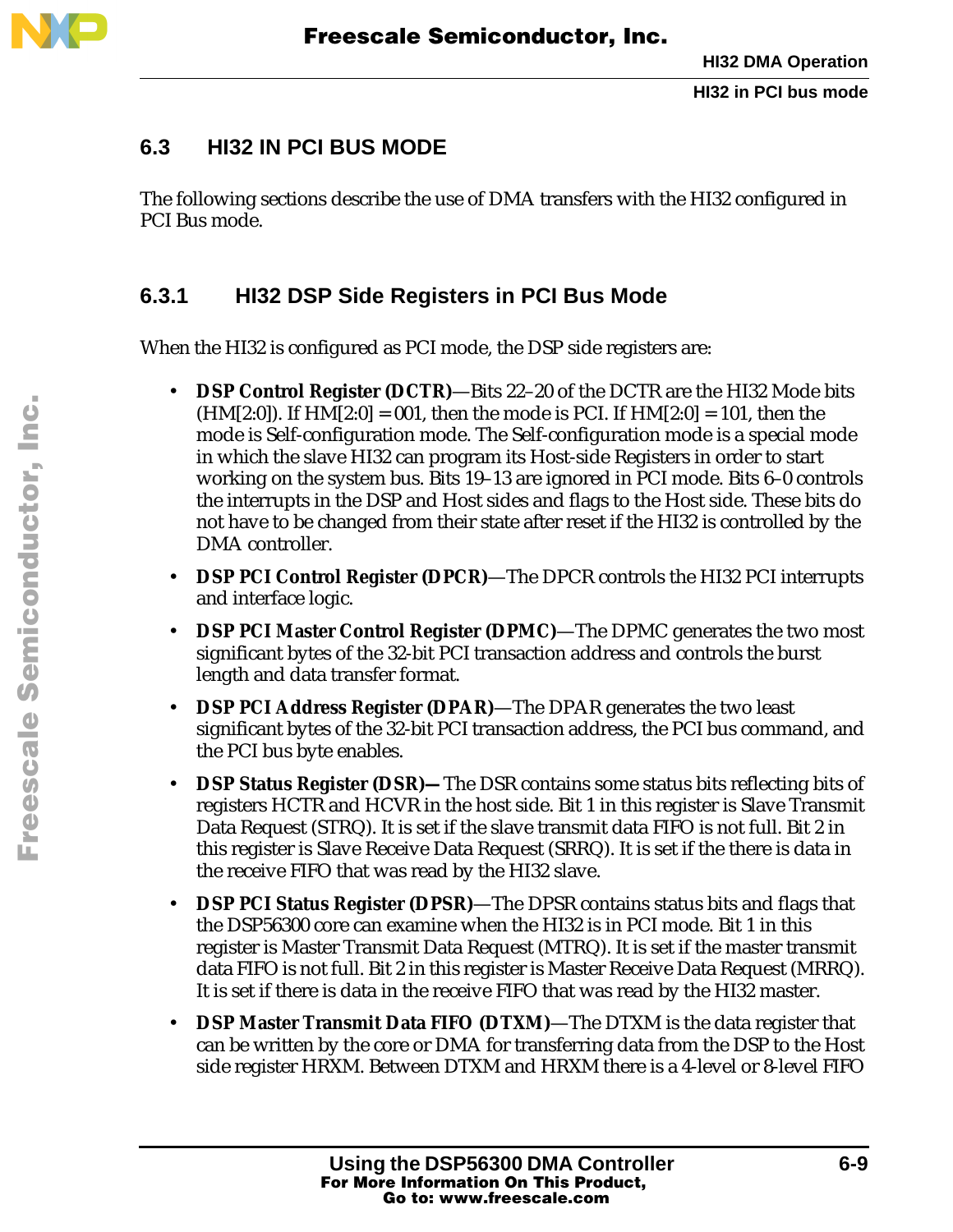<span id="page-54-0"></span>

#### **HI32 in PCI bus mode**

(depending whether all the 32 bits of PCI data are written to the FIFO). In the Pre-fetch mode (i.e., the bit  $SFT = 0$  in the host side register HCTR) the FIFO is used. In the Fetch mode (i.e.,  $SFT = 1$ ), the FIFO is bypassed and DTXS is connected (after synchronization) directly to HRXS.

- **DSP Slave Transmit Data (DTXS) Register**—The DTXS is the data register that can be written by the core or DMA for transferring data from the DSP to the host side register HRXS. Between DTXS and HRXS there is a 3-level or 6-level FIFO (depending on whether all the 32 bits of the PCI data are written into the FIFO). In the Pre-fetch mode (i.e., bit SFT = 0 in the host side HCTR) the FIFO is used. In the Fetch mode (i.e.,  $SFT = 1$ ) the FIFO is bypassed and DTXS is connected directly (after synchronization) to HRXS.
- **DSP Receive Data Register (DRXR)**—The DRXR is the data register that can be read by the core or DMA for transferring data from the host side HTXR into the DSP. Between HTXR and DRXR there is a 6-level FIFO.

#### **6.3.2 HI32 DMA Operation in PCI Mode**

In the DSP56301, if the HI32 is connected in PCI mode, up to three DMA channels can be used to interact with it. The first DMA channel can be programmed to be triggered by  $STRQ = 1$  in the DSR (i.e., DRS = 11110 in the channel's control register) to transfer data to DTXS FIFO. A second DMA channel can be programmed to be triggered by MTRQ=1 in DPSR (i.e., DRS = 11111) to transfer data to DTXM. A third DMA channel can be programmed to be triggered by SRRQ = 1 in DSR (i.e., DRS = 11100) *or* by MRRQ = 1 in DPSR (i.e., DRS = 11101) to transfer data from DRXR FIFO. Because only three FIFOs exist in the HI32, mixed data can be valid in the receive FIFO both for master receive and slave receive. Only one type can be handled by the DMA and the other one must be handled by the core interrupts or polling.

General guidelines for this type of operation include:

- The DMA channels that are triggered by the HI32 must be programmed to work in Word Transfer mode (i.e.,  $TM = 001$  or  $TM = 101$  in the channel's control register).
- The channel triggered by SRRQ or MRRQ must be programmed with source address as No Update mode and the DSR to point on DRXR. The destination address mode can be any (No Update, Linear, 2D, or 3D).
- The channel triggered by STRQ must be programmed with destination address as No Update mode and the DDR to point on DTXS.

u  $\mathbf 0$ t o

r, I

n

.<br>ق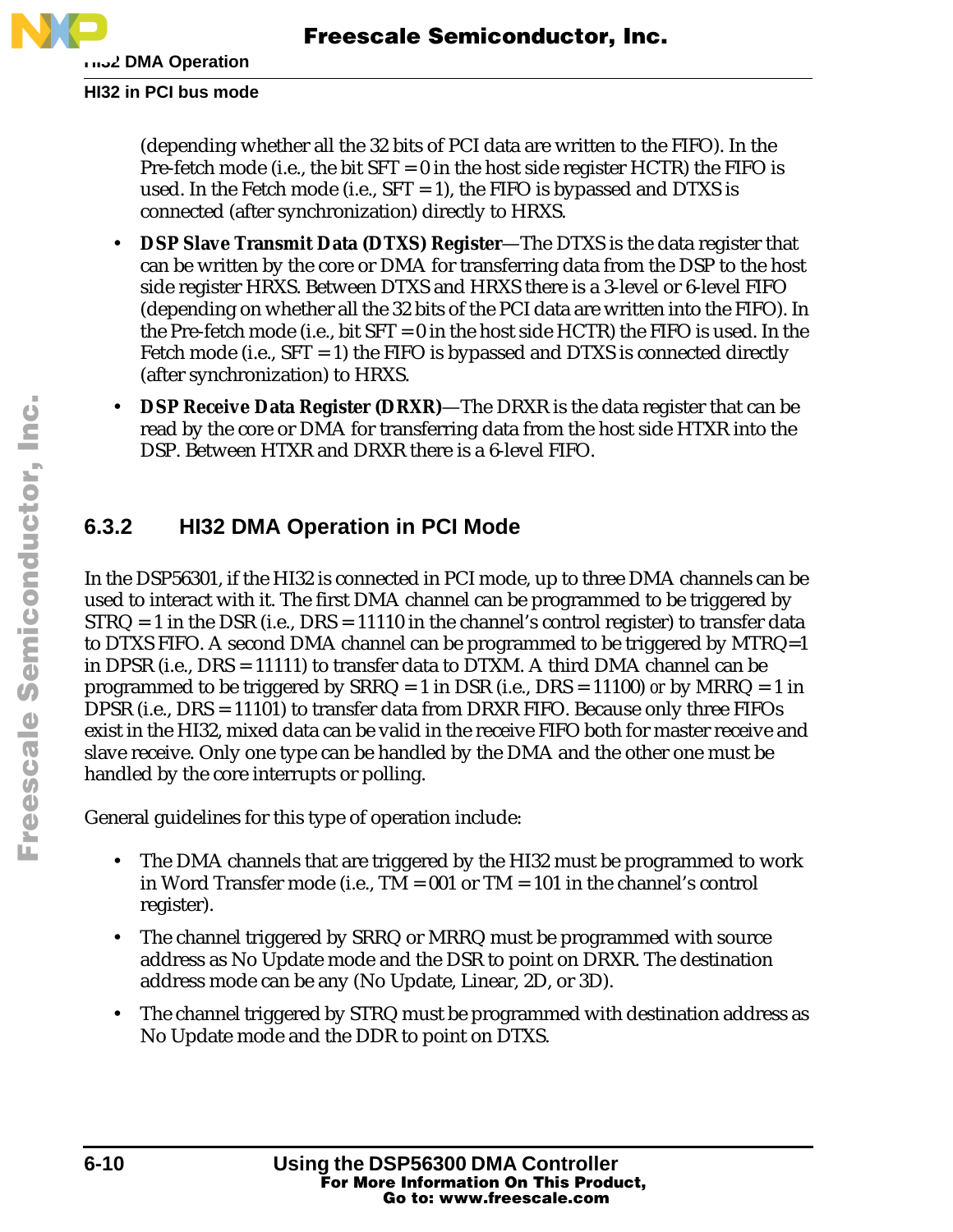<span id="page-55-0"></span>

- The channel triggered by MTRQ must be programmed with destination address as No Update mode and the DDR to point to DTXM. The source address mode for both channels can be any (No Update, Linear, 2D, or 3D).
- **Note:** Coherency of data between the DSP side and the host side can not be guaranteed if all these items are not met.

Because of the handshake between the DMA and the HI32, which is a fast peripheral, the user can program the HI32 before the DMA or the DMA before the HI32 and correct operation is guaranteed. To allocate a DMA channel that was connected to HI32 for another task, clear the DE of the channel and then poll the appropriate DTD bit in the DSTR to assure that the channel was actually disabled. This process can take some time because if a trigger from the HI32 was already accepted by the channel, the channel does not set DTD until the word correspond to this trigger can actually be transferred. To put the chip in the Stop state, follow the rules in **Section 5.8** [on page 5-8.](#page-44-0)

### **6.3.3 DMA Code Example—HI32 in PCI Bus Mode**

In the following example, two DSP56301 chips are connected to the PCI bus as two agents. The PCI bus frequency is 33 MHz and the internal frequency of each DSP56301 must be at least 5/3 of this frequency. The same code can be written to both devices. In the example, DMA channel 0 transfers a buffer from internal memory to DTXM, channel 1 transfers the slave received data from DRXR to internal memory, and channel 2 transfers a buffer from internal memory to DTXS. Master received data in DRXR is handled by interrupts. All the circular buffers in the internal memory are of equal size. For the slave receive and slave transmit transactions, the only requirement is initializing the DMA channels. For the master transmit transaction, the address phase is handled by interrupt I HPMA. For the master receive transaction, all handling is through interrupts I\_HPMA and I\_HPMR. All the buffers are transferred repeatedly. Of course, in a true system, some method of semaphore or scheduling should be used to decide when the master actually wants to transmit or receive data.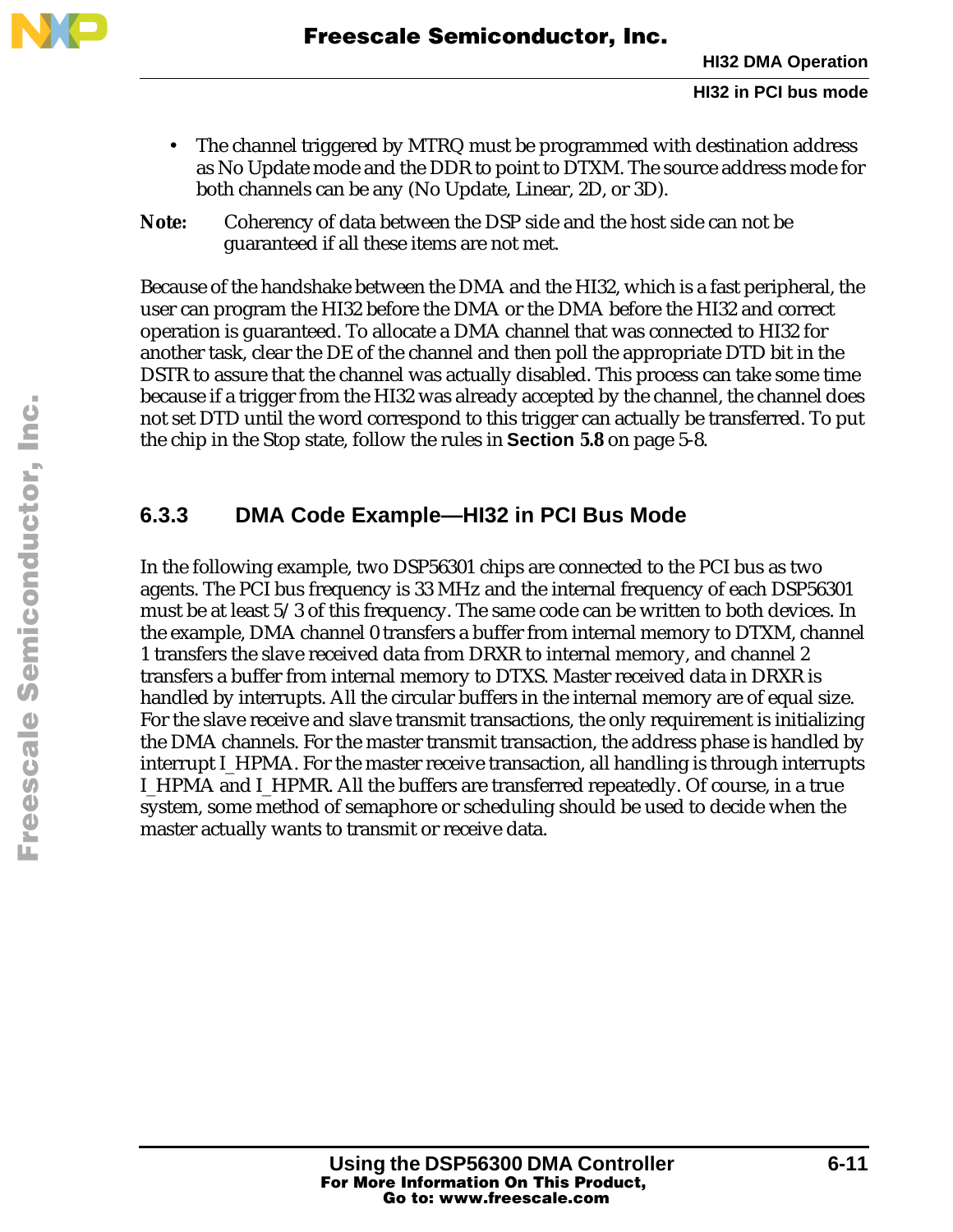<span id="page-56-0"></span>

**HI32 DMA Operation**

#### **HI32 in PCI bus mode**



**Figure 6-2** Connection of DSP56301 to PCI Bus

AA1377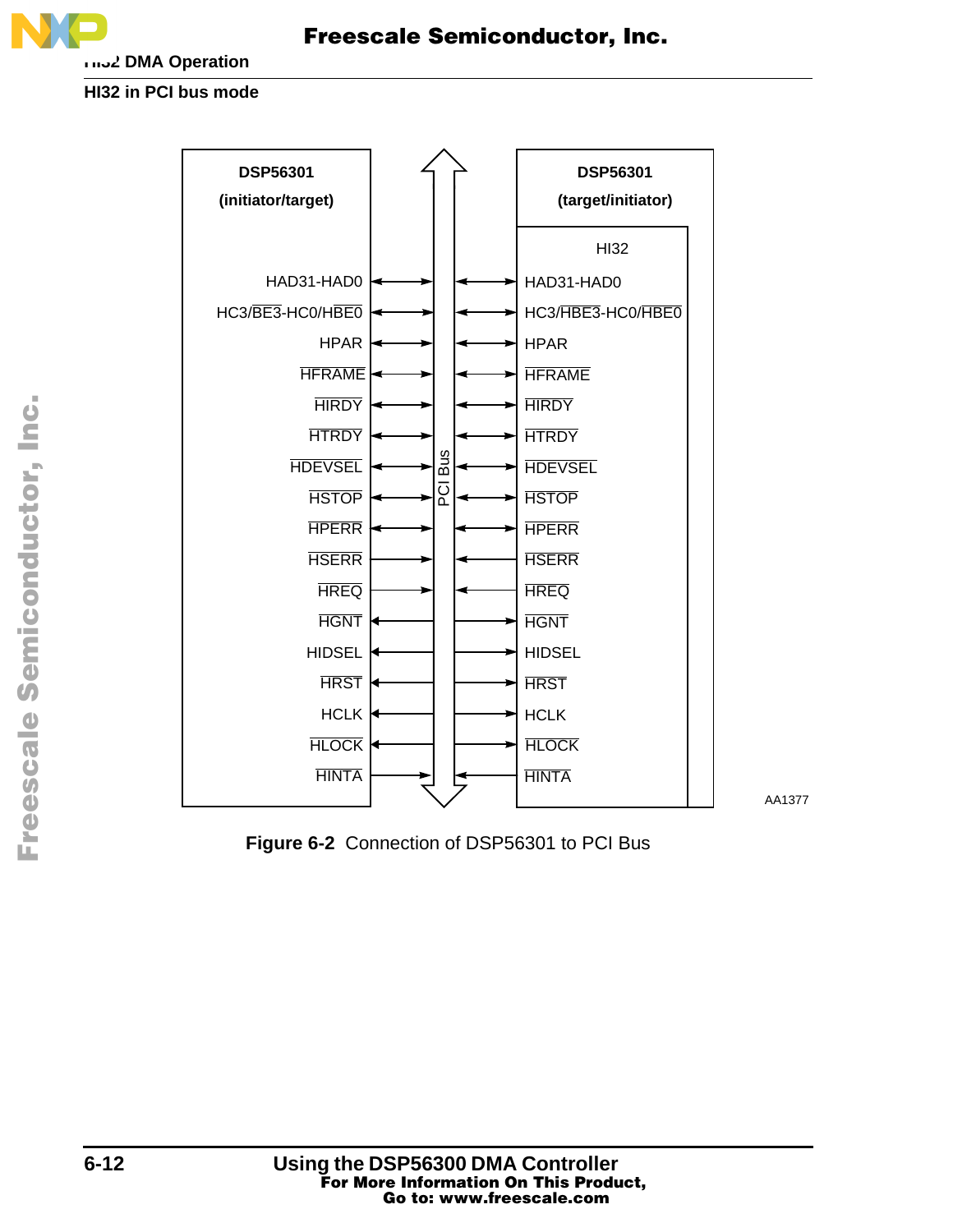

# Freescale Semiconductor, Inc.

**HI32 in PCI bus mode**

| M DCTR |        | EQU                  | \$ffffc5 | ; DSP56301 HI32 DSP control register                 |
|--------|--------|----------------------|----------|------------------------------------------------------|
| M DPCR |        | EQU                  | \$ffffc6 | ; DSP56301 HI32 DSP PCI control register             |
|        | M_DPMC | EQU                  | \$ffffc7 | ; DSP56301 HI32 DSP PCI master control               |
|        |        |                      |          | ; register                                           |
|        | M_DPAR | EQU                  | \$ffffc8 | ; DSP56301 HI32 DSP PCI address register             |
|        | M DPSR | EQU                  | \$ffffca | ; DSP56301 HI32 DSP PCI status register              |
|        | M DRXR | EQU                  | \$ffffcb | ; DSP56301 HI32 DSP receive FIFO                     |
|        | M_DTXM | EQU                  | \$ffffcc | ; DSP56301 HI32 DSP master transmit FIFO             |
|        | M DTXS | EQU                  | \$ffffcd | ; DSP56301 HI32 DSP slave transmit FIFO              |
|        | org    | p: I_RESET           |          |                                                      |
|        | jmp    | >START               |          |                                                      |
|        | org    | p:I_HPMR             |          | : this is the interrupt Host PCI<br>; master receive |
|        | movep  | $x:M\_DRXR, x:(r6)+$ |          |                                                      |
|        | org    | p:I_HPMA             |          | ; this is the interrupt Host PCI                     |
|        | jsr    | >HPMA                |          | ; master address                                     |
|        |        |                      |          |                                                      |
|        | org    | p:START              |          |                                                      |
|        | move   | $\sharp$ \$0, $sr$   |          | ; enable interrupts                                  |
|        | bset   | #1,x:M IPRP          |          | ; HI32's IPL=1                                       |
|        | movep  | #\$500000,x:M_DCTR   |          | ; enter the self configuration mode                  |
|        |        |                      |          | ; by writing $HM[2:0]=101$                           |
|        | movep  | #base addr, x:M DPMC |          | ; this is the base address to be                     |
|        |        |                      |          | ; transferred to CBMA                                |
|        | movep  | #\$000006,x:M DPAR   |          | ; write to CSTR/COMR BM=1, MSE=1                     |
|        | movep  | #\$0,x:M DPAR        |          | ; dummy write to CCCR/CRID                           |
|        | movep  | #\$00f800,x:M_DPAR   |          | ; write to CLAT                                      |
|        | movep  | #\$0,x:M_DPAR        |          | ; write data from DPMC to CBMA                       |
|        | movep  | #\$0,x:M DPMC        |          | ; return to personal reset state HM=000              |
|        | movep  | #\$040014, x: M_DPCR |          | ; MACE=1, MAIE=1, MRIE=1                             |
|        | movep  | #\$100000,x:M_DCTR   |          | $: PCI$ mode $(HM=001)$                              |
|        | move   | #buf size, m6        |          | ; initialization of the circular buffer              |
|        | move   | #int_buf_mr,r6       |          | ; for master receive (handled by I_HPMR)             |
|        |        |                      |          | ; address int_buf_mr should be with                  |
|        | move   | #buf size,r7         |          | ; leading $log_2(buf\_size-1)$ zeros                 |
|        | movep  | #-buf_size,x:M_DOR3  |          |                                                      |
|        | movep  | #int_buf_mt,x:M_DSR0 |          |                                                      |
|        | movep  | #M_DTXM, x:M_DDR0    |          |                                                      |
|        | movep  | r7, x:DC00           |          |                                                      |
|        | movep  | #\$aefa30,x:M DCR0   |          | ; DCOH=0, DCOL= buf size-1                           |
|        |        |                      |          | ; word transfer triggered by MTRQ                    |
|        |        |                      |          | ; no interrupt at end of block                       |
|        |        |                      |          | ; priority level 3                                   |
|        |        |                      |          | $: x 2D$ with DOR3 -> x no update                    |
|        | movep  | #M_DRXR, x: M_DSR1   |          |                                                      |
|        | movep  | #int_buf_sr,x:M_DDR1 |          |                                                      |
|        | movep  | r7,x:M_DCO1          |          | ; same as DCO0                                       |

o n d u  $\mathbf 0$ t o

r, I

n

.<br>ق

## Using the DSP56300 DMA Controller **6-13** For More Information On This Product, Go to: www.freescale.com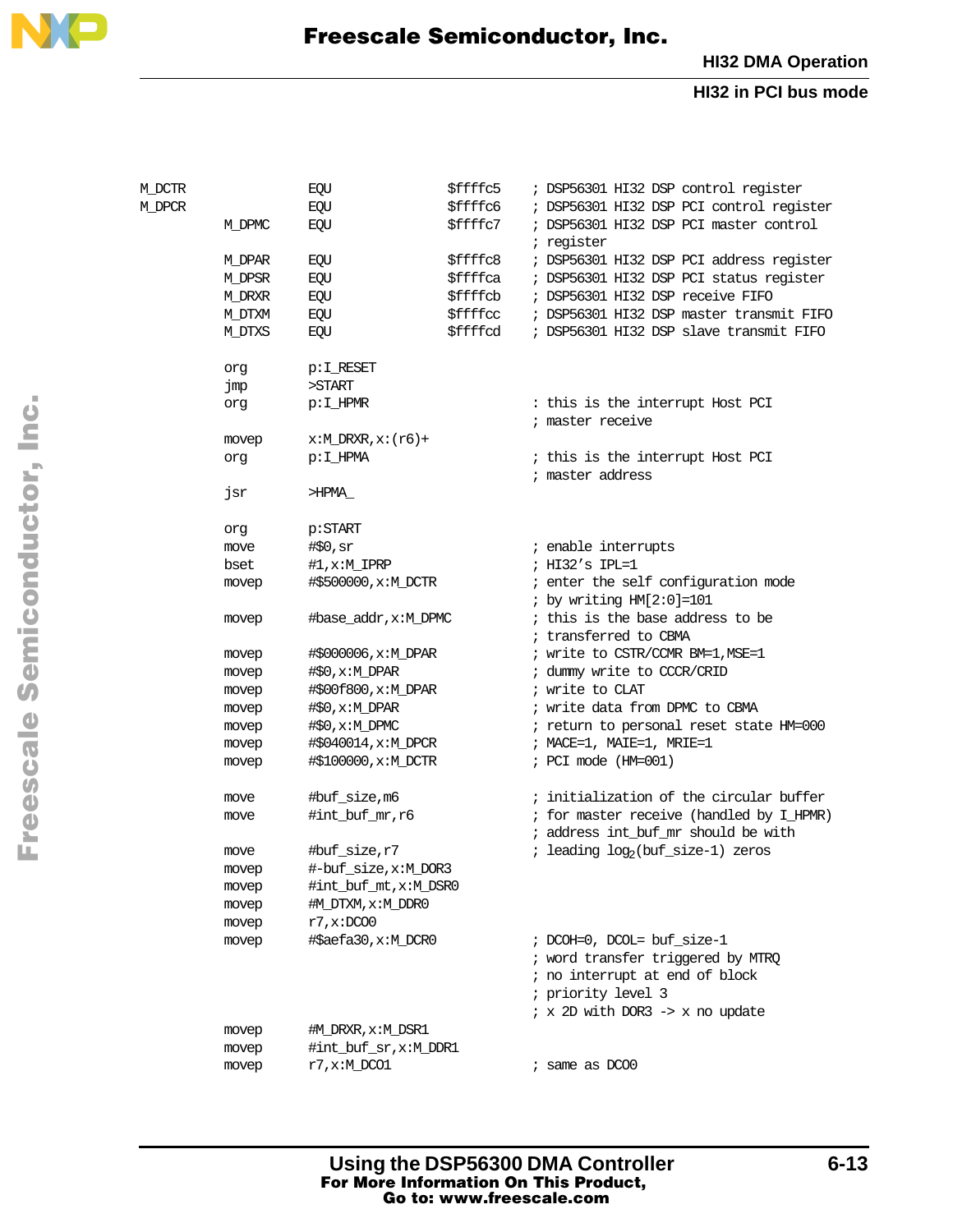

**HI32 DMA Operation**

#### **HI32 in PCI bus mode**

|        | movep          | \$aeelc4,x:M DCR1                         | ; word transfer triggered by SRRQ<br>; no interrupt at end of block<br>; priority level 3<br>$: x$ no update $\rightarrow$ y 2D with DOR3                                                                                                                                                       |
|--------|----------------|-------------------------------------------|-------------------------------------------------------------------------------------------------------------------------------------------------------------------------------------------------------------------------------------------------------------------------------------------------|
|        | movep<br>movep | #int_buf_st,x:M_DSR2<br>#M DTXS, x:M DDR2 |                                                                                                                                                                                                                                                                                                 |
| HPMA   | movep<br>movep | $r7, x:M$ DCO2<br>#\$aef231,x:M_DCR2      | ; same as DCO1<br>; word transfer triggered by STRQ<br>; no interrupt at ens of block<br>; priority level 3<br>$i$ y 2D with DOR3 -> x no update                                                                                                                                                |
|        | jset           | #1,x:M DPSR, PCI RD                       | ; if MTRO=1 the master transmit FIFO<br>; is empty and therefore master<br>; transmit transaction should not<br><i>i</i> occur. In this case because I HPMA<br>; was generated, it must be that the<br>; master receive FIFO is not full and<br>; PCI master receive transaction can<br>; occur |
|        | movep          | $\sharp$ \$(3f0000+s ad h), $x:M$ DPMC    | ; FC=0, BL=\$3f+1 = 64 in write<br>; trans.<br>; with PCI slave address s ad h                                                                                                                                                                                                                  |
|        | movep<br>rti   | #\$(070000+s ad 1), $x:M$ DPAR            | ; BE $=0000$ , C=0111 (memory wr),<br>; addr=slave address low register                                                                                                                                                                                                                         |
| PCI RD |                |                                           |                                                                                                                                                                                                                                                                                                 |
|        | movep          | $\sharp$ \$(2f0000+s ad h), $x:M$ DPMC    | ; FC=0, BL=\$2f+1 = 48 in rd.<br>; trans.<br>; with PCI slave address s ad h                                                                                                                                                                                                                    |
|        | movep<br>rti   | #\$(060000+s ad 1), $x:M$ DPAR            | ; BE $=0000$ , C=0110 (memory rd),<br>; addr=slave address low register                                                                                                                                                                                                                         |

**dsp**